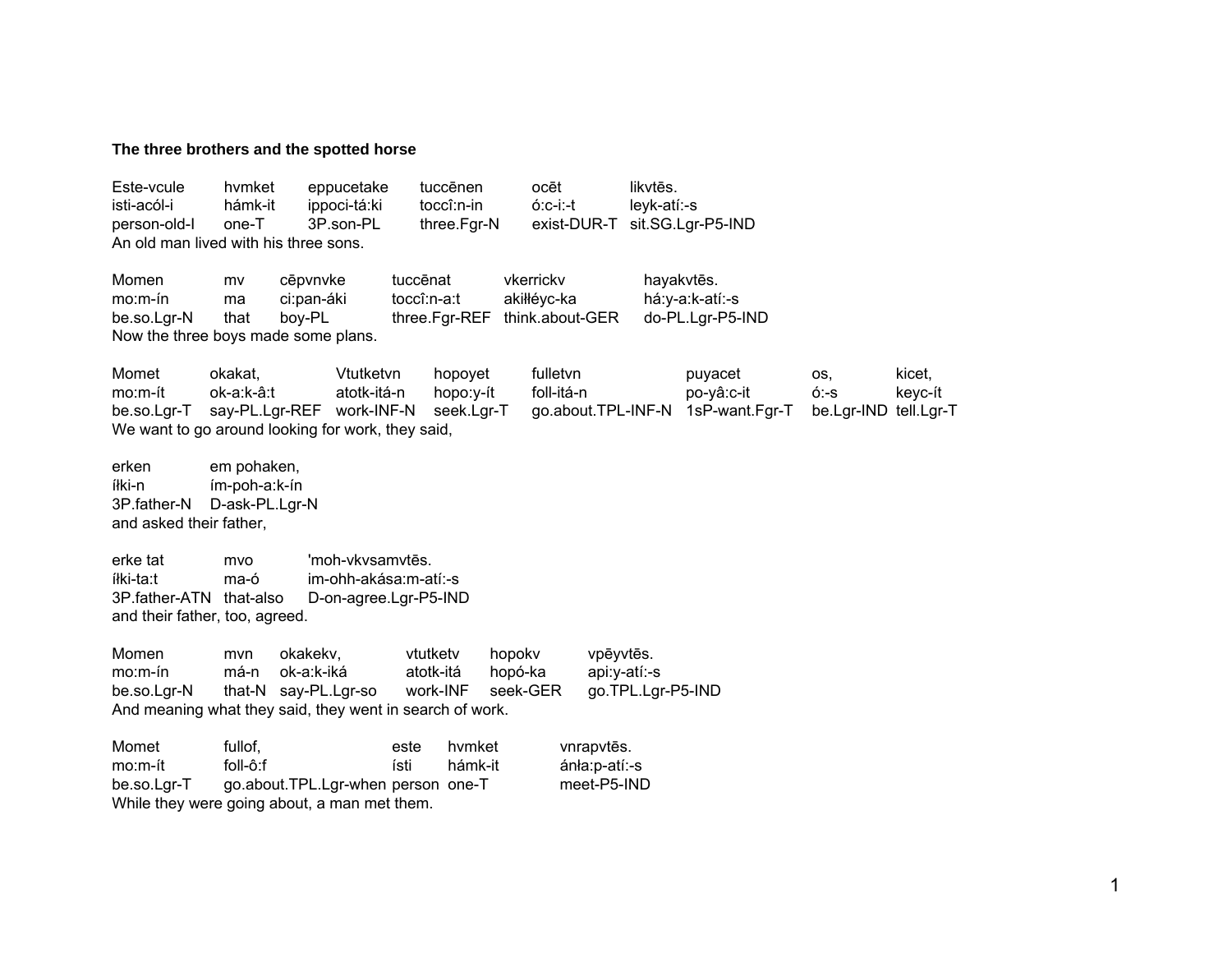Momen 'tem punahoyen,  $mo.m-fn$ ti-m-poná:ho:y-ín be.so.Lgr-N RCP-D-talk.PL.Lgr-N So they spoke with him,

vtutketv hopovvlket fullet omen kērrof. ayen momusen atotk-itá foll-ít ki:łł-ô:f a:y-ín mô:m-os-in hopo:y-âlki-t  $o.m$ -ín be.so.Fgr-DIM-N work-INF seek.Lgr-GPL-T go.about.TPL.Lgr-T be.Lgr-N know.Lgr-when go.SG.Lgr-N and as soon as he learned that they were job hunters, este vnrapē huerat vtutketv ocēt omvtet em onayvtēs. mv ísti ánła:p-í: hôył-a:t atotk-itá  $6:c-i:-t$ ô:m-at-it im-óna:y-atí:-s ma meet.Lgr-DUR stand.Fgr-REF work-INF be.Fgr-happen-T D-tell.Lgr-P5-IND that person exist-DUR-T the man who had met them said that he had work. Momet okat. Naket tayen vnnokset ont OS. án-no:ks-it  $6 - S$ mo:m-ít o:k-â:t nâ:ki-t tǎ: v-in ón-t say.Lgr-REF much.Ngr-N 1sD-steal.food.Lgr-T be.Lgr-T be.Lgr-IND be.so.Lgr-T thing-T Something's devouring my crops, he said.[3] Momat nerē min omēpet ont omen... niłí:  $m\hat{o}$ :m-a:t mêy-n om-i:p-ít ón-t o:m-ín be.so.Fgr-REF night rather-N be-SPN.Lgr-T be.Lar-T be.Lgr-N It happens at night... Mvn estit  $mv$ nake noksē arat wicēcesasen omat, má-n istêy-t ma nâ:ki no:ks-í: a:l-â:t wévci:c-i-sâ:s-in o:m-â:t steal.food.Lgr-DUR\_go.about.SG.Lgr-REF stop.Lgr-I-be.some.Fgr-N that-N who-T that thing be.Lgr-REF If anyone can stop that greedy thing, cvtoknawy cukpe-hvmken, pale-cahkēpen  $($150^{\circ}$ <sup>o</sup> cenfēkarēs. cin-fí:k-á:łi:-s catokná:wa cokpi-hámk-in pa:l-i-cahkî:p-in  $$150^{\circ}$ hundred-one-N ten-I-five.Fgr-N  $$150^{\circ}$ 2D-pay-1sA.will-IND money I'll pay you one hundred and fifty dollars (\$150<sup>oo</sup>).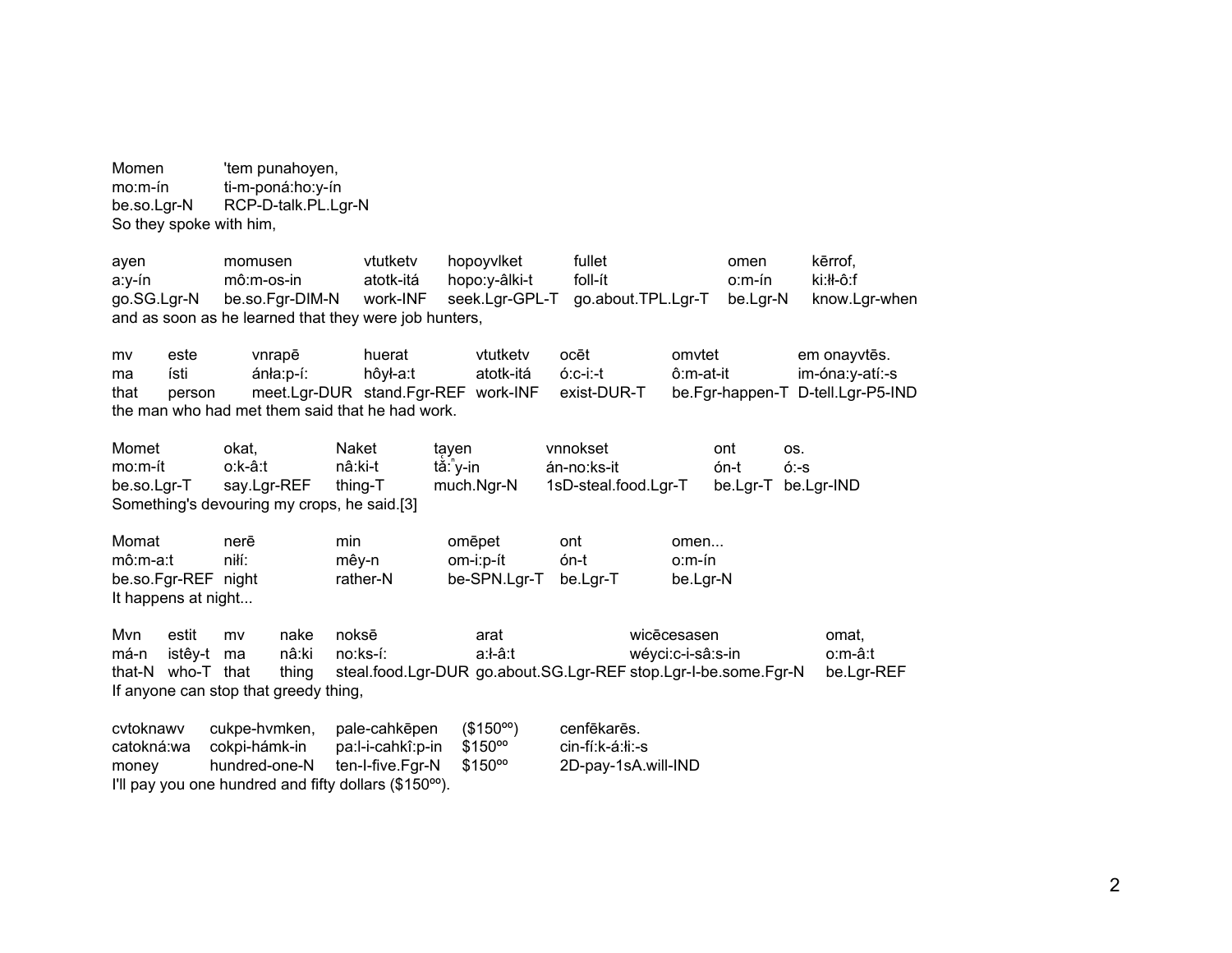Monky mvn vtutketv ocis, block is kicet em onayet respoyof, môn-ka má-n atotk-itá ô:c-ey-s keyc-ít im-óna:y-ít ł-ís-po:y-ô:f be.so.Fgr-so that-N work-INF have.Fgr-1sA-IND tell.Lgr-T D-tell.Lgr-T DIR-INST-finish-when So I have that job, he said, and when he finished telling them [that], Pont omeyvres, ēs, makakvt ēs. pón-t om-íy-áłi:-s má:k-a:k-atí:-s we-T be-1sA-will-IND say-PL.Lgr-P5-IND they said, We'll do it. [new paragraph] Momen my este arat encukon fekhonnet vpokvtēs. mo:m-ín ma ísti a:ł-â:t in-cokó-n fikhônn-it apô:k-ati:-s be.so.Lgr-N that person go.about.SG.Lgr-REF D-house-N stop.Fgr-T sit.TPL.Fgr-P5-IND So it was that they stayed awhile at the man's house. Momen mv vtutketv epucaset omaket onkv, mo:m-ín ma atotk-itá ipocâ:s-it om-a:k-ít on-ká be.so.Lgr-N that work-INF accept.Fgr-T be-PL.Lgr-T be.Lgr-so And having accepted the job, momusen mv 'svculvkuecat mit enhomvn nake epokv tat komet welakytēs. mô:m-os-in ma 's-acol-akôyc-a:t mêy-t in-homá-n nâ:ki ipó:-ka-ta:t kô:m-it wila:k-atí:-s be.so.Fgr-DIM-N that INST-old-PL.CAUS.Fgr-REF rather-T D-front-N thing win-GER-ATN want.Fgr-T go.about.Lgr-P5-IND right away the older two wanted the pay first. [new paragraph]

Momen mv 'svculicat hymket ēs. mo:m-ín ma 's-acolêyc-a:t hámk-it a:y-atí:-s be.so.Lgr-N that INST-old.CAUS.Fgr-REF one-T go.SG.Lgr-P5-IND Now the oldest one went.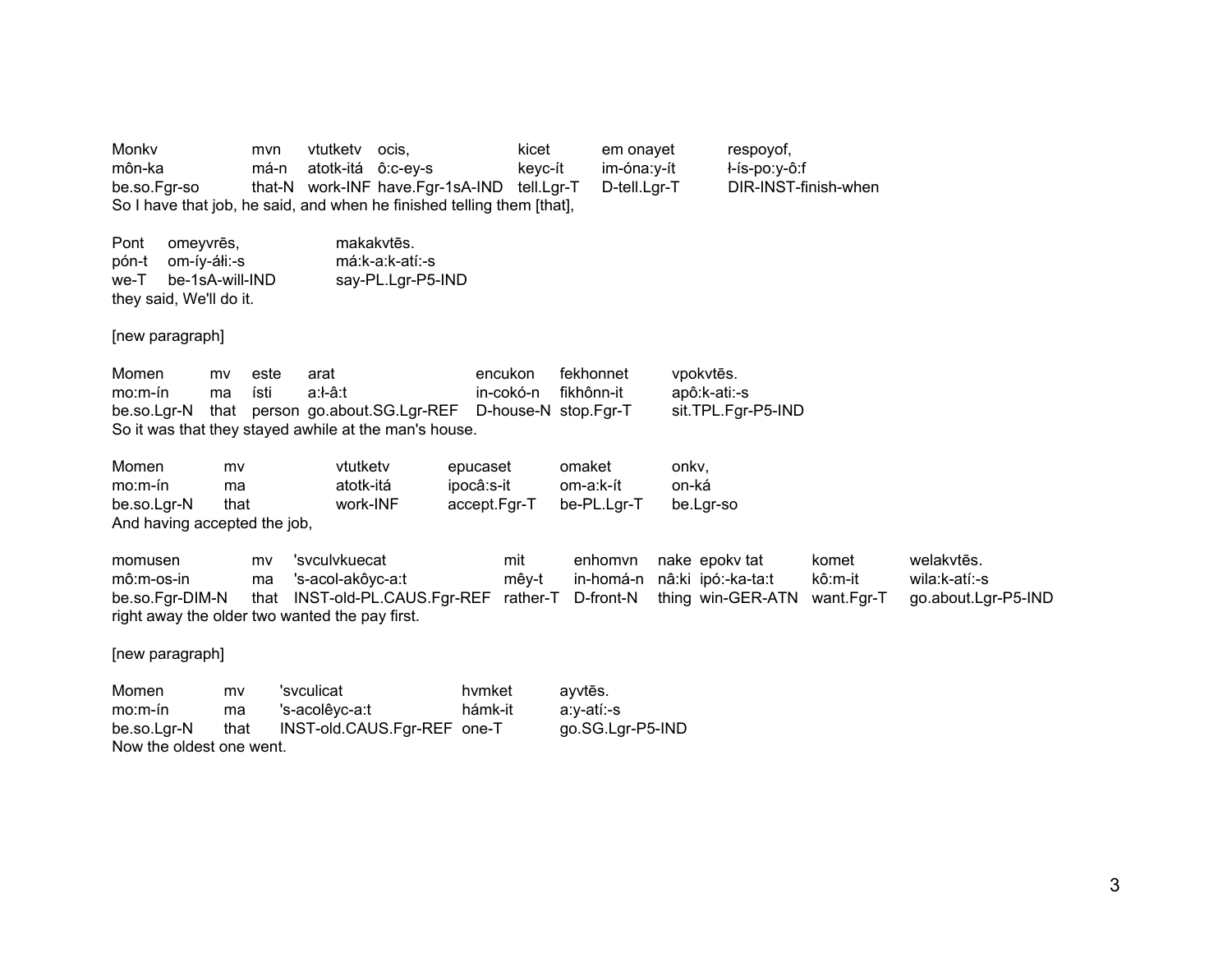Yomocket omen, ayet omvtēs. yomo:ck-ít o:m-ín a:y-ít o:m-atí:-s get.dark.Lgr-T be.Lgr-N go.SG.Lgr-T be.Lgr-P5-IND It was getting dark, so he started out. Momēt aret erohhvyatket rvlaken, mó:m-i:-t a:ł-ít ił-oh-hayâ:tk-it 'ł-alâ:k-in be.so-DUR-T go.about.SG.Lgr-T DIR-on-dawn.Fgr-T DIR-arrive.Fgr-N He went and returned the next morning, cvpofv-pucaset em pohet, Naket noksekon hvyatkehaks? kicet em pohen... 'capo:fa-pocá:si-t ím- po:h-ít nâ:ki-t nóks-íko-n hayâ:tk-i-ha:ks keyc-ít ím-po:h-ín field-master-T D- ask.Lgr-T thing-T steal.food-not-N dawn.Fgr-I-Q tell.Lgr-T D-ask.Lgr-N and the owner of the field asked him: Had nothing devoured my crops by dawn? Naket noksekon by hyatket os, kicen... nâ:ki-t nóks-íko-n hayâ:tk-it ó:-s keyc-ín thing-T steal.food-not-N dawn.Fgr-T be.Lgr-IND tell.Lgr-N Nothing had devoured your crops by dawn, he said... Mon omat ahyit erhēcin momēpet on oketsken omat, mó:-n o:m-â:t áhy-ey-t íł-hi:c-éy-n mo:m-î:p-it ó:-n o:k-íck-in o:m-â:t be.so.Lgr-N be.Lgr-REF go.SG.Hgr-1sA-T DIR-see.Lgr-1sA-N be.so.Lgr-SPN.Fgr-T be.Lgr-N say.Lgr-2sA-N be.Lgr-REF Well, then, I'll go and see, and if it's as you say,

| cenfēkarēs,<br>cin-fí:k-á:łi:-s | kihcet<br>kéyhc-it | ayvtēs<br>a:y-atí:-s |
|---------------------------------|--------------------|----------------------|
| 2D-pay-1sA.will-IND             | tell.Hgr-T         | go.SG.Lgr-P5-IND     |
| I'll pay you, he said, and left |                    |                      |
| (cvpofv-pucase)                 | hecvranet).        |                      |

'capo:fa-pocá:si hic-áła:n-ít field-master see-INCIP.Lgr-T (the owner of the field was going to see).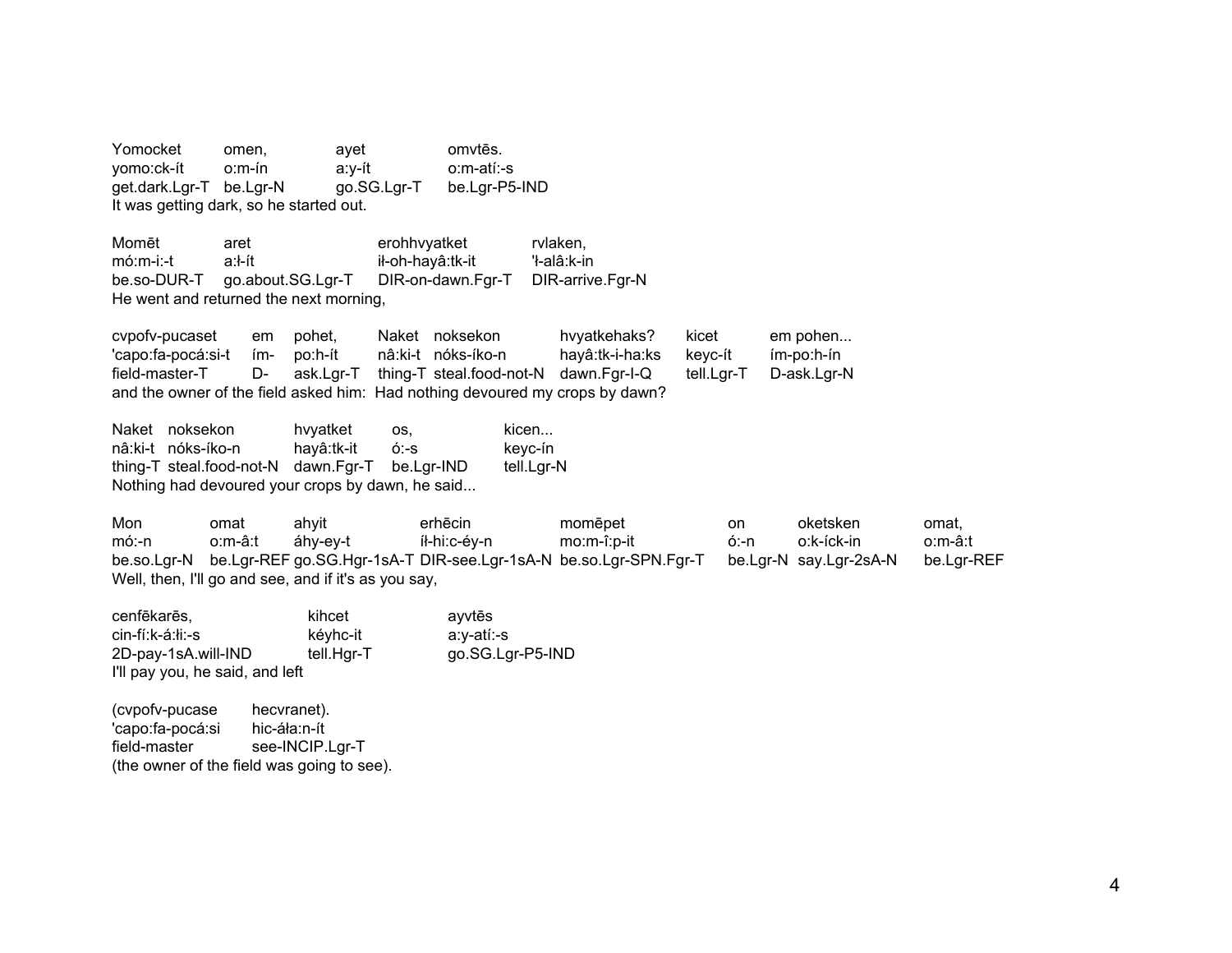Mont aret eroran. môn-t  $a:$   $h$ : ft ił-ô:ł-a:n be.so.Fgr-T go.about.SG.Lgr-T DIR-reach.Fgr-REF.N And when he got there,

cypofy noksē nake arvtē hytym noksepēt 'capó:fa nâ:ki no:ks-í: a:ł-atí: hatâm noks-ip-í:-t steal.food.Lgr-DUR\_go.about.SG.Lgr-P5 steal.food-SPN-DUR-T field thing again he saw that, despite the report, something had been in his field again

ohkvten oman hehcet.  $ô: m-a:n$ óhk-at-in híhc-it be.Fgr-REF.N mean.Hgr-happen-N see.Har-T devouring his crops,

eratet rvlahket okat. Naket noksekon hvyatkes mahketskat. il-â:t-it 'ł-aláhk-it o:k-â:t nâ:ki-t nóks-iko-n hayâ:tk-is máhk-íck-a:t say.Lgr-REF thing-T steal.food-not-N dawn.Fgr-IND DIR-come.SG.Fgr-T DIR-arrive.Hgr-T say.Hgr-2sA-REF and coming back, he arrived, saying, You said nothing had devoured my crops by dawn,

noksepēt oketsket cenfēkvko kihcen... oman onky. tayet OS, noks-ip-í:-t ô:m-a:n o:k-íck-it on-ká cin-fí:k-áko-: tâ:v-it  $6 - S$ kévhc-in steal.food-SPN-DUR-T be.Fgr-REF.N 2D-pay-1sA.not-DUR can.Fgr-T say.Lgr-2sA-T be.Lgr-so be.Lgr-IND tell.Hgr-N but because it has, I cannot pay you...

Hytym hymket okat. hatâm hámk-it o:k-â:t again one-T say.Lgr-REF Once more another one said,

Vnet omarēs. naket aret nokset on omat. maket omen... aní-t om-á:łi:-s nâ:ki-t a:ł-ít no:ks-ít ó:-n o:m-â:t ma:k-ít o:m-ín be-1sA.will-IND  $I-T$ thing-T go.about.SG.Lgr-T steal.food.Lgr-T be.Lgr-N be.Lgr-REF say.Lgr-T be.Lgr-N I'll do it, if there is something going around devouring crops, he said...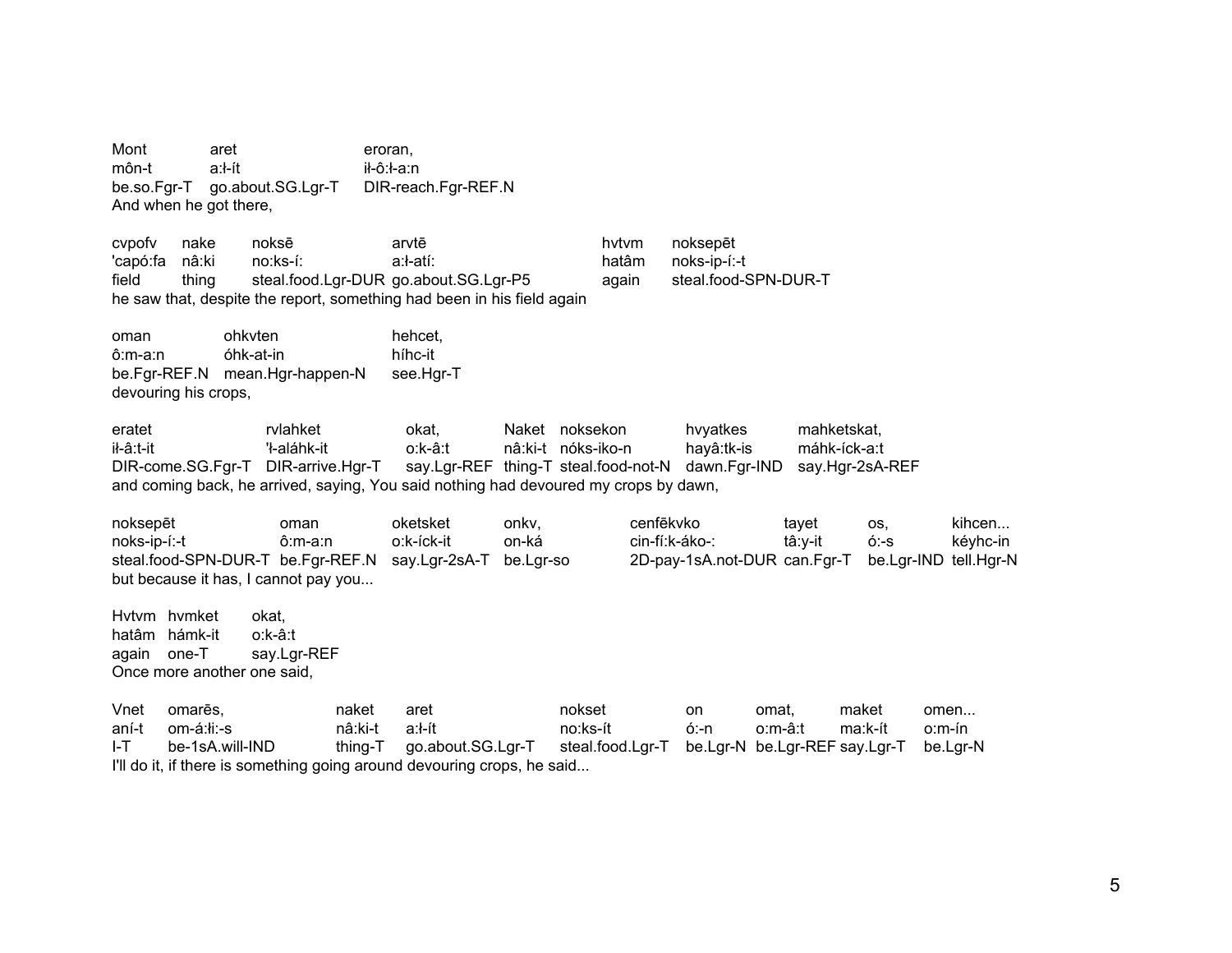Mon omat. yomockat ahyet,  $m$ ó:-n o:m-â:t yomo:ck-â:t áhy-it dark.Lgr-REF go.SG.Hgr-I-T be.so.Lar-N be.Lar-REF Well, then, go, and when it gets dark,

fekhonnicvs! cvpofv-pucaset naket aret nokset on omat. kihcet. vtotvtēs. nâ:ki-t  $a$ : $h$ no:ks-ít  $6:-n$ o:m-â:t fikhonnéyc-as kéyhc-it 'capo:fa-pocá:si-t ato:t-atí:-s go.about.SG.Lgr-T steal.food.Lgr-T be.Lgr-N be.Lgr-REF stop-IMP send.Lgr-P5-IND thing-T tell.Hgr-T field-master-T whatever's out there devouring crops, stop him! the owner of the field said to him and sent him off.

## [new paragraph]

Mohmen okekv noksv sumecicvranat. ayvtēs, nake mvn móhm-in má-n o:k-iká nó:ks-a somicéyc-ała:n-â:t a:y-atí:-s nâ:ki go.SG.Lgr-P5-IND steal.food.Lgr-NZR\_get.rid.SG-INCIP.Lgr-REF be.so.Har-N that-N say.Lgr-so thing Then saying that, [the second son] went to get rid of the crop eating thing.

Momet mi cvpofvn erohhvyatket rem paksen rvlakytēs. ił-oh-hayâ:tk-it ł-im-páksi-n ł-ála:k-atí:-s  $mo.m-ft$ m-êy 'capó:fa-n be.so.Lar-T that-instead field-N DIR-on-dawn.Fgr-T DIR-D-day:after-N DIR-arrive.Lgr-P5-IND And he spent the night in that field and returned the next day.

## [new paragraph]

Naket noksekon Momen cvpofv-pucaset em pohet okat. Mucy tv? hvyatka? kicen...  $mo.m-fn$ 'capo:fa-pocá:si-t ím-po:h-ít o:k-â:t mocá-ta' nâ:ki-t nóks-iko-n hayâ:tk-a: keyc-ín D-ask.Lgr-T say.Lgr-REF this.time-TOP thing-T steal.food-not-N dawn.Fgr-Q be.so.Lgr-N field-master-T tell.Lgr-N Then the owner of the field questioned him: What about this time? Did nothing devour my crops by dawn? he asked him.

| Mucy tat      | naket   | noksesekon                                                  | hvyatkes,  | kicet      | em onavvtēs.      |
|---------------|---------|-------------------------------------------------------------|------------|------------|-------------------|
| mocá-ta:t     | nâ:ki-t | nó:ks-i-siko-n                                              | havâ:tk-is | kevc-ít    | im-óna:v-atí:-s   |
| this.time-ATN |         | thing-T steal.food.Lgr-I-without-N dawn.Fgr-IND             |            | tell.Lgr-T | D-tell.Lar-P5-IND |
|               |         | This time nothing devoured your crops by dawn, he told him. |            |            |                   |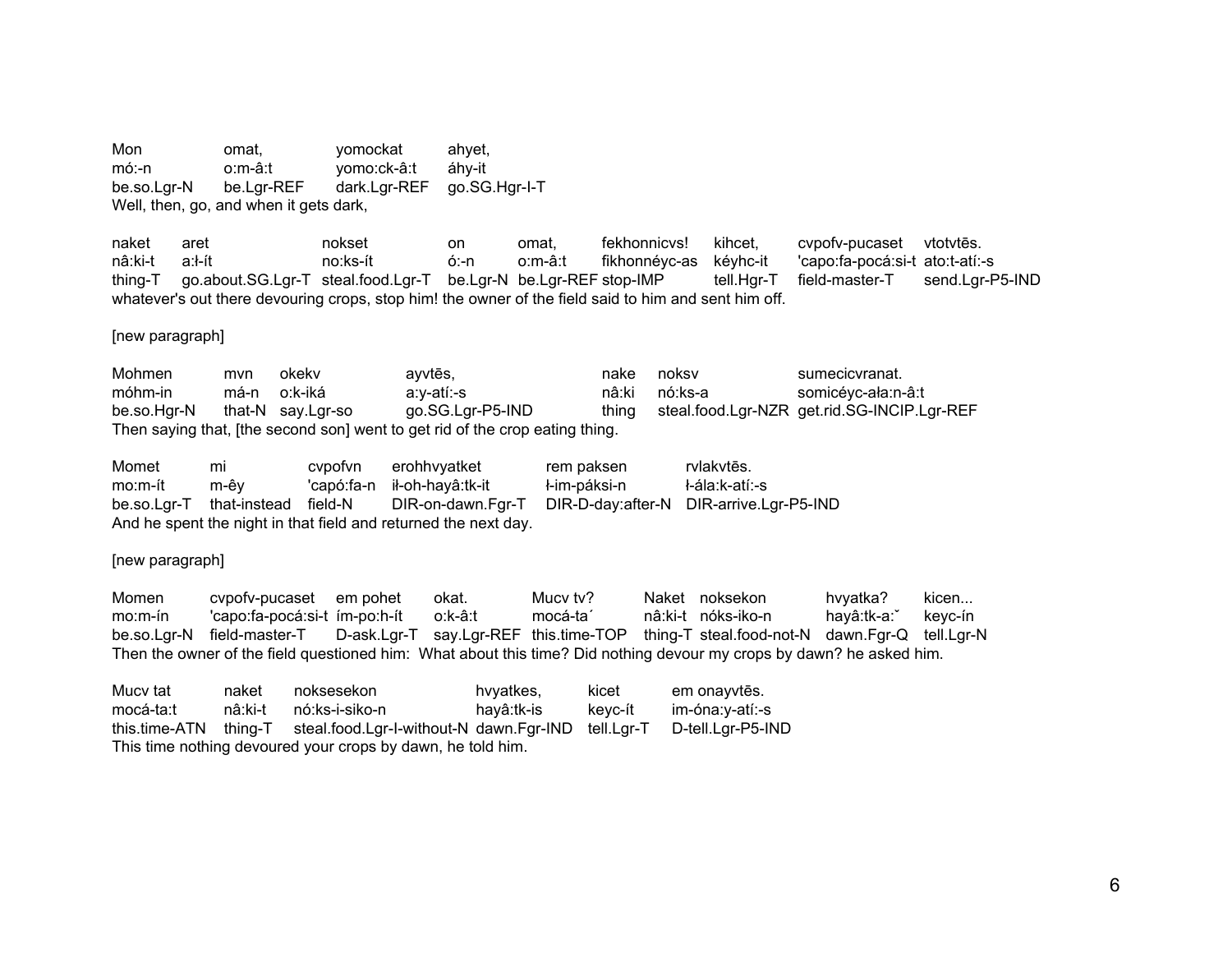Momen okat, Mon omat, ahyit erhecin... mo:m-ín o:k-â:t mó:-n o:m-â:t áhy-ey-t íł-hi:c-éy-n be.so.Lgr-N say.Lgr-REF be.so.Lgr-N be.Lgr-REF go.SG.Hgr-1sA-T DIR-see.Lgr-1sA-N Then [the owner] said, Well, then, I'll go and see... Naket noksepekot on omat, cenfēkarēs. kihcet ēs. nâ:ki-t noks-ip-íko-t ó:-n o:m-â:t cin-fí:k-á:łi:-s kéyhc-it a:y-atí:-s thing-T steal.food-SPN-not-T be.Lgr-N be.Lgr-REF 2D-pay-1sA.will-IND tell.Hgr-T go.SG.Lgr-P5-IND If nothing has eaten my crops, I'll pay you, he said, and started off. [new paragraph] Mont aret mv cvpofv ahyet eroran, món-t a:ł-ít ma 'capó:fa áhy-it ił-o:ł-â:n be.so.Lgr-T go.about.SG.Lgr-T that field go.SG.Hgr-T DIR-reach.Lgr-REF.N Going there, he got to the field, mv nake noksarvtē hytym noksehpet ma nâ:ki no:ks-í: a:ł-atí: hatâm noks-íhp-it that thing steal.food.Lgr-DUR go.about.SG.Lgr-P5 again steal.food-SPN.Hgr-T and contrary to the report, the thing going around devouring crops had again devoured his crops sumk oman okēpen... somk-î:p-it o:m-â:n ok-i:p-ín disappear.SG-SPN.Fgr-T be.Lgr-REF.N say-SPN.Lgr-N and vanished... **Erhecet** ēcet ervlahket okatet, Naket noksepekot os, maketsket ont omis, ił-hî:c-it ił-aláhk-it o:k-â:ti-t nâ:ki-t noks-ip-íko-t ó:-s ma:k-íck-it ón-t o:m-êys DIR-see.Fgr-T DIR-arive.Hgr-T say.Lgr-REF-T thing-T steal.food-SPN-not-T be.Lgr-IND say.Lgr-2sA-T be.Lgr-T be.Lgr-even Coming back from checking, he said, You said nothing had devoured my crops, momat noksepēt omēpan oketsket onkv. mo:m-â:t noks-ip-í:-t om-î:p-a:n o:k-íck-it on-ká be.so.Fgr-REF steal.food-SPN-DUR-T be-SPN.Fgr-REF.N say.Lgr-2sA-T be.Lgr-so

but because it did devour my crops,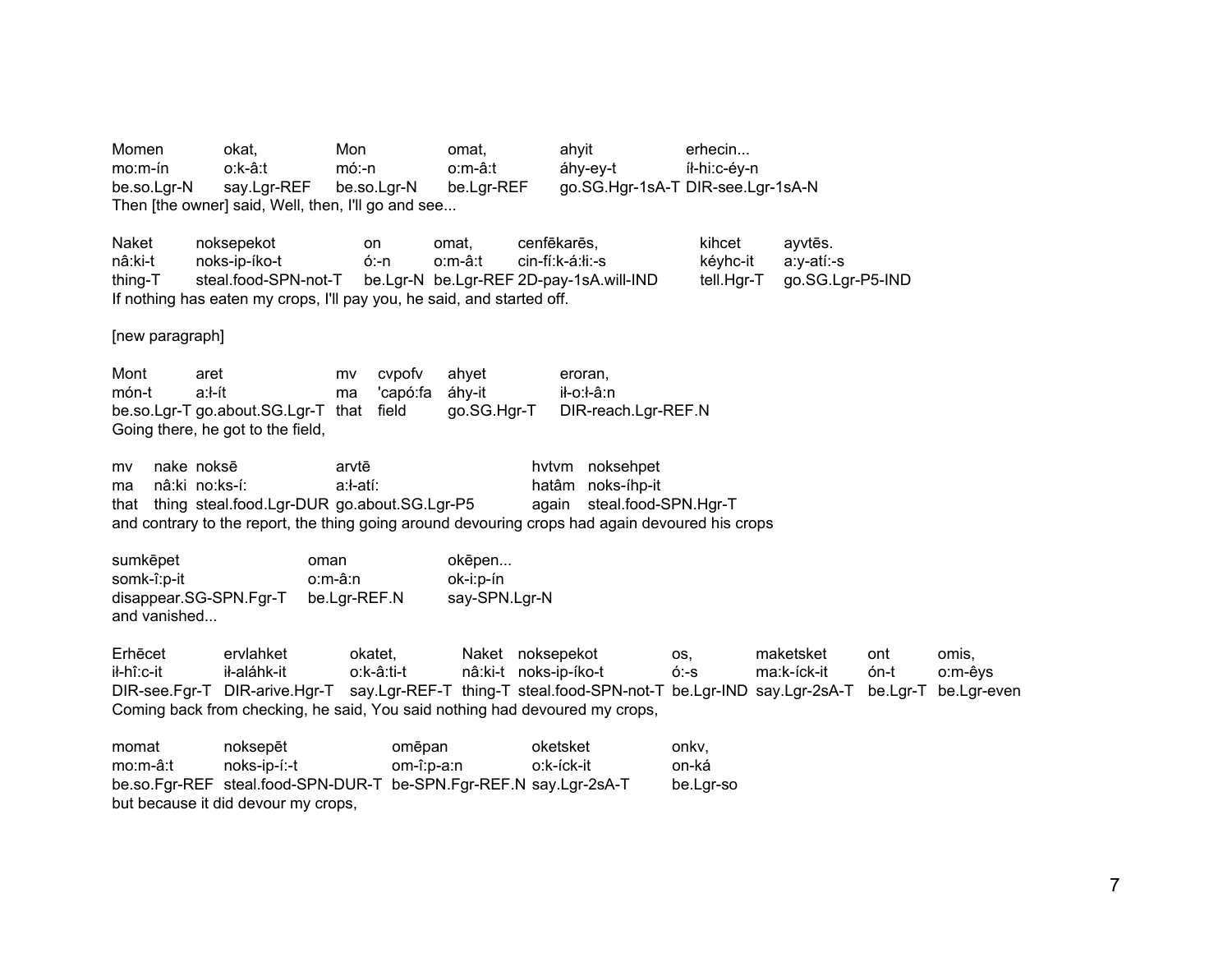fēkvko tayētt kicytēs. OS, fí:k-áko-: ta:y-î:t-t  $6 - S$ kevc-atí:-s pay-1sA.not-DUR can-SPN.Fgr-T be.Lgr-IND tell.Lgr-P5-IND I cannot pay.

[new paragraph]

Momen cēpvnvke fekhonnicvyēs eryopy arat okatet. Vntat mv án-ta:t fikhónneyc-ay-í:-s  $mo.m-fn$ ci:pan-áki ił-yopá  $a: A \cdot a: t$ o:k-â:ti-t ma DIR-back go.about.SG.Lgr-REF say.Lgr-REF-T I-ATN stop-1sA-DUR-IND be.so.Lgr-N that boy-PL Then the youngest of the boys said, I can stop it --

naket 'stomis. maket aret omen omēto omen... nâ:ki-t  $a$ : $h$  $o.m$ -ín  $o.m-(-t-o)$ stô:m-eys ma:k-ít  $o.m$ -ín thing-T go.about.SG.Lgr-T be.Lgr-N be.Lgr-DUR-T-also which.Fgr-even say.Lgr-T be.Lgr-N whatever it is going around, he said...

ervhylket mahykyts. Naken estonhkos. kicaket Mv. okakat. Mv. iłah-âlki-t má:haká-ts ma ok-a:k-â:t ma nâ:ki-n istónh-ko-s kéyc-a:k-ít that 3P.brother-GPL-T say-PL.Lgr-REF that especially-be.IND thing-N do.something.Hgr-not-IND tell-PL.Lgr-T His brothers said, He can't do anything,

ehvnaket oman. ihán-a:k-ít o:m-â:n scold-PL.Lgr-T be.Lgr-REF.N and scolded him,

vwicēcekatēs. mv cēpvnē yopv arat yópa  $a: A - a: t$ aweycí:c-iká:ti:-s ma ci:pan-í: go.about.SG.Lgr-REF quit-not.P5-IND that boy-NZR back but the youngest boy wouldn't quit.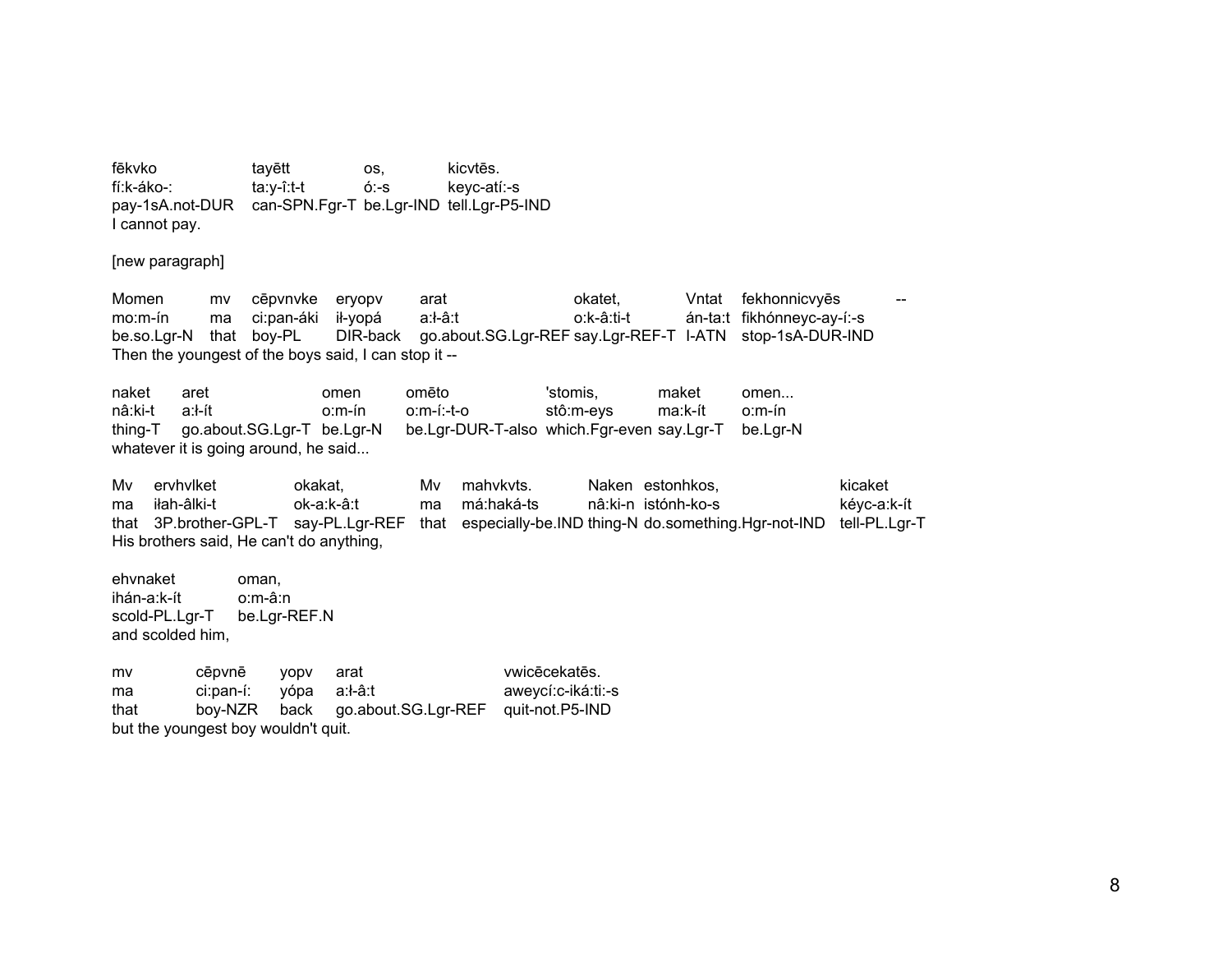Momen cvpofv-pucaset okatet, Mon omat, ēcetsk ēs, kicvt ēs. mo:m-ín 'capo:fa-pocá:si-t o:k-â:ti-t mó:-n o:m-â:t cila:y-ít hi:c-íck-i:-s keyc-atí:-s be.so.Lgr-N field-master-T say.Lgr-REF-T be.so.Lgr-N be.Lgr-REF try.Lgr-T see.Lgr-2sA-DUR-IND tell.Lgr-P5-IND Then the owner of the field said to him, Well, then, you can try handling it.

[new paragraph]

Momen my cēpanat mv cvpofv vyvranē em etetakat, mo:m-ín ma ci:pâ:n-a:t ma 'capó:fa ay-áła:n-í: im-ítita:k-â:t be.so.Lgr-N that boy.Fgr-REF that field go.SG-INCIP.Lgr-DUR D-prepare.Lgr-REF And as the boy was preparing to go to the field,

mv cvpofv-pucasen empohet okat, 'kvhakucen cokv eshvmken esvmes, kicen, ma 'capo:fa-pocá:si-n ím-po:h-ít o:k-â:t 'ka-ha:k-ocí-n có:ka is-hámk-in is-ámis keyc-ín that field-master-N D-ask.Lgr-T say.Lgr-REF head-like-DIM-N paper INST-one-N INST-give.IMP tell.Lgr-N he asked the owner of the field, saying, Give me a package of straight pins,

esēmvtēs. is-i:m-atí:-s INST-give.Lgr-P5-IND and he gave them to [the boy].

[new paragraph]

Momen hvtvm, Eswvnakucen hvtvm vmes, kicen, mo:m-ín hatâm is-wana:-k-ocí-n hatâm amís keyc-ín be.so.Lgr-N again INST-tie-GER-DIM-N again 1sD.give.IMP tell.Lgr-N And again he said, Give me some rope,

mvo ēmvtēs. ma-ó i:m-atí:-s that-also give.Lgr-P5-IND and that, too, he gave him.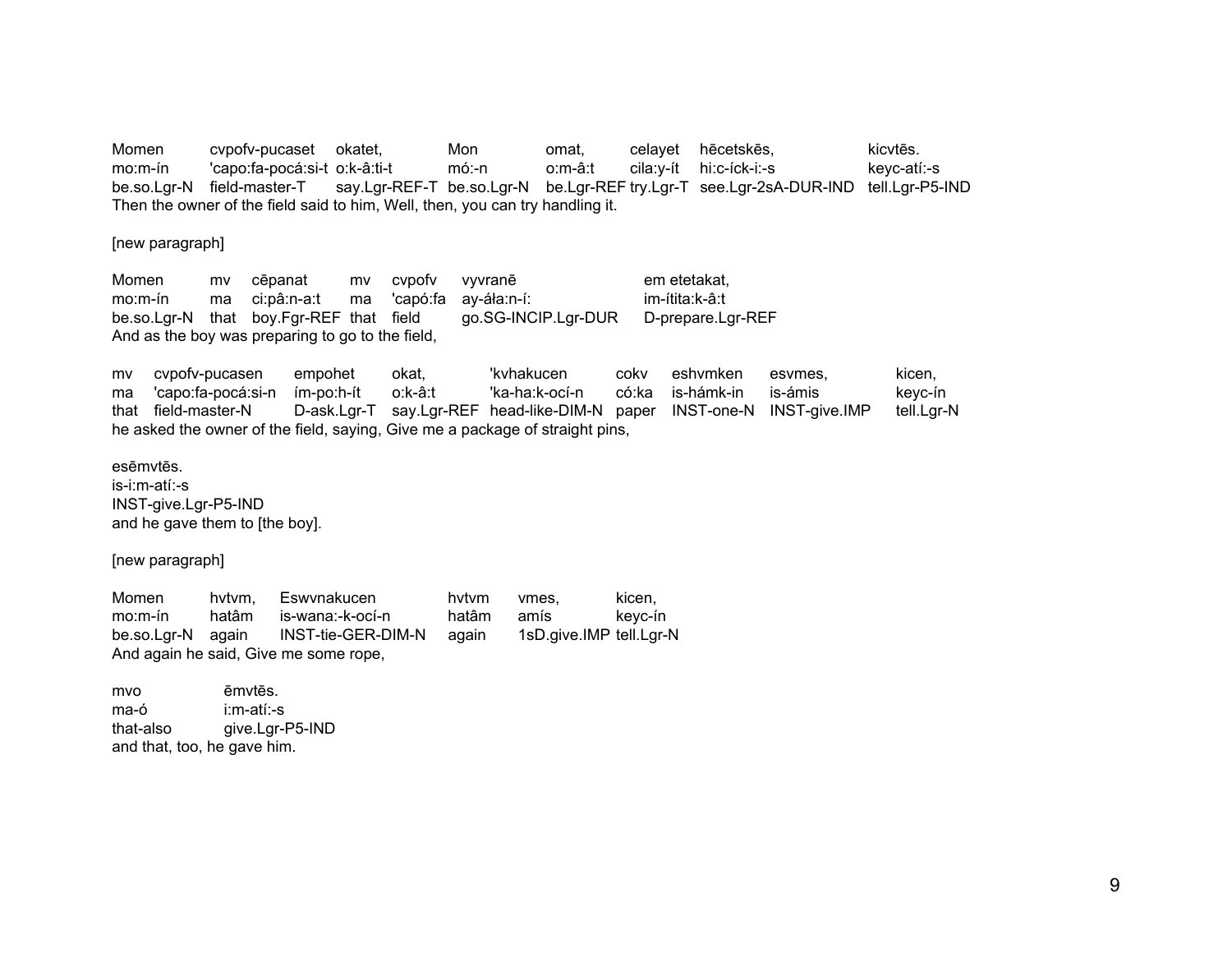Mohmen vyēpvtēs. móhm-in ay-i:p-atí:-s be.so.Har-N go.SG-SPN.Lgr-P5-IND Then he started off. Yomuckeko monken. ayvtēs. vomóck-íko-: mônk-in a:y-atí:-s dark-not-DUR remain.Fgr-N go.SG.Lgr-P5-IND Before it got dark, he left. [new paragraph] em vketēcet Mont erohret. estvn acēyet omvtē aret. ił-óhł-it im-ákiti:c-ít a:l-ít món-t ísta-n á:-ci:y-ít ô:m-ati: be.so.Lgr-T DIR-reach.Hgr-T where-N DIR-enter.Lgr-T be.Fgr-P5 go.about.SG.Lgr-T D-check.Lgr-T He got there, checked around, esenhēcytēs. is-ín-hi:c-atí:-s INST-D-see.Lgr-P5-IND and found where he had been getting in. Mohmet enpoloksihcet acēyvtē mahusan eswynakuce em vtarvtēs. mv mv móhm-it á:-ci:y-atí: mǎ: h-os-a:n is-wana:-k-ocí in-polokséyhc-it im-áta:l-atí:-s ma ma be.so.Hgr-T that DIR-enter.Lgr-P5 D-circle.Hgr-T very.Ngr-DIM-REF.N that INST-tie-GER-DIM D-hang.Lgr-P5-IND Then right where he had been coming in, he made a loop with the rope and hung it for him. Mohmet ervtēpet totky etecēpet taklikytēs. tó:tka móhm-it ił-at-î:p-it itic-î:p-it tak-lêyk-ati:-s be.so.Hgr-T DIR-come.SG-SPN.Fgr-T fire light-SPN.Fgr-T LOC-sit.SG.Fgr-P5-IND Then he came back, lit a fire, and sat on the ground. Momet nockvn ēlen omat. 'kyhakucen vccetvn vcakcyhēt hymkyn hahyet,  $i:$ -ín 'ka-ha:k-ocí-n acc-itá-n acakcah-í:-t  $mo.m-ft$ nóc-ka-n  $o.m-â:$ hámka-n háhy-it be.so.Lgr-T sleep.SG-GER-N die.SG.Lgr-N be.Lgr-REF head-like-DIM-N wear-INF-N stick.in.PL-DUR-Tall:over-N make.Hgr-T

And when he got sleepy, he made it so the pins were sticking all over a blanket,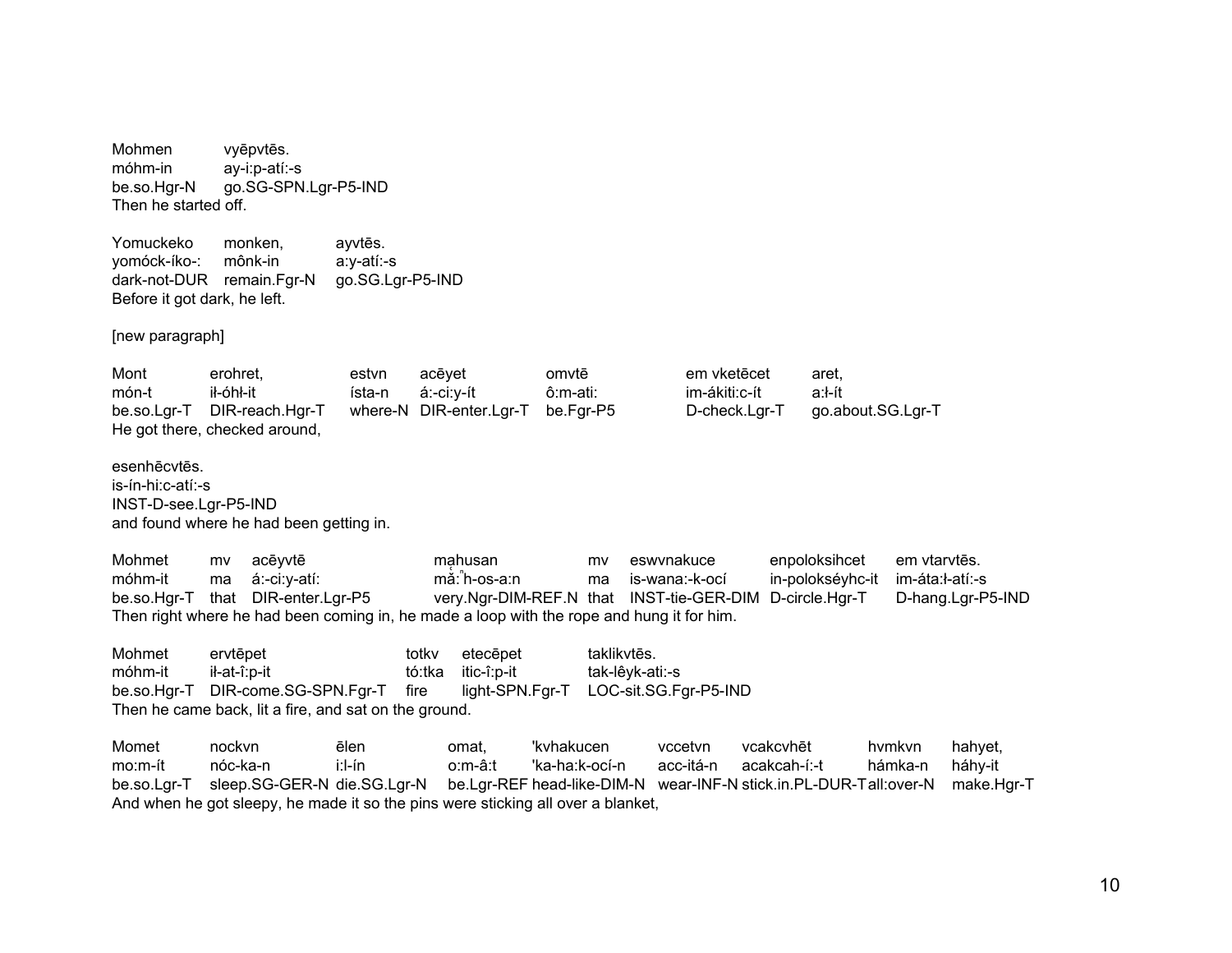esnytaksēn espyticet mvn nocen omat. má-n is-natáks-i:-n is-patêyc-it  $no: c-fn$  $o.m-â:1$ that-N INST-face.up-DUR-N INST-spread.Fgr-T sleep.SG.Lgr-N be.Lgr-REF and he spread that out, pinpoints up, so when he fell asleep,

ohlatket ohpylpaket ēyvhonecicet taklikēpvtēs. mvn oh-pálpa:k-ít i:y-ahóniceyc-ít tak-leyk-ĭ: p-ati:-s má-n óh-la:tk-ít that-N on-fall.SG.Lgr-T on-roll.Lgr-T RFL-wake.Lgr-T LOC-sit.SG.Lgr-SPN.Ngr-P5-IND he would fall on it, roll on it, wake himself, and continue to sit and wait.

[new paragraph]

Momen hofunē haken 'stvrakecicvcoken yomuckvtē pohat, ayen  $mo.m-fn$ hofón-i: hâ:k-in stałá:kiceyc-acók-in  $a:v$ -ín yomóck-ati: po:h-â:t be.so.Lgr-N go.SG.Lgr-N dark-P5 long.time-DUR become.Fgr-N rustling.Lgr-DED-N hear.Lgr-REF Now as the night wore on, hearing a racket,

Cewvnahyvkvyvc[oks] mahket. cē! ci-wanáhy-ak-áy-acok-s cî: máhk-it 2P-tie.Hgr-PL-1sA-DED-IND DCL say.Hgr-T he said, I've got you now!

cerakko cvlahusēt ohmvtet hueren erorvtēs. avet eroran. ił-o:ł-â:n 'ciłákko calá:h-os-i:-t óhm-at-it hôył-in il-o:l-atí:-s a:y-ít go.SG.Lgr-T DIR-reach.Lgr-REF.N horse spotted-DIM-DUR-Tbe.Hgr-happen-T stand.SG.Fgr-N DIR-reach.Lgr-P5-IND and when he got there, he saw it was a little spotted horse standing there as he approached.

[new paragraph]

cerakko-cvlahet okat. Momen mvn eroran vtēkusen, mv  $mo.m-fn$ má-n ił-o:ł-â:n atĭ: k-os-in 'ciłakko-calá:h-it o:k-â:t ma be.so.Lgr-N that-N DIR-reach.Lgr-REF.N up.to.Ngr-DIM-N that horse-spotted-T say.Lgr-REF And as soon as he got there, that spotted horse said,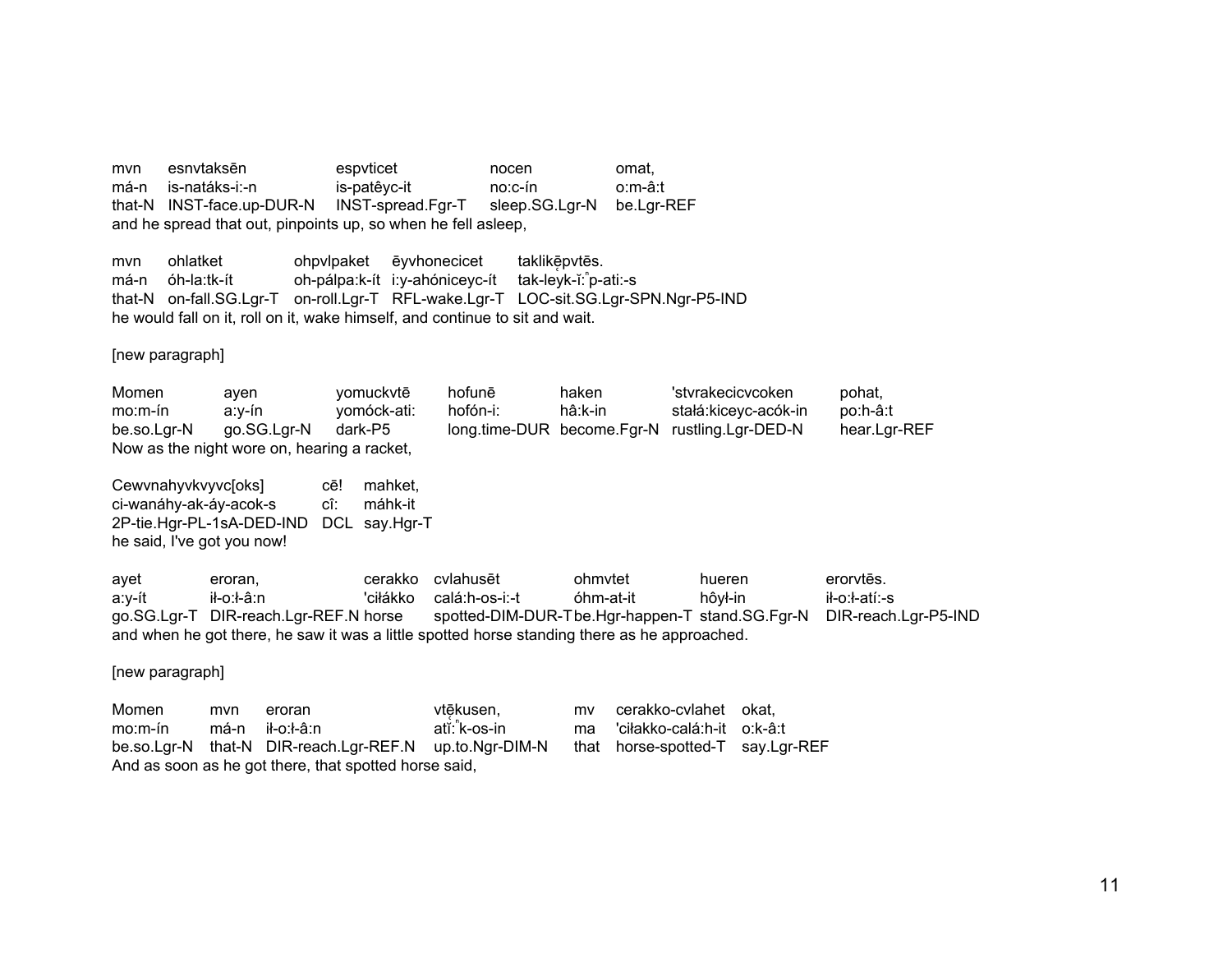Vnrecvovs. 'Svnvcomvn nokisvkos. '' kicen... an-łicáp-as 's-anacomá-n nokêys-ako-s keyc-ín 1sD-release-IMP INST-ever-N steal.food.Hgr-1sA.not-IND tell.Lgr-N Set me free. I'll never eat crops again, he said to him...

Okatet, Cenrecvpvko tayētt os, cvpofv-pucaset ceheceko vtēkat, kicet omen... o:k-â:ti-t cin-łicáp-ako-: ta:y-î:t-t ó:-s 'capó:fa-pocá:si-t ci-híc-iko-: atî:k-a:t keyc-ít o:m-ín say.Lgr-REF-T 2D-release-1sA.not-DUR can-SPN.Fgr-T be.Lgr-IND field-master-T 2P-see-not-DUR up.to-REF tell.Lgr-T be.Lgr-N [The boy replied,] saying, I cannot set you free, not until the owner of the field sees you...

Okat. Nycomen cenfēhokyranen omehaks? kicet em pohen...  $o: k - \hat{a}: t$ naco: m-in <sup>ⁿ</sup>m-in cin-fi:hok-áła:n-ín o:m-i-hâ:ks keyc-ít ím-po:h-ín say.Lgr-REF how.much.Ngr-N 2D-pay.IMPL-INCIP.Lgr-N be.Lgr-I-Q tell.Lgr-T D-ask.Lgr-N How much are you going to be paid? he asked...

Cukpe-hvmken pale-cahkepen <sup>ē</sup>pen (\$150ºº) vnf ēhokvranet omet os, kicen... cokpi-hámk-in pa:l-i-cahkî:p-in \$150ºº an-fi:hok-áła:n-ít o:m-ít ó:-s keyc-ín hundred-one-N ten-I-five.Fgr-N \$150<sup>oo</sup> 1sD-pay.IMPL-INCIP.Lgr-T be.Lgr-T be.Lgr-IND tell.Lgr-N I'm to be paid one hundred and fifty dollars (\$150<sup>oo</sup>), he said...

Mon omat, vneu matvpomen ēkarēs. mó:-n o:m-â:t ani-ó ma:tapô:m-in cin-fí:k-á:łi:-s be.so.Lgr-N be.Lgr-REF I-also be.same.Fgr-N 2D-pay-1sA.will-IND Well, then, I'll pay you the same, too.

Mohmet estvn estomēn aret **ometske** estomis, kohv-motken ēmin... móhm-it ísta-n istó:m-i:-n a:ł-ít o:m-íck-i: istô:m-eys koha-mótk-i-n cî:m-ey-n be.so.Hgr-T where-N which-DUR-N go.about.SG.Lgr-T be.Lgr-2sA-DUR which.Fgr-even cane-cropped-I-N 2D.give.Lgr-1sA-N And wherever you go, I'll give you a reed whistle...

Mvn ocēt ēt aret vcvkerricetsken omen omat, ecepakit, má-n ó:c-i:-t a:ł-ít aca-kíłłeyc-íck-in o:m-ín o:m-â:t ici-pâ:k-ey-t that-N exist-DUR-T go.about.SG.Lgr-T 1sP-think.of-2sA-N be.Lgr-N be.Lgr-REF 2P-be.with.Fgr-1sA-T If you keep it with you and think of me sometimes, I'll be with you,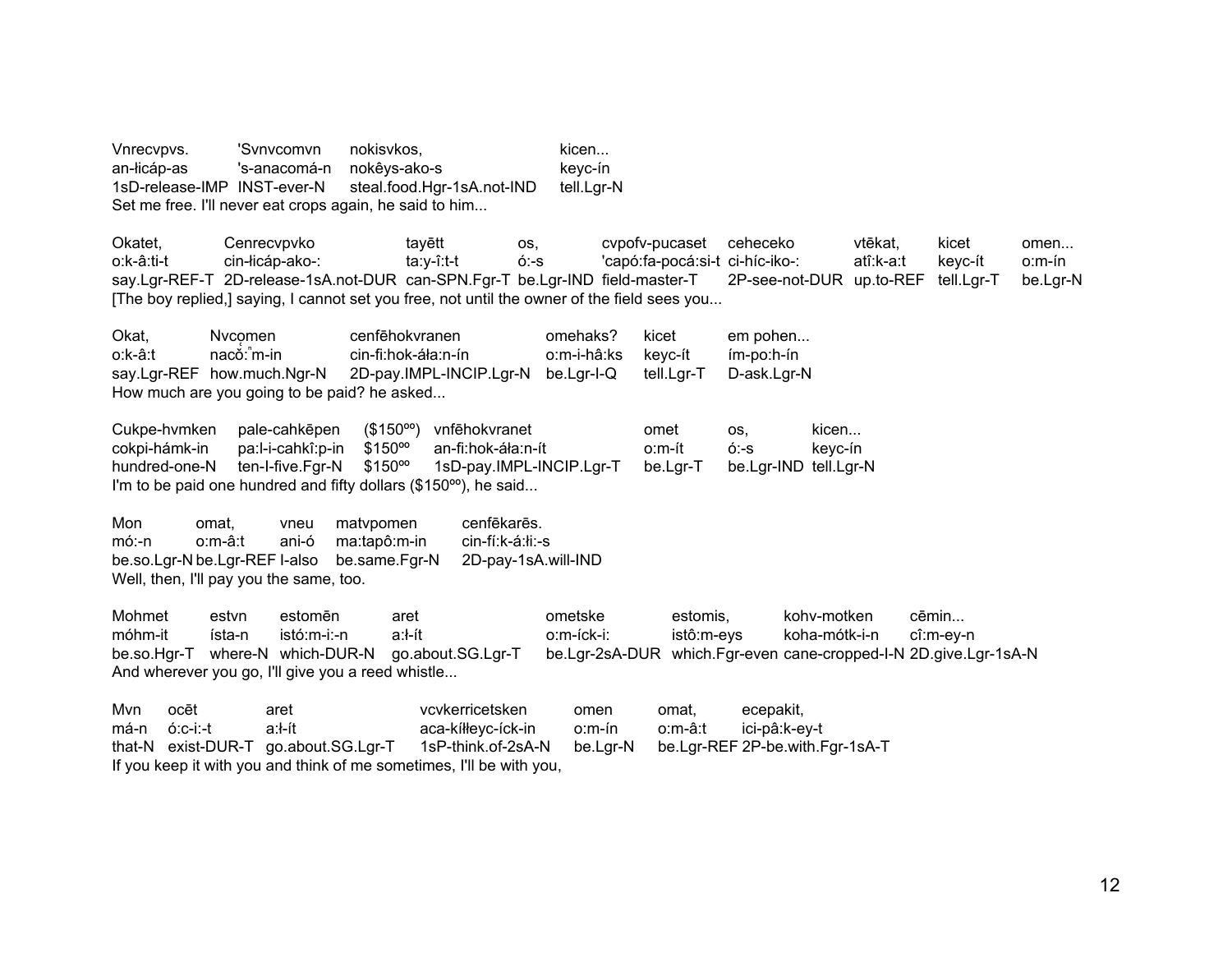naket estomēpēto 'stomis. ecepakarēs, kihcet ohmen... nâ:ki-t istó:m-i:p-í:-t-o stô:m-eys ici-pá:k-á:łi:-s kéyhc-it óhm-in which-SPN.Lgr-DUR-T-also which.Fgr-even 2P-be.with-1sA.will-IND thing-T tell.Hgr-T be.Hgr-N no matter what happens, I'll be with you, he promised him...

Mon momētis okis. kicvtēs. omat. o:k-éy-s  $m6:-n$ o:m-â:t mo:m-í:-tevs keyc-atí:-s be.so.Lgr-N be.Lgr-REF be.so.Lgr-DUR-even say.Lgr-1sA-IND tell.Lgr-P5-IND Well, then, that would be all right, [the boy] said to him.

[new paragraph]

Momen cvtoknawy cukpe-hvmke pale-cahkēpat, cerakko-cvlahet enfēkvtēs. mv mv cokpi-hámk-i pa:l-i-cahkî:p-a:t ma  $mo.m-fn$ catokná:wa 'ciłakko-calá:h-it ín-fi:k-atí:-s ma be.so.Lgr-N that hundred-one-I ten-I-five.Fgr-REFthat horse-spotted-T D-pay-P5-IND money So the spotted horse paid him the one hundred and fifty dollars.

Mohmen enrecapvtēs. móhm-in ín-lica:p-atí:-s D-release.Lgr-P5-IND be.so.Har-N Then he set him loose.

Momen kohv-motkeu ēmvtēs. koha-mótk-i-ó  $mo.m-fn$ i:m-atí:-s cane-cropped-l-alsogive.Lgr-P5-IND be.so.Lgr-N And he gave him the reed whistle, too.

| Momen       | mvn                                | ēmet       | okat,       |
|-------------|------------------------------------|------------|-------------|
| $mo.m-fn$   | má-n                               | i:m-ít     | o:k-â:t     |
| be.so.Lgr-N | that-N                             | give.Lgr-T | say.Lgr-REF |
|             | And as he gave it to him, he said, |            |             |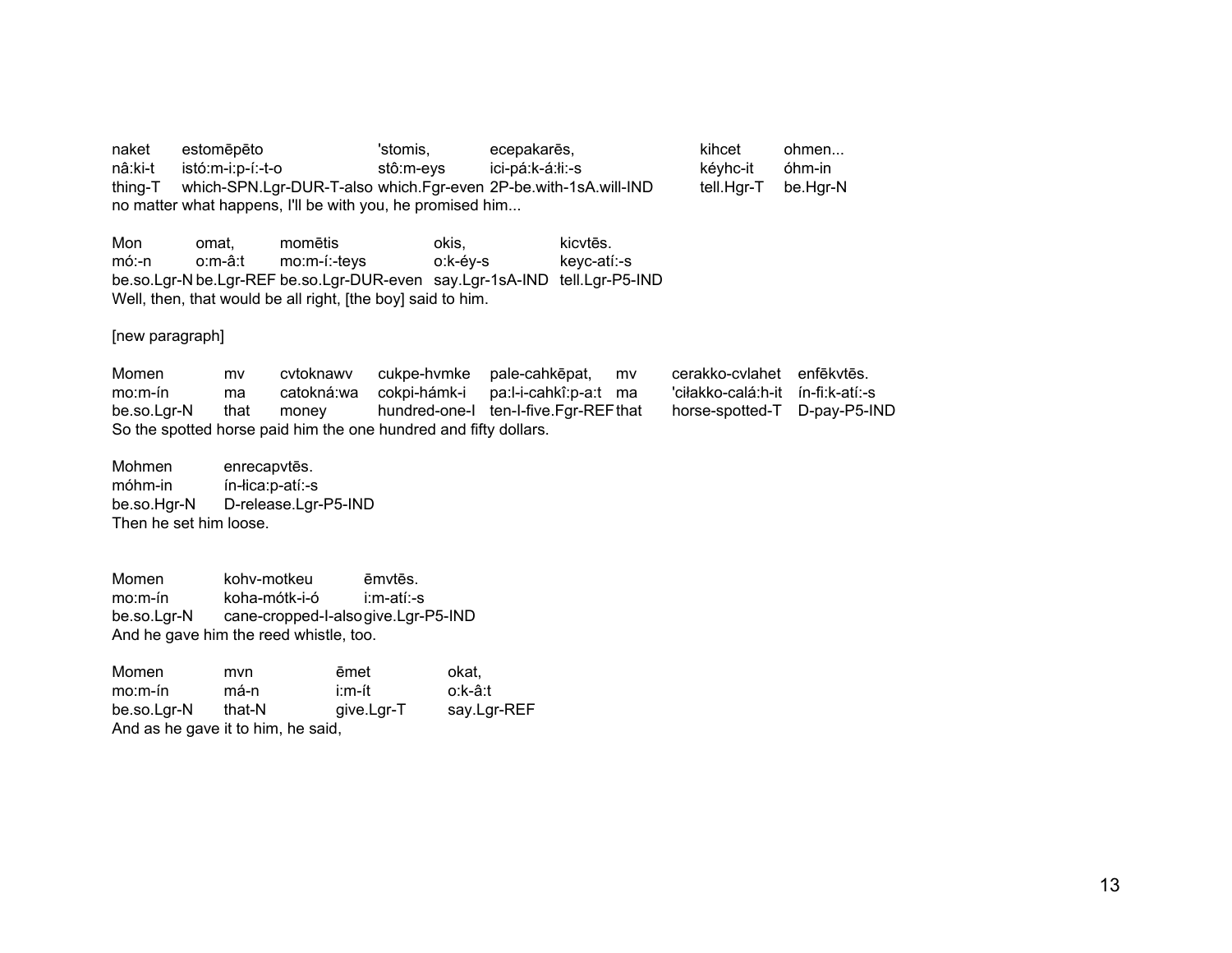Heyv kohv cēmvyat censumikats. hiyá kohá ci:m-ay-â:t cin-somêyk-á:t-s 2D.give.Lgr-1sA-REF 2D-lose.SG.Hgr-REF-IND this reed You must not lose this reed I give you.

Vcayecet eshueretskyres. kihcet. aca:yî:c-it is-hóył-íck-áłi:-s kéyhc-it take.care.of.Fgr-T INST-stand.SG-2sA-will-IND tell.Hgr-T You must take care of it, he said to him,

ehmet ohmen. vyēpvtēs. íhm-it óhm-in ay-i:p-atí:-s aive.Har-T be.Har-N go.SG-SPN-P5-IND and after giving it to him, [the horse] departed.

Noksesekot vyēpvtēs. nǒ: ks-i-siko-t ay-i:p-atí:-s steal.food.Ngr-I-without-T go.SG-SPN-P5-IND He left without eating any of the crops.

[new paragraph]

Momen hvyatken rvlaken. cēpanat eratet mv 'ł-alâ:k-in  $mo.m-fn$ haya:tk-ín ci:pâ:n-a:t il-â:t-it ma boy.Fgr-REF DIR-come.SG.Fgr-T DIR-arrive.Fgr-N dawn.Lgr-N be.so.Lgr-N that And in the morning the boy returned,

cvpofv-pucaset em pohet Naket noksekon hvyatkehaks? kicen... okat. hayâ:tk-i-ha:ks keyc-ín 'capo:fa-pocá:si-t ím-po:h-ít o:k-â:t nâ:ki-t nóks-iko-n D-ask.Lgr-T say.Lgr-REF thing-T steal.food-not-N field-master-T dawn.Fgr-I-Q tell.Lgr-N and the owner of the field asked him, Had nothing devoured my crops by dawn?...

Naket noksesekon hvyatkes, kicet omen... nâ:ki-t nǒ: ks-i-síko-n hayâ:tk-is keyc-ít o:m-ín thing-T steal.food.Lgr-l-without-N dawn.Fgr-IND tell.Lgr-T be.Lgr-N Nothing had devoured your crops by dawn, he said...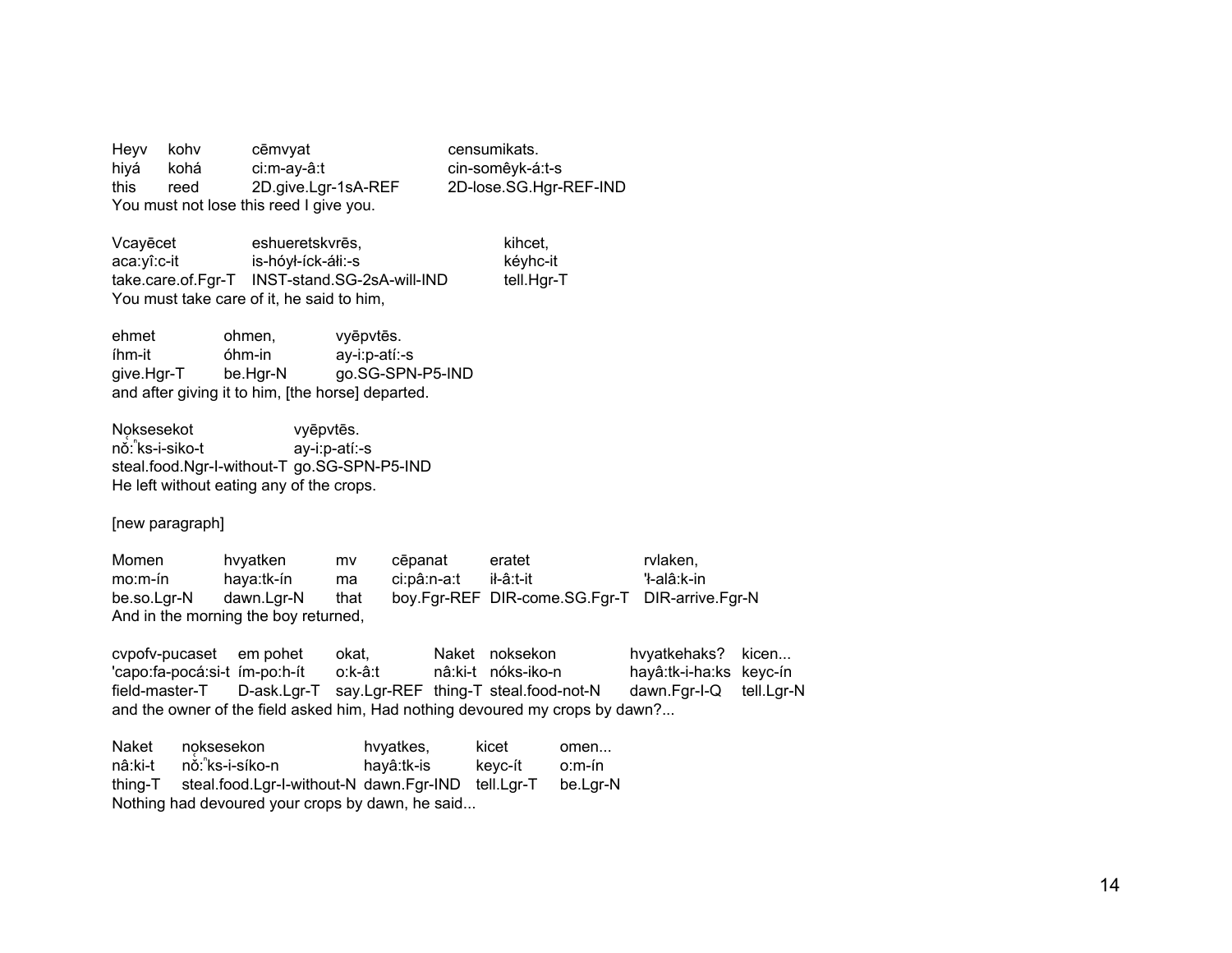Mon omat. ahyit  $erh\bar{e}$ cin  $m6:-n$  $o.m-â:$ áhy-ey-t íł-hi:c-éy-n be.so.Lgr-N be.Lgr-REF go.SG.Hgr-1sA-T DIR-see.Lgr-1sA-N Well, then, I'll go and see... Momēpet on omat. cvtoknawv cukpe-hvmke pale-cahkepat cenfēkarēs. kihcet o:m-â:t catokná:wa cokpi-hámk-i pa:l-i-cahkî:p-a:t cin-fí:k-á:łi:-s kéyhc-it mo:m-î:p-it ó:-n be.Lgr-N be.Lgr-REF money hundred-one-I ten-I-five.Fgr-REF2D-pay-1sA.will-IND be.so.Lgr-SPN.Fgr-T tell.Hgr-T If it is so, I'll pay you one hundred and fifty dollars, he said to him, ayvtēs. a:y-atí:-s go.SG.Lgr-P5-IND and left. [new paragraph] Mont aret cvpofy eroret oman, món-t a:ł-ít 'capó:fa il-ô:l-it o:m-â:n be.so.Lgr-T go.about.SG.Lgr-T field DIR-reach.Fgr-T be.Lgr-REF.N [The owner] reached the field, noksvtē vketēcet mv nake aret oman. a:ł-ít nâ:ki no:ks-atí: akíti:c-ít o:m-â:n ma thing steal.food.Lgr-P5 check.Lgr-T go.about.SG.Lgr-T be.Lgr-REF.N that and when he checked around for that thing that had been eating crops, naket noksepekon yefulket okēpen aret erohret. nâ:ki-t noks-ip-íko-n ok-i:p-ín a:ł-ít 'yifôlk-it ił-óhł-it say-SPN-N go.about.SG.Lgr-T return.Fgr-T DIR-reach.Hgr-T steal.food-SPN-not-N thing-T [he saw that] nothing had been eating crops, so he returned,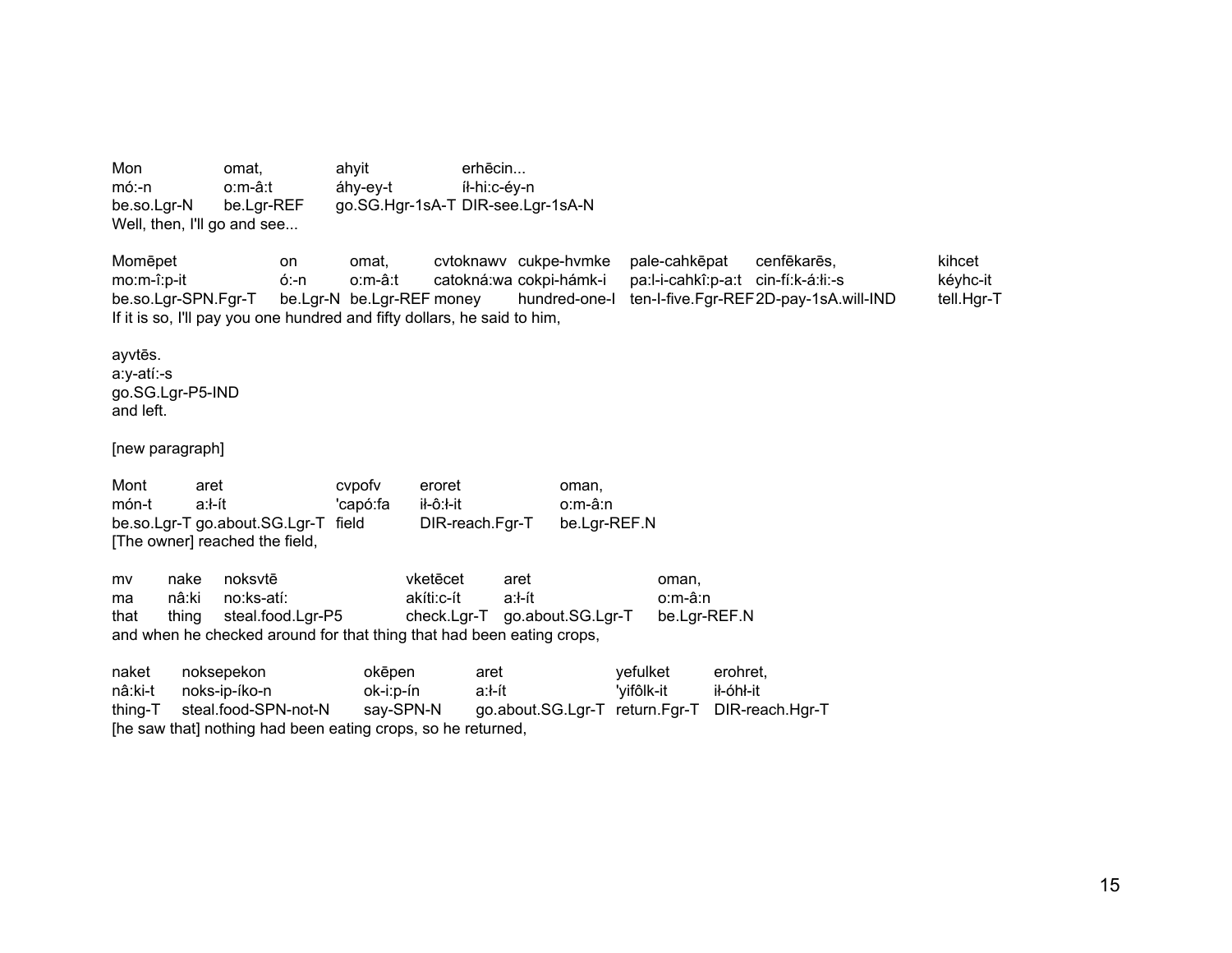mvn okvtētok. cytoknawy cukpe-hymke pale-cahkepat mv cēpvnē mvnettat enfēkvtēs. má-n ô:k-ati:-t-o:k catokná:wa cokpi-hámk-i pa:l-i-cahkî:p-a:t ma ci:pan-í: manítt-a:t ín-fi:k-atí:-s say.Fgr-P5-T-say.L that-N money hundred-one-I ten-I-five.Far-REFthat boy-NZR young-REF D-pay.Lgr-P5-IND and as he had said, he paid the young boy one hundred and fifty dollars.

Momen hytym mv cerakko-cvlahe ēmvtē 'somvlkat cytoknawy  $mo.m-fn$ hatâm ma 'ciłakko-calá:h-i î:m-ati: 's-omâlk-a:t catokná:wa be.so.Lgr-N again that horse-spotted-I give.Fgr-P5 **INST-all-REF money** With everything that the spotted horse had given him,

em orēpvtēs. im- ół-i:p-atí:-s D-reach-SPN-P5-IND it amounted to three hundred dollars (\$300<sup>oo</sup>).

[new paragraph]

Mohmen vtutkety pucase tat momusen. Nake erem ēti vtutketv ocepvkot onky. my móhm-in atotk-ita- pocá:si-ta:t  $m\hat{o}$ : m-os-in nâ:ki ił-im-i:t-êy atotk-itá o:c-ip-áko-t on-ká ma be.so.Har-N that work-INF master-ATN be.so.Far-DIM-N thing DIR-D-other-even work-INF have-SPN-1sA.not-T be.Lar-so Then the boss [said], I have no other work,

hytym ētvn hopoyepvranatskat tvlket omēs. hatâm hopoy-ip-áła:n-á:ck-a:t tâlki-t  $o.m-(-s)$ í:ta-n other-N seek-SPN-INCIP.Lgr-2pA-REF again only-T be.Lgr-DUR-IND so you must search elsewhere.

**Momis** fullet enhylwyn momvlkusēn cehmvkin. omatskyrēs. kihcet. m-ô:mǎl k-os-i:-n  $f$ oll-ít om-á:ck-áłi:-s kéyhc-it mô:m-evs inhálwa-n cíhm-ak-ey-n be.so.Fgr-even provisions-N D-all.Ngr-DIM-DUR-N 2D.give.Hgr-PL-1sA-N go.about.TPL.Lgr-T be-2pA-will-IND tell.Hgr-T But I will give you all equal provisions for your journey, he said to them,

momēn em etetakuecytēs.  $m6:m-i-<sub>n</sub>$ im-ititá:koyc-atí:-s be.so-DUR-N D-prepare.Lgr-P5-IND and made provisions for them.

 $($300^{\circ}$ <sup>o</sup>

\$300%

cukpe

cókpi

tuccēnat

toccî:n-a:t

hundred three.Fgr-REF \$300°°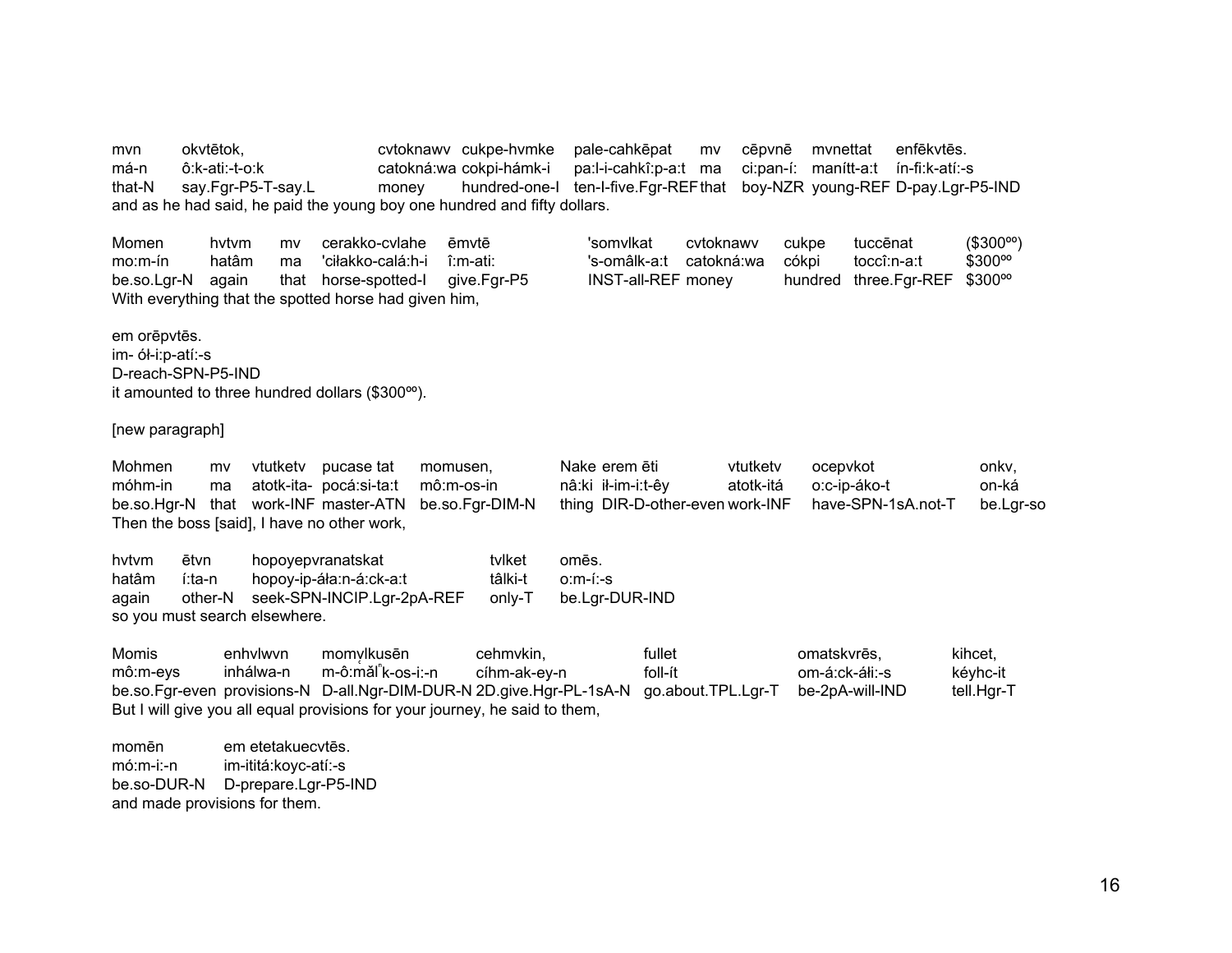Mohmen vpēyvtēs. móhm-in api:y-atí:-s be.so.Hgr-N go.TPL.Lgr-P5-IND Then they departed.

[new paragraph]

Vpēyet fullen, mv 'svculvkuecat okaket, api:y-ít foll-ín ma 's-acolakôyc-a:t ok-a:k-ít go.TPL.Lgr-T go.about.TPL.Lgr-N that INST-older.Fgr-REF say-PL.Lgr-T As they were on their way, the older ones said,

Cēme tawvn cenhompet omēn, ecenahen omat, momusen hvtvm pome oceyan cí:mi tá:wa-n cín-homp-ít o:m-í:-n icí-na:h-ín o:m-â:t mô:m-os-in hatâm pó:mi ô:c-iy-a:n you foremost-N 2D-eat.Lgr-T be.Lgr-DUR-N 2P-run.out.Lgr-N be.Lgr-REF be.so.Fgr-DIM-N again we have.Fgr-1pA-REF.N We'll eat yours first, and when you have no more,

punhompetsken omvrēs, kicaken... pón-homp-íck-in om-áłi:-s kéyc-a:k-ín 1pP-eat.Lgr-2sA-N be-will-IND tell-PL.Lgr-N then you'll eat what we have, they said to him...

| Momētis                                  | os.  | kicet   | omet.    |
|------------------------------------------|------|---------|----------|
| mo:m-í:-teys                             | ó:-s | kevc-ít | o:m-ít   |
| be.so.Lgr-DUR-even be.Lgr-IND tell.Lgr-T |      |         | be.Lgr-T |
| Very well, he said to them,              |      |         |          |

| hompety my cepyne |                       | <b>VODV</b>  | aran                                                                 | em papet   | enlokakvtēs.           |
|-------------------|-----------------------|--------------|----------------------------------------------------------------------|------------|------------------------|
|                   | homp-itá ma ci:pan-í: | vópa â:ł-a:n |                                                                      | ím-pa:p-ít | ín-lok-a:k-atí:-s      |
|                   |                       |              | eat-INF that boy-NZR back go.about.SG.Fgr-REF.N D-eat.Lgr-T          |            | D-devour-PL.Lar-P5-IND |
|                   |                       |              | and they ate the youngest brother's food until they had eaten it up. |            |                        |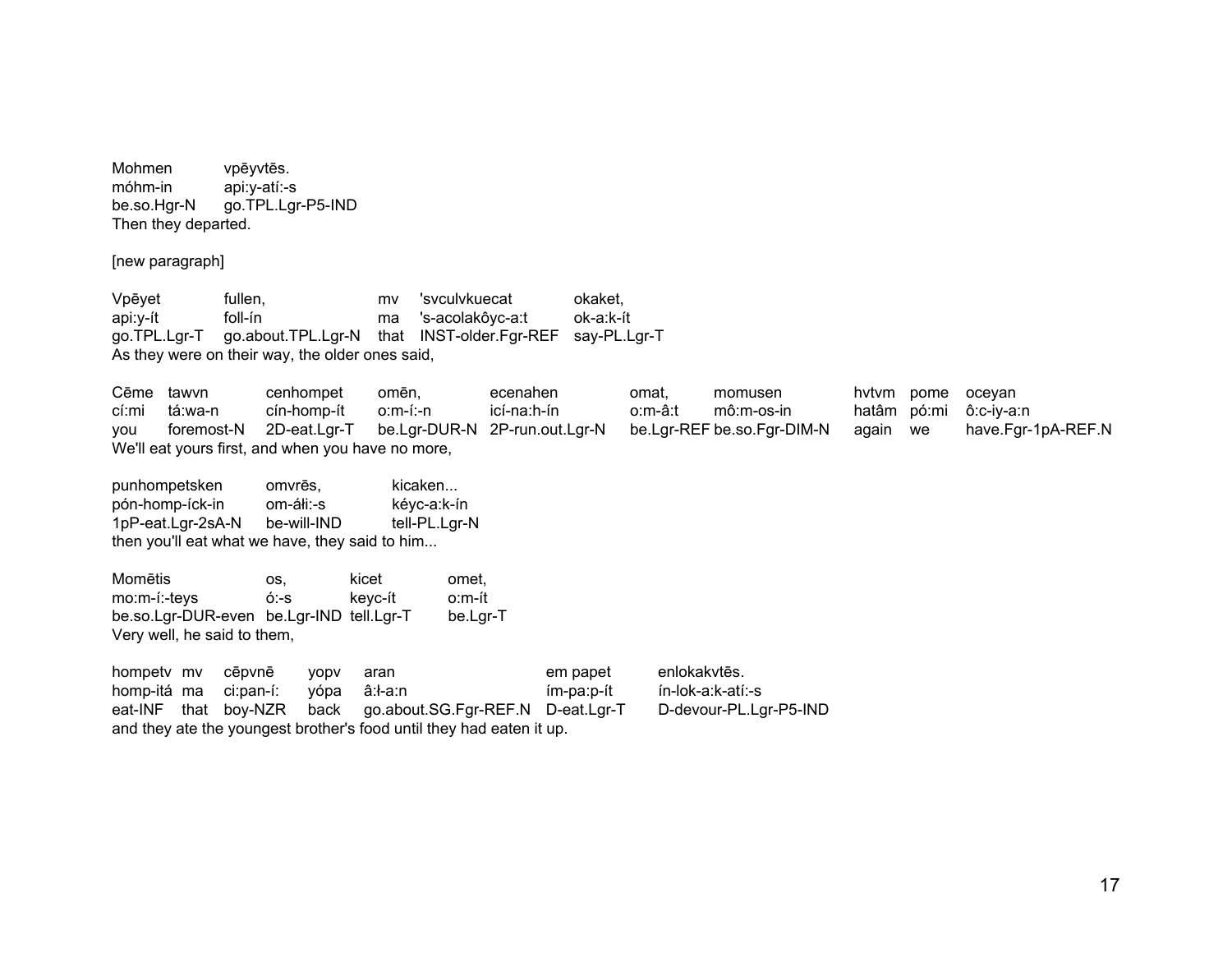Mohmen mv cēpanat momusen hompety vnahēpekv, móhm-in ci:pâ:n-a:t mô:m-os-in homp-itá ana:h-î:p-ika ma that boy.Fgr-REF be.so.Fgr-DIM-N eat-INF run.out-SPN.Fgr-so be.so.Har-N Then when the boy had no more food,

ervhylken mv enhompetvn eyacet oman, ma iłah-âlki-n in-homp-itá-n iyâ:c-it o:m-â:n 3P.brother-GPL-N D-eat-INF-N be.Lgr-REF.N that want.Fgr-T and wanted to eat the brothers' [food], [they said,]

Punhompetskē onkot tayē OS. pon-hómp-íck-i: tâ:y-i: ón-ko-t  $6 - S$ 1pD-eat-2sA-DUR can.Fgr-DUR be-not-T be.Lgr-IND You can't eat with us.

Momis ceturwy pylhymken cem ak-ēsēn omat tvlkusan tawvn punhompetskēs, mô:m-evs ci-tółwa palhámk-in cim-akk-i:s-í:-n o:m-â:t tǎl k-os-a:n tǎ: ็wa-n pón-homp-íck-i:-s be.so.Fgr-even 2P-eye one.side-N 2D-LOC-take.SG.Lgr-DUR-N be.Lgr-REF only.Ngr-DIM-REF.N foremost.Ngr-N 1pP-eat-2sA-DUR-IND Only if we take out one of your eyes can you eat our food,

kicaken...

kévc-a:k-ín tell-PL.Lgr-N they said to him...

Mon monkvn kihcen. omat. OS. kéyhc-in  $m$ ó:-n o:m-â:t mónka-n  $6:-s$ be.so.Lgr-N be.Lgr-REF  $? - N$ be.Lgr-IND tell.Hgr-N Well, then, do it, he said to them,

hymken em ak-esahken turwy enhompvtēs. tółwa hámk-in im-akk-is-áhk-in ín-homp-atí:-s D-LOC-take.SG-PL.Hgr-N eye one-N D-eat.Lgr-P5-IND and they took out one of his eyes and he ate of their food.

[new paragraph]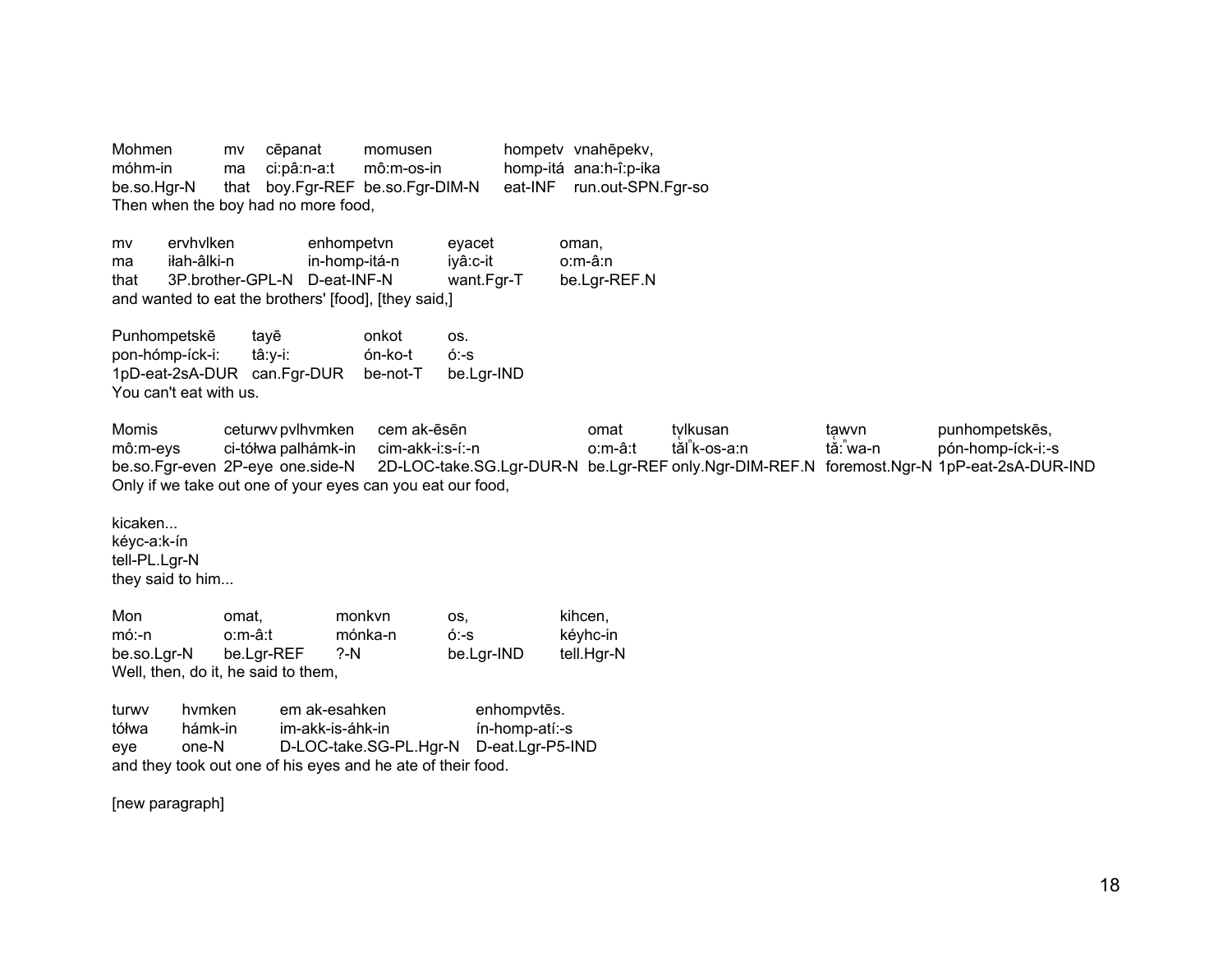Mohmen hvtvm elawet oket, móhm-in hatâm ilâ:w-it o:k-ít be.so.Hgr-N again get.hungry.Fgr-T say.Lgr-T Then again he said he was hungry,

hvtvm em pohet omen... hatâm ím-po:h-ít o:m-ín again D-ask.Lgr-T be.Lgr-N and again he asked them [for food]...

Okakat, hvtvm Pvlhvmkēn cem ak-ēsēn omat tvlkusat ta̯wvn punhompetskēs,<br>ok-aːk-âːt hatâm palhámk-i:-n cim-akk-î:s-i:-n oːm-âːt tǎl kəːlk-os-aːt tǎː va-n pón-homp-íck-i:-s hatâm palhámk-i:-n say-PL.Lgr-REF again one.side-DUR-N 2D-LOC-take.SG.Fgr-DUR-N be.Lgr-REF only-DIM-REF foremost.Ngr-N 1pP-eat.Lgr-2sA-DUR-IND Again, they said, Only if we take out one of your [eyes] can you eat our food,

kicakvtēs. kéyc-a:k-atí:-s tell-PL.Lgr-P5-IND they said.

Momen em vkvsamvtēs. mo:m-ín im-ákasa:m-atí:-s be.so.Lgr-N D-agree.Lgr-P5-IND And he agreed.

Mohmen em ak-esakvtēs. móhm-in im-ákk-is-a:k-atí:-s be.so.Hgr-N D-LOC-take.SG-PL.Lgr-P5-IND So they they took his [other eye] out.

Mohmen mvn okakekv, hompicakvtēs. móhm-in má-n ok-a:k-iká hompéyc-a:k-atí:-s be.so.Hgr-N that-N say-PL.Lgr-so feed-PL.Lgr-P5-IND Then because they had said that, they fed him.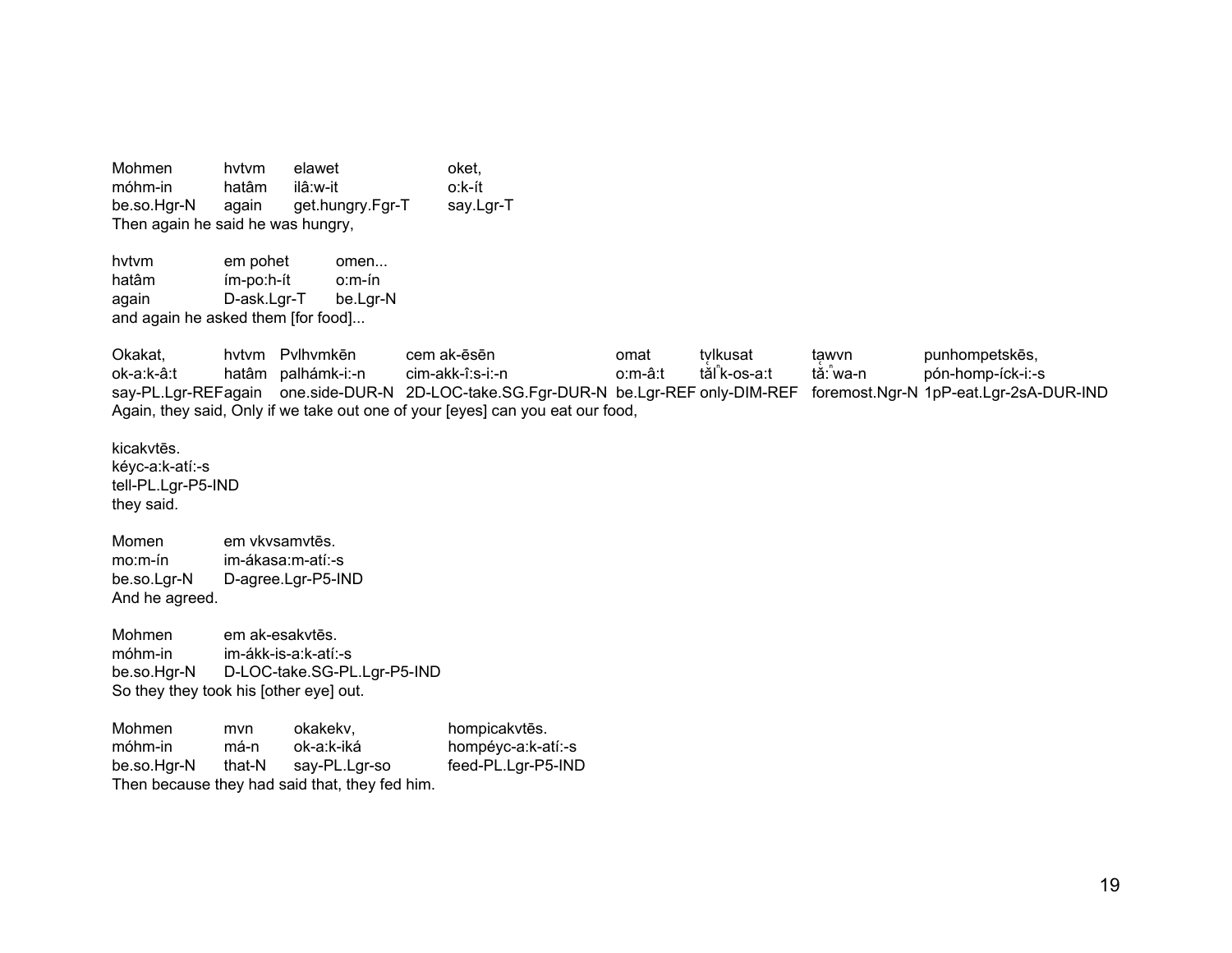[new paragraph]

Mohmen vpēyvtēs. móhm-in api:y-atí:-s go.TPL.Lgr-P5-IND be.so.Har-N Then they departed.

Momis hēceseko hayakvtēs. hi: c-i-siko-: há:y-a:k-atí:-s mô:m-evs be.so.Fgr-even see.Ngr-I-without-DUR do-PL.Lgr-P5-IND But they had made him sightless.

Mon hecekon ēyvpayet eswelakytēs. i:y-apâ:y-it  $m6:-n$ hic-íko-n ís-wila:k-atí:-s be.so.Lgr-N see-not-N RFL-add.Fgr-T INST-go.about.DU-P5-IND As he was blind, they took him about with them.

Mon Cekvn este-lystucen esvhoyen okatet. cem vhopotēcēt cehayēn  $m6:-n$ is-áho:y-ín o:k-â:ti-t ci-ká-n cim-a-hopotî:c-i:-t isti-last-ocí-n ci-hâ:y-i:-n be.so.Lgr-N INST-go.DU.Lgr-N say.Lgr-REF-T 2P-head-N 2D-at-light.Fgr-DUR-T person-black-DIM-N 2P-make.Fgr-DUR-N As they were taking him, they said, Let's singe your head

| fullet             | omvkēs.                                                 | kicaken     |
|--------------------|---------------------------------------------------------|-------------|
| foll-ít            | om-ák-i:-s                                              | kéyc-a:k-ín |
| go.about.TPL.Lgr-T | be-IMPL.A-DUR-IND tell-PL.Lgr-N                         |             |
|                    | and make a black child of you as we go about, they said |             |

Momēs. kihcen.  $mo.m-(.-s)$ kéyhc-in be.so.Lgr-DUR-IND tell.Hgr-N All right, he said to them...

em vhopotecakvtēs. Mvo ma-ó im-a-hopótic-a:k-atí:-s D-at-light-PL.Lgr-P5-IND that-also They also singed him.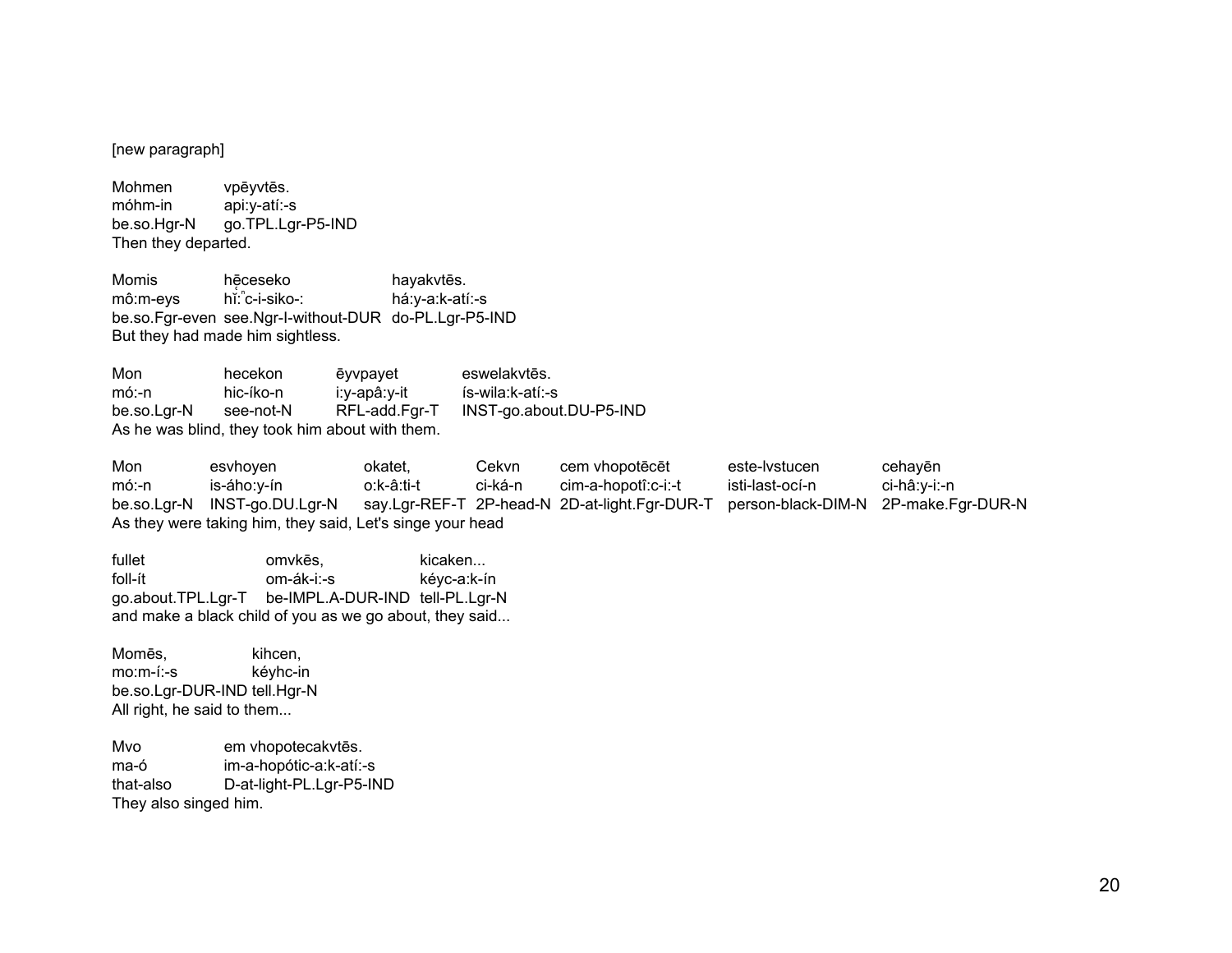Mohmet este-lyste vhaken hayet eswelakytēs. móhm-it isti-lást-i ahá:k-in hâ:y-it ís-wila:k-atí:-s person-black-l like-N make.Fgr-T INST-go.about.DU-P5-IND be.so.Hgr-T Thus they made him look like a black person and took him about with them.

[new paragraph]

Mon eswelakof, Owvn cvwvnhkēs, kicen... keyc-ín  $m6:-n$ ís-wila:k-ô:f ó:wa-n ca-wánhk-i:-s be.so.Lgr-N INST-go.about.DU.Lgr-when water-N 1sP-thirsty-DUR-IND tell.Lgr-N As they were leading him about, he said, I'm thirsty for water.

Vsin uekiwvt liks. oykéywa-t lêyk-s asêy-n sit.SG.Fgr-IND yonder-N spring-T Over there is a well.

Mvn eskys. má-n ísk-as that-N drink-IMP Drink there.

ayetskan, Hvlket kicaken, ocvrēs, kéyc-a:k-ín halk-ít a:y-íck-a:n ó:c-áłi:-s crawl.SG.Lgr-T go.SG.Lgr-2sA-REF.N exist-will-IND tell-PL.Lgr-N As you crawl forward, it will be there, they said to him,

| avet                                                     |  | uewy enkorky    | sufkēt                                            | ocen   | okaken       |
|----------------------------------------------------------|--|-----------------|---------------------------------------------------|--------|--------------|
| a:v-ít                                                   |  | óvwa in-kó:ł-ka | sófk-i:-t                                         | ô:c-in | ok-a:k-ín    |
|                                                          |  |                 | go.SG.Lgr-T water D-dig-GER deep-DUR-T have.Fgr-N |        | say-PL.Lgr-N |
| and he went toward the deep well they were talking about |  |                 |                                                   |        |              |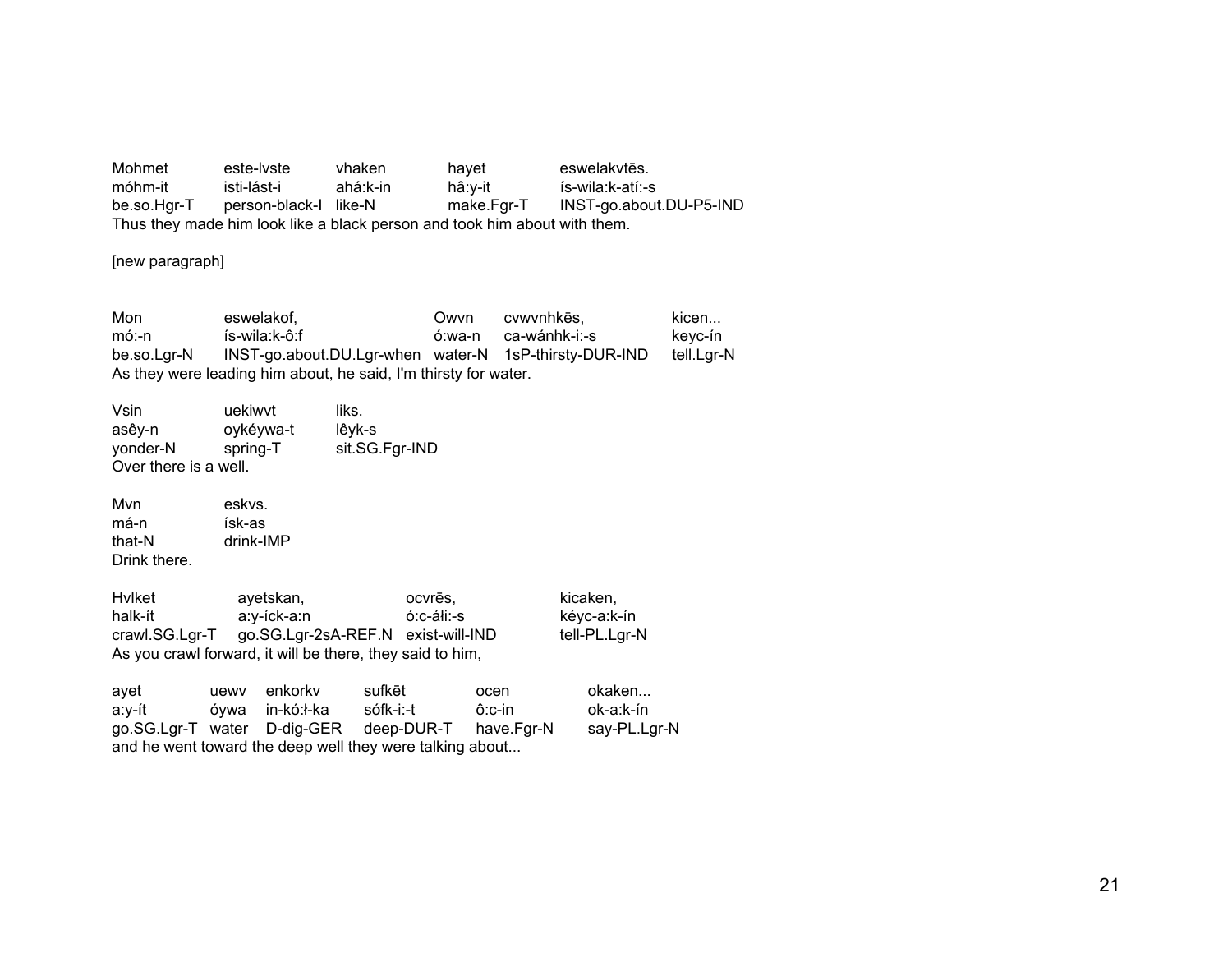Ayet erorof. vhepakkuehcet, a:y-ít ił-o:ł-ô:f ahipakkóyhc-it go.SG.Lgr-T DIR-arrive.Lgr-when push.Hgr-T As he got there, they pushed him

uekiwy sufkan aakwikakytēs. m<sub>v</sub> ma ovkévwa sófk-a:n a:-ak-wévk-a:k-atí:-s deep-REF.N DIR-LOC-throw-PL.Lgr-P5-IND that spring and threw him into that deep well.

Momis elekot eraklatkytēs. mô:m-eys il-íko-t ił-ák-la:tk-atí:-s be.so.Far-even die.SG-not-T DIR-LOC-fall.SG.Lgr-P5-IND Though he fell down into it, he did not die.

Mohmet vkerricat. mv kohv-mutken vkerricat vtēkuset, móhm-it akíłłeyc-â:t ma koha-mótk-i-n akíłłeyc-â:t atĭ: k-os-it be.so.Hgr-T think.about.Lgr-REFthat cane-cropped-I-N think.about.Lgr-REFup.to.Ngr-DIM-T Then as he thought about it, he instantly remembered the reed whistle,

aehset pofkan. eturwy hokkolyt hakytēs. ocē a:-íhs-it po:fk-â:n itółwa hokkó:I-a-t  $6:$ C-i: ha:k-atí:-s DIR-take.SG.Hgr-T blow.Lgr-REF.N 3P.eye two-NZR-T become.Lgr-P5-IND exist-DUR took it out, blew it, and immediately had both eyes.

Momen cerakko-cvlahuce mv uekiwv onvpy my ēyohhuyiret  $mo.m-fn$ ma oykéywa onápa ma 'ciłakko-cala:h-ocí i:y-oh-hoyêył-it be.so.Lgr-N that spring above that horse-spotted-DIM RFL-on-stand.SG.Hgr-T And it happened that the little spotted horse stood at the top of the well

eswynakyn mv uekiwvn iem akkahyen, is-waná:-ka-n oykéywa-n a:-im-ak-káhy-in ma DIR-D-LOC-throw.DU.Hgr-N INST-tie-GER-N that spring-N and threw a rope down into the well,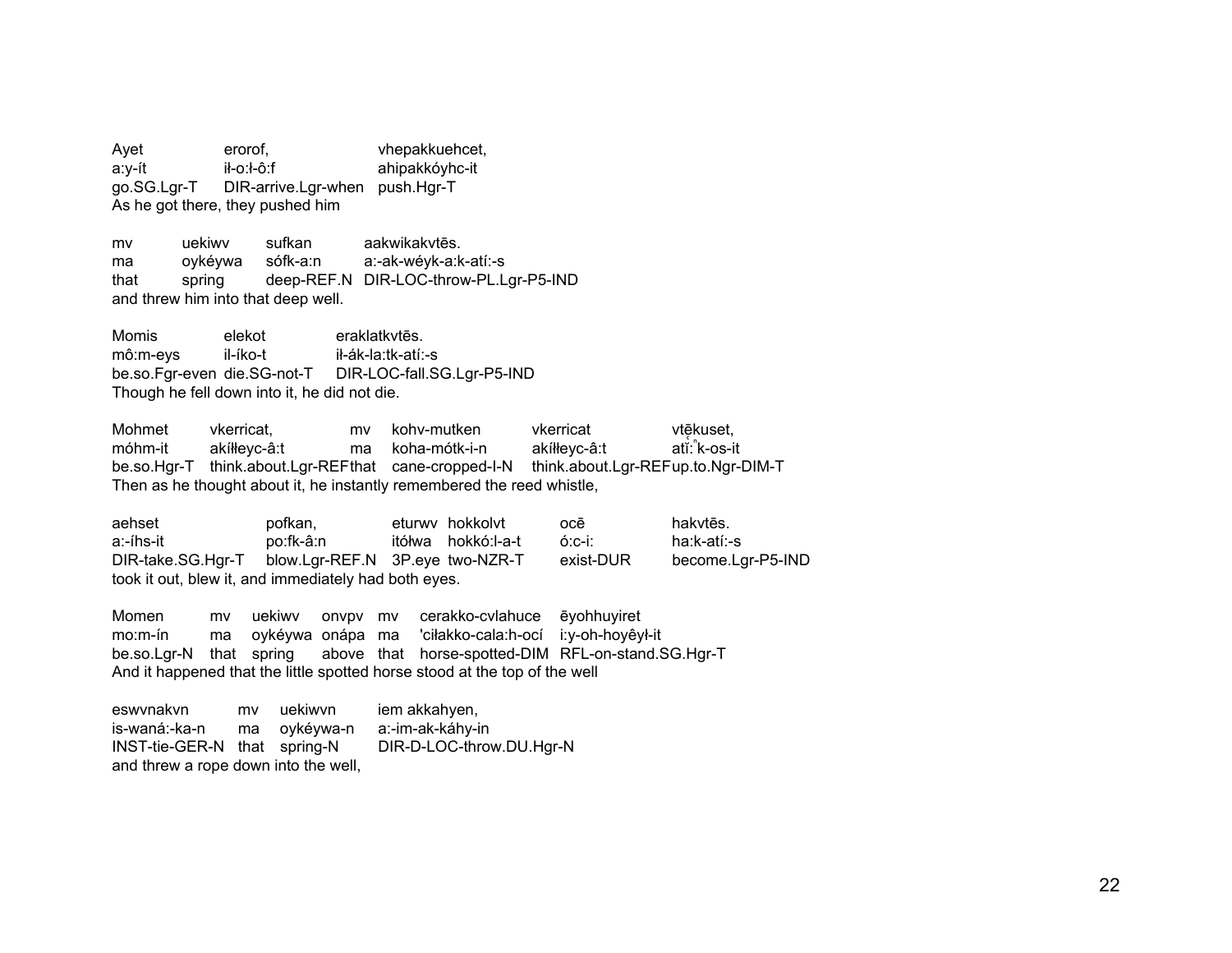mv eswynakyn vtvriket  $ohmen...$ is-waná:-ka-n atałêyk-it óhm-in ma **INST-tie-GER-N** that hang.Hgr-T be.Har-N and [the boy] hung onto the rope...

cerakko-cvlahet Mv. aak-ehsen. ma 'ciłakko-calá:h-it a:-akk-íhs-in that horse-spotted-T DIR-LOC-take.SG.Hgr-N The spotted horse pulled him up, [saying,]

Tokys. Vsin toknawy vhomkatat esohkakis. tókas asêy-n tokná:wa ahómka:t-â:t is-oh-kâ:k-eys count.Lgr-REF INST-on-sit.DU.Fgr-even now yonder-N money Now! They were sitting over there counting the money.

Monky vcohlikvs. Assēcvkēts. kihcen... môn-ka ac-oh-lévk-as a:ssí:c-ak-i:-ts kévhc-in be.so.Far-so 1sP-on-sit.SG-IMP chase-IMPL.A-DUR-be.IND tell.Hgr-IN So sit upon me. Let's chase them, he said...

Momusen ohlihken esvlētkat. mô:m-os-in oh-lévhk-in is-a-lî:tk-a:t on-sit.SG.Hgr-N INST-at-run.SG.Fgr-REF be.so.Fgr-DIM-N Immediately he sat upon him and [the horse] sped off with him,

ohwelaken oken erescakken nenen ont omis. niní-n óh-wila:k-ín  $o:$ k-ín ił-is-câ:kk-in  $ón-t$ o:m-êys on-go.about.DU.Lgr-N say.Lgr-N DIR-INST-catch:up.to.Fgr-N be.Lgr-T be.Lgr-even road-N catching up with them on the road, but

hokkolē m<sub>v</sub> estvlke welakat momēn heyv este-mynettat momēn mv naket em vnican ist-âlki hokkô:l-i: wila:k-â:t  $m6:m-i:-n$ hivá isti-manítt-a:t  $m6:m-i:-n$ nâ:ki-t im-áneyc-â:n ma ma that person-GPL two.Fgr-DUR go.about.DU.Lgr-REF be.so-DUR-N this person-young-REF be.so-DUR-N that thing-T D-help.Lgr-REF.N the two boys didn't know that [the horse]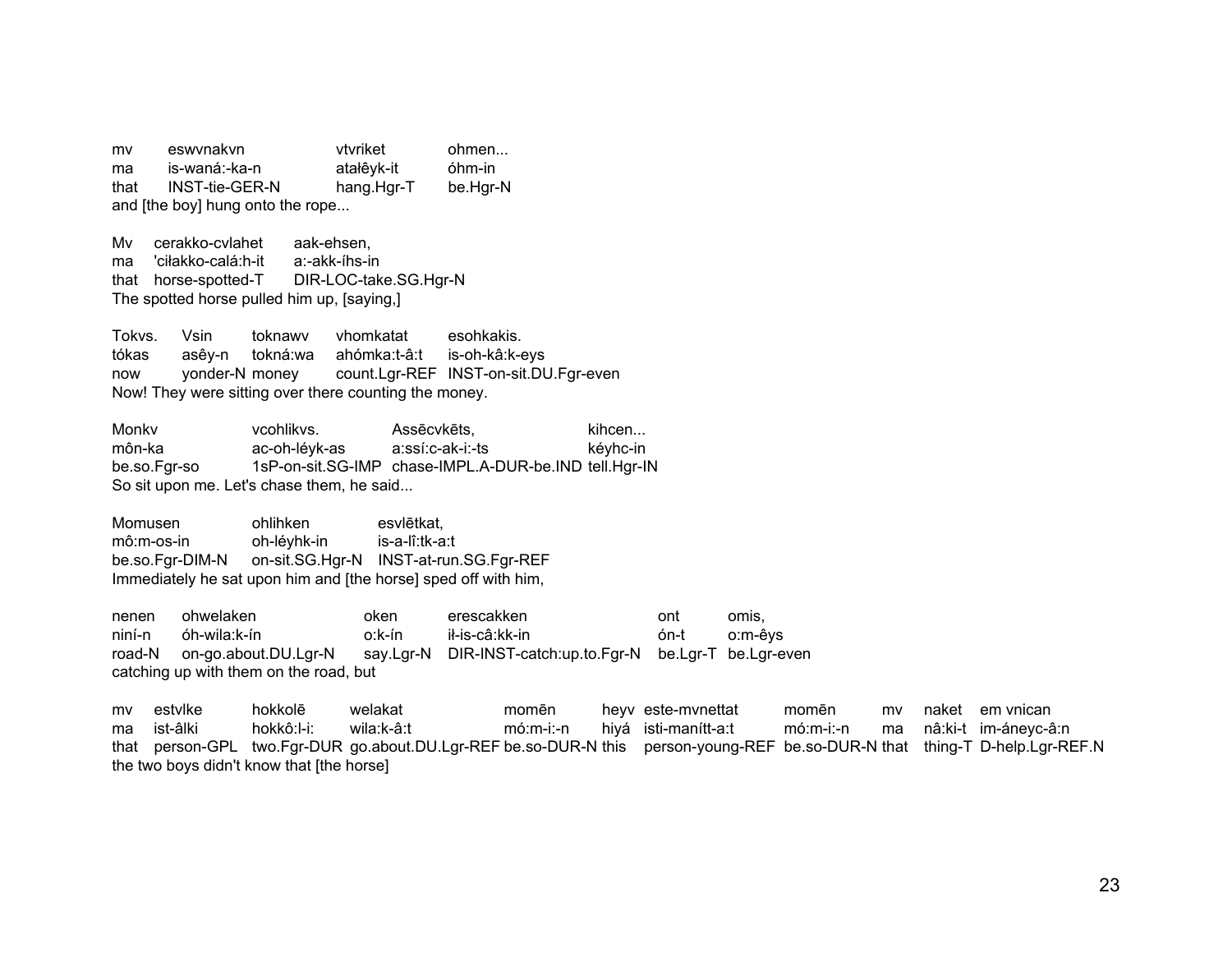kerrvkekatēs. kiłł-ak-íká:t-i:-s know-PL-not.P5-IND had helped the youngest boy.

Momen okakat, Naket estomet oman, nake momē tayē onkot oman... mo:m-ín ok-a:k-â:t nâ:ki-t ísto:m-ít o:m-â:n nâ:ki mó:m-i: tâ:y-i: ón-ko-t o:m-â:n be.so.Lgr-N say-PL.Lgr-REF thing-T happen.Lgr-T be.Lgr-REF.N thing be.so-DUR can.Fgr-DUR be-not-T be.Lgr-REF.N And they said, Why is it, when it seems impossible, that he is here?...

Momēt arekv — arekvn os, kicakvtēs. mó:m-i:-t a:ł-iká a:k-atí:-s a:k-atí:-s a:k-atí:-s a:k-atí:-s a:k-atí:-s a:k-atí:-s a:k-atí:-s consularies a:k-atí:-s consularies a:k-atí:-s consularies a:k-atí:-s consularies a:k-atí:-s consularies a:k-atí:-s consularies be.so-DUR-T go.about.SG.Lgr-so go.about.SG.Lgr-let-N be.Lgr-IND tell-PL.Lgr-P5-IND Just let him be, they said.

Momen hvtvm etohkvliket vpēyvtēs. mo:m-ín hatâm it-oh-kalêyk-it api:y-atí:-s be.so.Lgr-N again RCP-on-gather.Hgr-T go.TPL.Lgr-P5-IND And again they got together and started out.

[new paragraph]

| Momen       | vpēvet                                   | cuko  | ocēn        | eroricvtēs.               |
|-------------|------------------------------------------|-------|-------------|---------------------------|
| $mo.m-fn$   | api:v-ít                                 | cokó  | ó:c-i:-n    | ił-ółevc-atí:-s           |
| be.so.Lgr-N | qo.TPL.Lgr-T                             | house | exist-DUR-N | DIR-arrive.TPL.Lgr-P5-IND |
|             | As they were going they came to a house. |       |             |                           |

| Momen                                             | mv   | cuko  | epucasen                 | em punavet   | okakat.        |
|---------------------------------------------------|------|-------|--------------------------|--------------|----------------|
| mo:m-ín                                           | ma   | cokó  | ipocá:si-n               | ím-pona:v-ít | ok-a:k-â:t     |
| be.so.Lgr-N                                       | that | house | 3P.master-N D-talk.Lgr-T |              | say-PL.Lgr-REF |
| And they spoke to the owner of the house, saying, |      |       |                          |              |                |

Heyv este-mvnettan centaklicepetvn puyacet os, kicakvtēs. hiyá isti-manítt-a:n cin-tak-leyc-ip-íta-n po-yâ:c-it ó:-s kéyc-a:k-atí:-s this person-young-REF.N 2D-LOC-set.SG-SPN-INF-N 1sP-want.Fgr-T be.Lgr-IND tell-PL.Lgr-P5-IND We'd like to have this young man stay with you.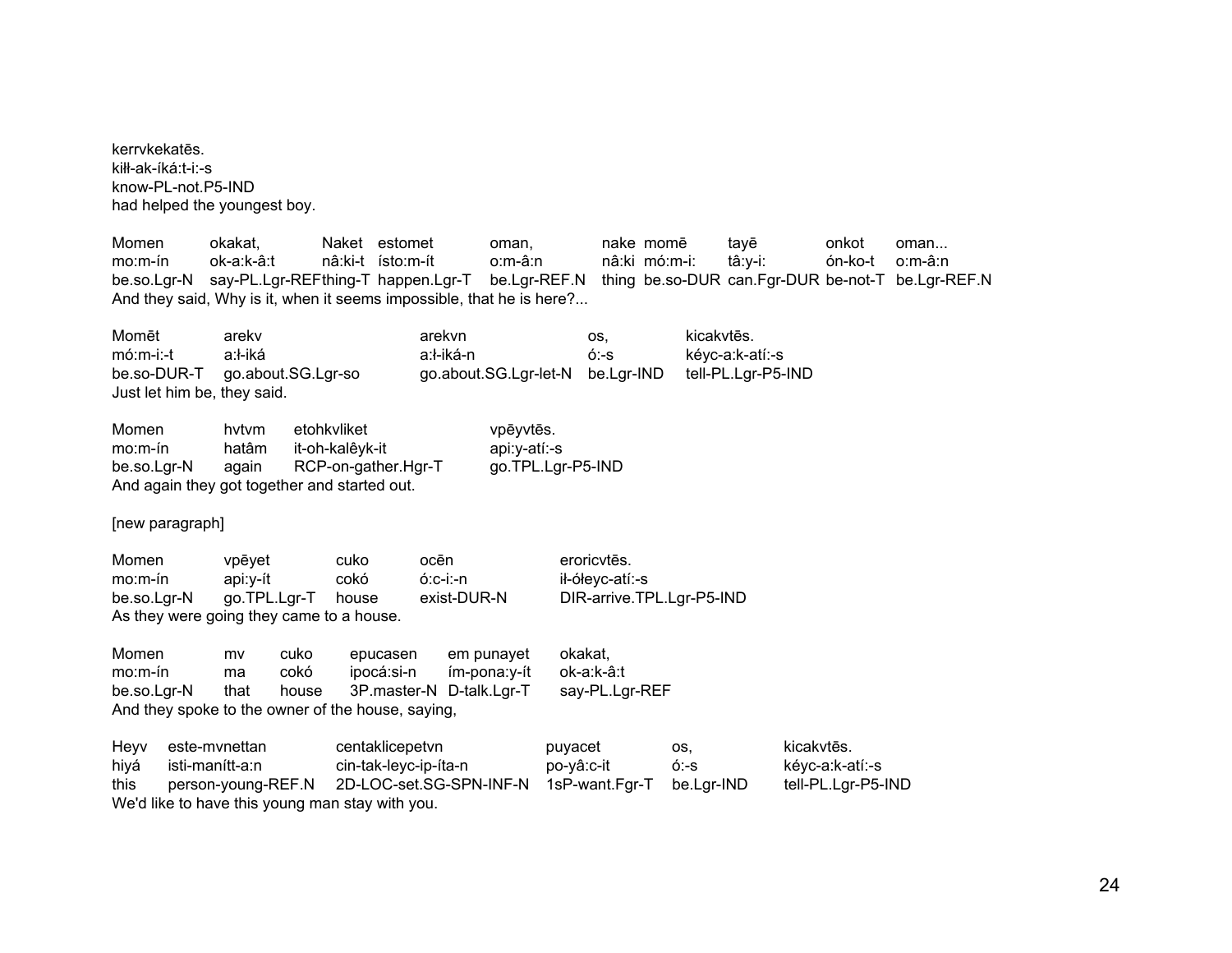Momen okat, Momētis os, kicvtēs. mo:m-ín o:k-â:t mo:m-í:-teys ó:-s keyc-atí:-s be.so.Lgr-N say.Lgr-REF be.so.Lgr-DUR-even be.Lgr-IND tell.Lgr-P5-IND And [the owner] said, It would be all right.

Momen okakat, Estvn ravrēcihcetskvs, kicakvtēs. mo:m-ín ok-a:k-â:t ísta-n ła:-ałi:céyhc-íck-as kéyc-a:k-atí:-s be.so.Lgr-N say-PL.Lgr-REF anywhere-N DIR-let.go.SG.Hgr-2sA-IMP tell-PL.Lgr-P5-IND And they said, Don't let him go anywhere.

Momen, Momvrēs, kicvtēs. mo:m-ín mó:m-áłi:-s keyc-atí:-s be.so.Lgr-N be.so-will-IND tell.Lgr-P5-IND And he said, It will be so.

Mont vhoyēpvtēs. món-t ahóy-i:p-atí:-s be.so.Lgr-T go.DU-SPN.Lgr-P5-IND Then the two departed.

[new paragraph]

Tvlofvn hoktē-vca̜ 'taló:fa-n hokti:-acǎ:<sup>ⁿ</sup>k-i:-t léyk-i:-t ô:m-ati:-s likēt omvtēs. town-N woman-fine.Ngr-DUR-T sit.SG-DUR-T be.Fgr-P5-IND In town lived a very elegant woman.

Moman estit mv hoktē enke-wesakvn estenke-wesakpikvn enke-wesakvn em piken omat, mô:m-a:n istêy-t ma hoktí: inki-wisá:ka-n isti-nki-wisa:k-péy-ka-n inki-wisá:ka-n ím-peyk-ín o:m-â:t be.so.Fgr-REF.N who-T that woman 3P.hand-?-N person-hand-?-put.on.SG-GER-N 3P.hand-?-N D-put.on.SG.Lgr-N be.Lgr-REF Now it was said that whoever would be able to put a ring on the woman's finger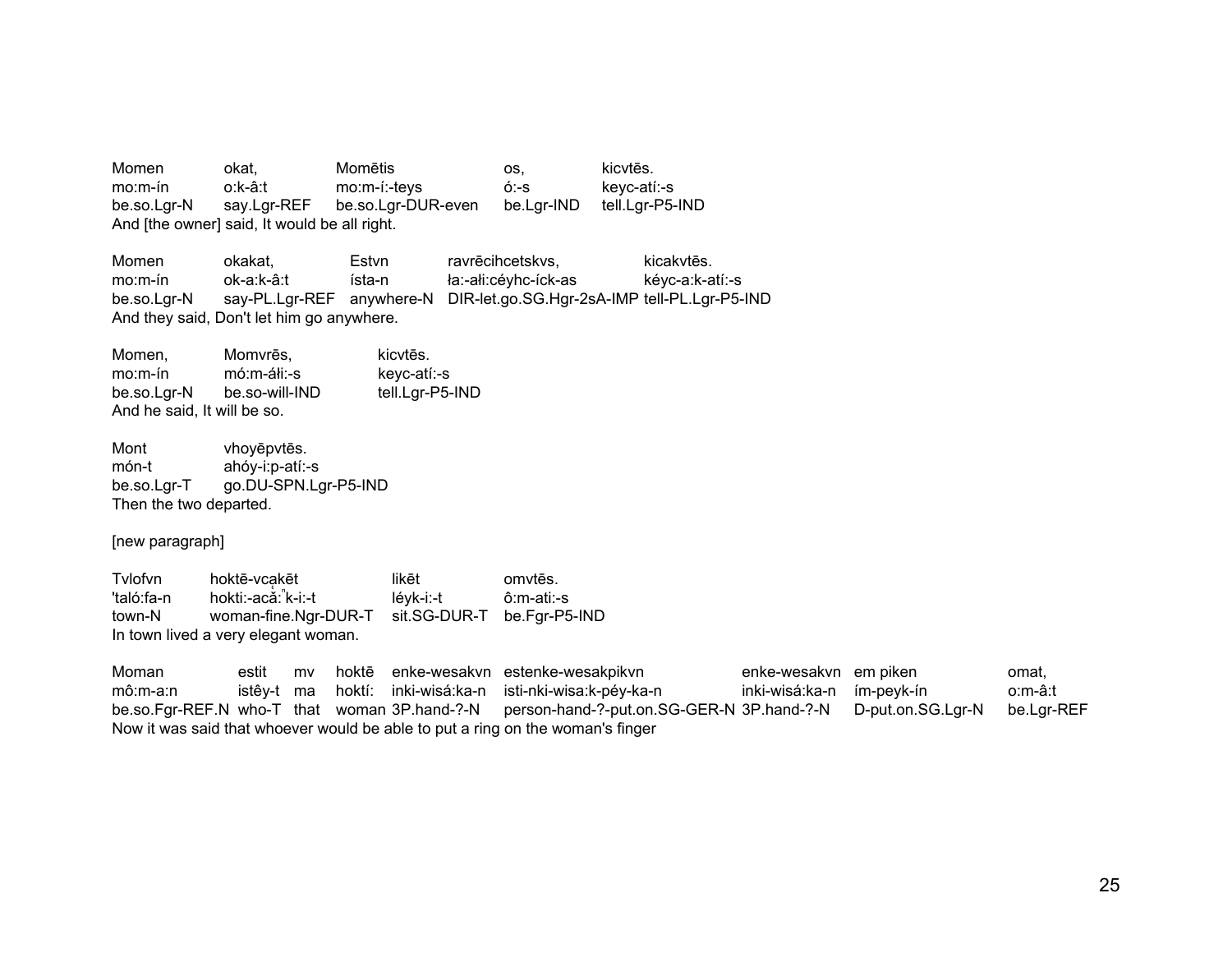mv este mv momēcat mvt ēpvyvrēs, kihocēt omen, ma ísti ma momi:c-â:t má-t i:-pay-áłi:-s kéyho:c-í:-t ô:m-in that person that do.Lgr-REF that-T RFL-add-will-IND say.IMPL.Lgr-DUR-T be.Fgr-N would marry her,

mvn eyacet welaket omvtēs. má-n iyâ:c-it wila:k-ít o:m-atí:-s that-N want.Fgr-T go.about.DU.Lgr-T be.Lgr-P5-IND and they were desirous of that.

Momet mv momēcetv kont omakēto stomis momēceko tayvtēs. mo:m-ít ma momi:c-itá kôn-t om-a:k-í:-t-o stô:m-eys momí:c-íko-: tâ:y-ati:-s be.so.Lgr-T that do-INF think.Fgr-T be-PL.Lgr-DUR-T-even do.Fgr-even do-not-DUR can.Fgr-P5-IND And though they tried to do it, they could not do it.

[new paragraph]

Momen heyv este-mynette cuko-pucase enwihokē taklikatet okatet, mo:m-ín hiyá isti-manítt-i coko-pocá:si in-weyhok-í: tak-lêyk-a:ti-t o:k-â:ti-t be.so.Lgr-N this person-young-I house-master D-left.IMPL-DUR LOC-sit.SG.Fgr-REF-T say.Lgr-REF-T Now the young man left in the care of the house owner spoke to him, saying,

| Ravretvn              | cvyacan                      | onky. |
|-----------------------|------------------------------|-------|
| ła:-ał-íta-n          | ca-yâ:c-a:n                  | on-ká |
| DIR-go.about.SG-INF-N | 1sP-want.Fgr-REF.N be.Lgr-so |       |
| I need to go outside, |                              |       |

vm etektvnehcetsken arit eracēyvyē tayēs, kicet, cuko-pucasen em pohen... am-itiktaníhc-íck-in a:ł-éy-t il-a:-cí:y-ay-i: tâ:y-i:-s keyc-ít coko-pocá:si-n ím-po:h-ín 1sD-permit.Hgr-2sA-N go.about.SG.Lgr-1sA-T DIR-DIR-enter-1sA-DUR can.Fgr-DUR-IND tell.Lgr-T house-master-N D-ask.Lgr-N so give me permission and I'll go and come back in, he said, asking the owner of the house...

Cuko-pucaset okat, coko-pocá:si-t o:k-â:t house-master-T say.Lgr-REF The owner of the house said,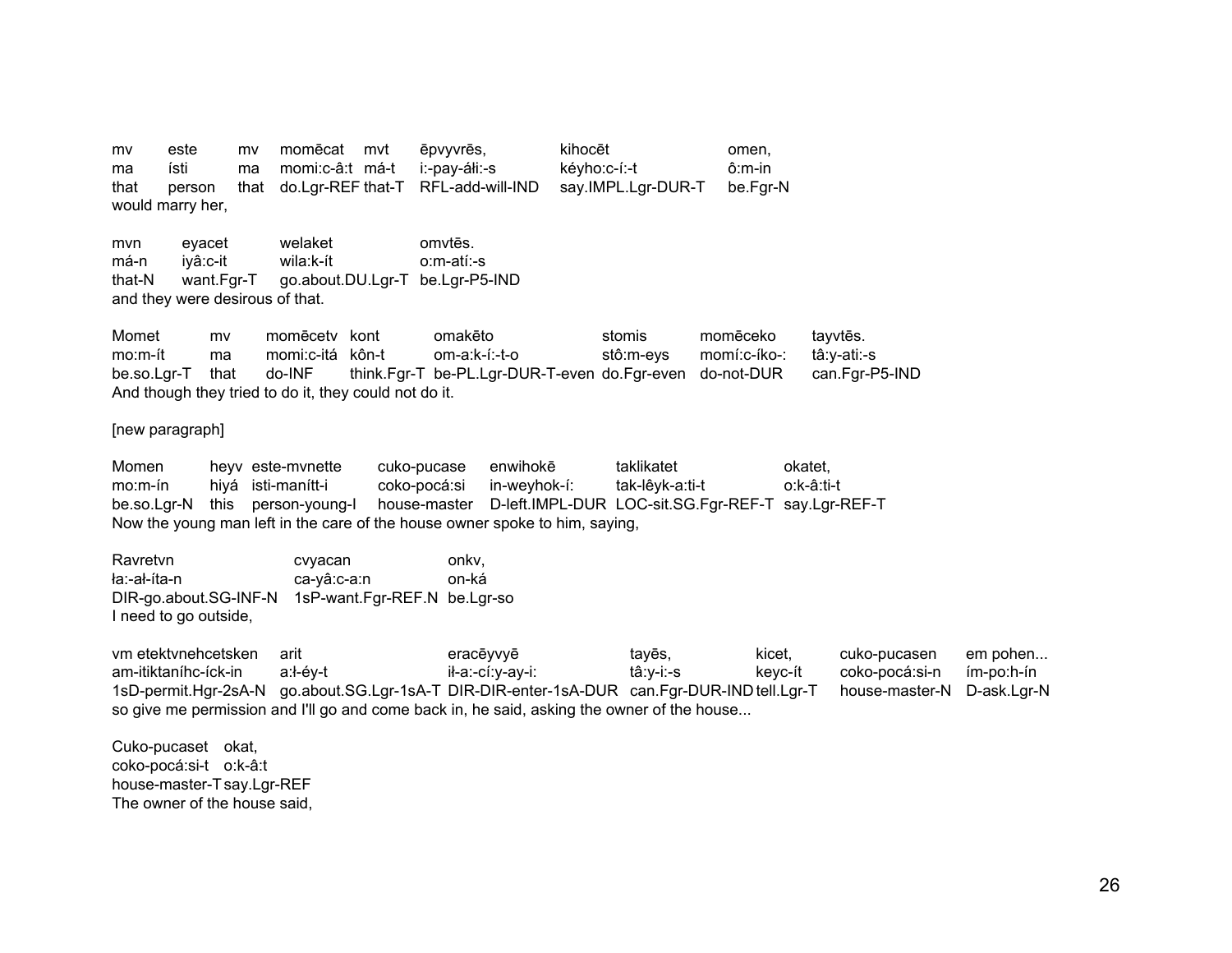Estvn vrēcicekot taklicetskvrēs, cvkicet okhohyekv, okhóhy-ika ísta-n ałi:céyc-íko-t tak-léyc-íck-áłi:-s ca-keyc-ít let.go.about.SG-not-T LOC-set.SG-2sA-will-IND 1sP-tell.Lgr-T say.IMPL.Hgr-so anywhere-N I was told to keep you and not let you go anywhere, monkvs. cekicvko tavet ont on OS. kicvtēs. mónkas ci-kéyc-áko-:  $6n-t$  $6: -n$  $6 - S$ keyc-atí:-s tâ:y-it 2P-tell-1sA.not-DUR can.Fgr-T be.Lgr-T be.Lgr-N be.Lgr-IND tell.Lgr-P5-IND **SO** so I can't give you permission to do that, he said. [new paragraph] Momen este-mynettat mv okat.  $mo.m-fn$ isti-manítt-a:t o:k-â:t ma be.so.Lar-N that person-young-REF say.Lgr-REF And the young man said, Mon ofvn tvlkan omat. yata cuko omvranvyat omēs. tâlk-a:n  $0: m - 1: -S$  $m6:-n$ o:m-â:t va-:tá: cokó ó:fa-n om-áła:n-ay-â:t be.so.Lgr-N be.Lgr-REF this-same house in-N be-INCIP.Lgr-1sA-REF only-REF.N be.Lgr-DUR-IND Well, then, I'll have to go here in the house, oketskekv. kicof... cent o:k-íck-ika cín-t keyc-ô:f say.Lgr-2sA-so tell.Lgr-when you-T as you say... Moman rafolotkepvs, kihcen. aret  $m6:m-a:n$ a:ł-ít ła:-folotk-ip-ás kéyhc-in be.so-REF.N go.about.SG.Lgr-T DIR-turn.around.SG-SPN-IMP tell.Hgr-N

Well, go and come back, [the house owner] said,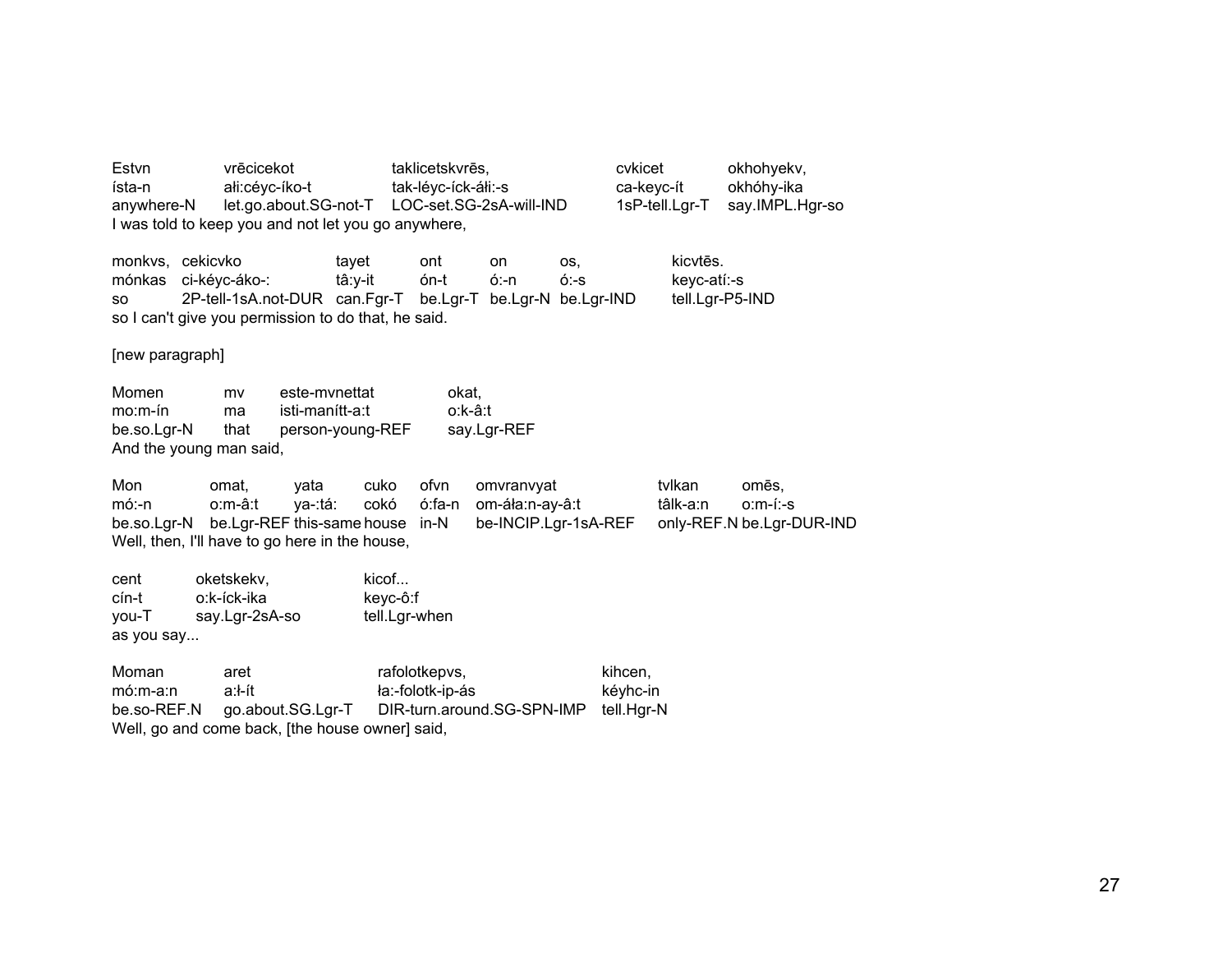ossat momusen mv kohv-motken pofkytēs.  $ô:ss-art$  $m\hat{o}$ :m-os-in koha-mótk-i-n po:fk-atí:-s ma go.out.SG.Fgr-REF be.so.Fgr-DIM-N blow.Lgr-P5-IND that cane-cropped-I-N and having gone out, immediately he blew the reed whistle.

Momet kohv-motken mv vkerricat. mo:m-ít koha-mótk-i-n akíłłevc-â:t ma cane-cropped-I-N think.about.Lgr-REF be.so.Lgr-T that And he thought of the reed whistle,

vcvpaket vm vnicvranet makvtēn momen nake estomēto stomis am-anéyc-ała:n-ít  $mo.m-fn$ nâ:ki istó:m-i:-t-o stô:m-eys ac-apâ:k-it ma:k-atí:-n be.so.Lar-N thing happen-DUR-T-even do.Fgr-even 1sP-be.with.Fgr-T 1sD-help-be.going.Lgr-T say.Lgr-P5-N and he thought, Whatever happens I have the promise it will be with me

ocvyēt omēs. kont vkerricat. ó:c-ay-i:-t  $ô: m-i:-s$ kôn-t akíłłeyc-â:t be.Fgr-DUR-IND think.Fgr-T think.about.Lgr-REF exist-1sA-DUR-T and help me,

cerakkot vlvkekvs. kohmet. mv ma 'ciłákko-t alák-ikas kóhm-it horse-T that arrive-let think.Hgr-T the horse must come, he thought,

pofkan cerakko-cvlahe tat yenhuyiren... vtēkusen. mv momusen atĭ: k-os-in po:fk-â:n ma 'ciłakko-calá:h-i-ta:t  $m\hat{o}$ :m-os-in y-in-hoyêył-in blow.Lgr-REF.N up.to.Ngr-DIM-N that horse-spotted-I-ATN be.so.Fgr-DIM-N DIR-D-stand.SG.Hgr-N and as soon as he blew it, the spotted horse came and stood before him...

Ohlihket eslētkan. oh-lévhk-i-t ís-li:tk-â:n on-sit.SG.Hgr-I-T INST-run.SG.Lgr-REF.N He got on and raced the horse,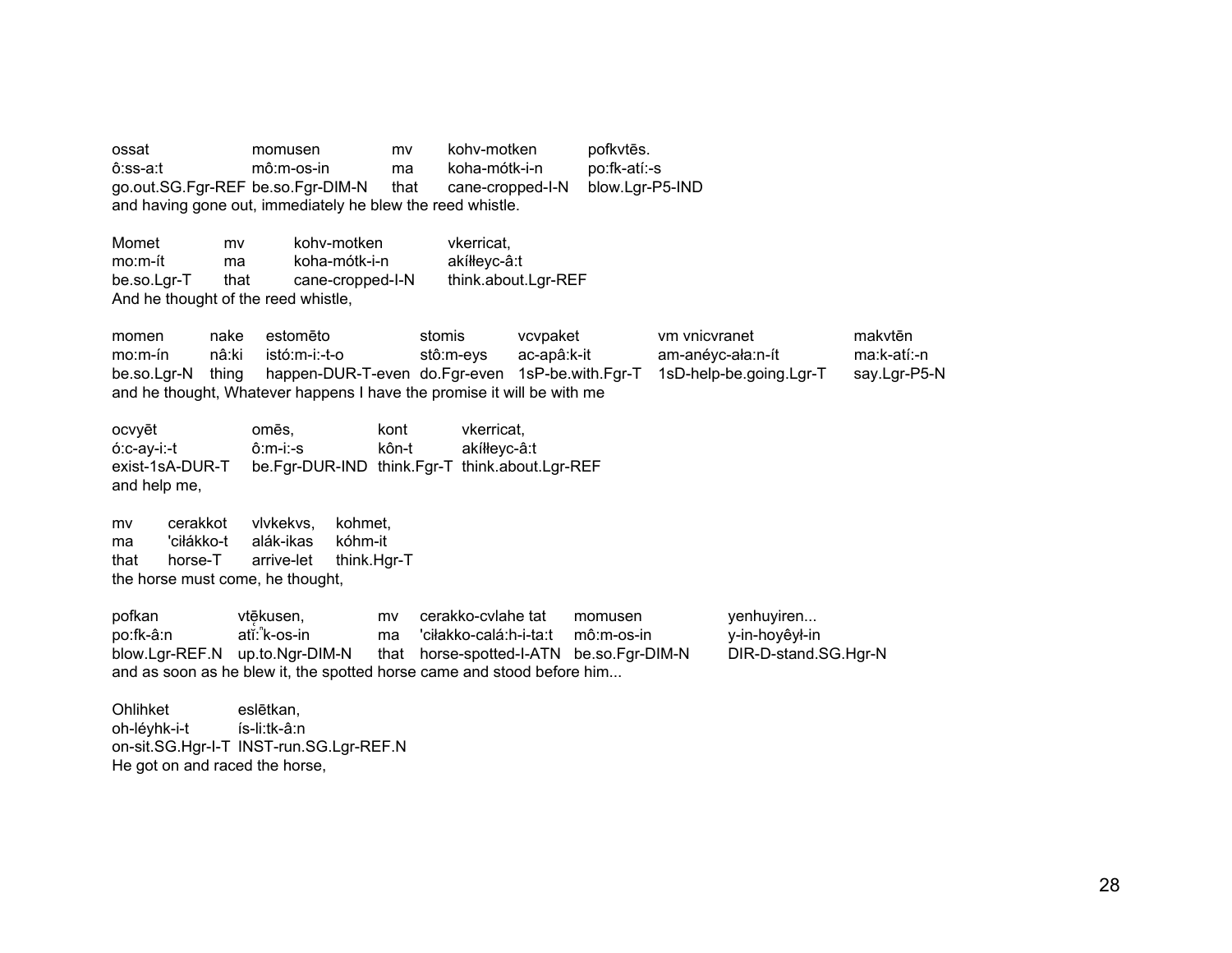mv hoktē momē likat resohret eraslētkat. hoktí:  $m$ ó: m-i: lêyk-a:t 'ł-is-óhł-it ił-a:-s-lî:tk-a:t ma be so-DUR DIR-DIR-INST-run.SG.Fgr-REF that woman sit.SG.Fgr-REF DIR-INST-reach.Hgr-T arriving at the place where the woman lived,

resvlahket vewiken cuko yecēyēpvtēs. 'ł-is-aláhk-it 'vi-wêvk-in cokó 'y-icí:y-i:p-atí:-s DIR-leave.Fgr-N house DIR-enter-SPN.Lgr-P5-IND DIR-INST-arrive.SG.Hgr-T and [the horse] raced back and brought him to the house [where he was staying], and he went back inside.

[new paragraph]

Momen kērresekot liken. cuko-pucase estvn eratat mv ayet kĭ: <sup>1</sup>ł-i-siko-t  $mo.m-fn$ ma coko-pocá:si ísta-n a:y-ít ił-â:t-a:t lêyk-in be.so.Lgr-N that house-master anywhere-N go.SG.Lgr-T DIR-come.SG.Fgr-REF know.Ngr-I-without-T sit.SG.Fgr-N Now the owner of the house sat not knowing that he had gone and returned.

mv estylke hokkolē welakat ravthovet rvlahoket okakat. hokkô:l-i: ła:-athô:y-it 'ł-ala:hô:k-it ist-âlki wila:k-â:t ok-a:k-â:t ma person-GPL two.Fgr-DUR go.about.DU.Lgr-REF DIR-come.DU.Fgr-T DIR-arrive.DU.Fgr-T that say-PL.Lgr-REF and the two boys who had been about came back.

vrekathaks? Estvn kicet cuko-pucasen em pohakvtēs. ał-íká:t-ha:ks kevc-ít coko-pocá:si-n ím-poh-a:k-atí:-s ísta-n house-master-N D-ask-PL.Lgr-P5-IND anywhere-N go.about.SG-not.P5-Q tell.Lgr-T Did he not go anywhere? they asked the owner of the house.

Mon cuko-pucaset okat.  $m6:-n$ coko-pocá:si-t o:k-â:t be.so.Lgr-N house-master-T say.Lgr-REF And the owner of the house said.

Osiyet racēyvranis, maken, ła:-cí:y-ała:n-éy-s osêyy-it ma:k-ín go.out.SG.Hgr-T DIR-enter-be.going.Lgr-1sA-IND say.Lgr-N He said he needed to go out and would come back in,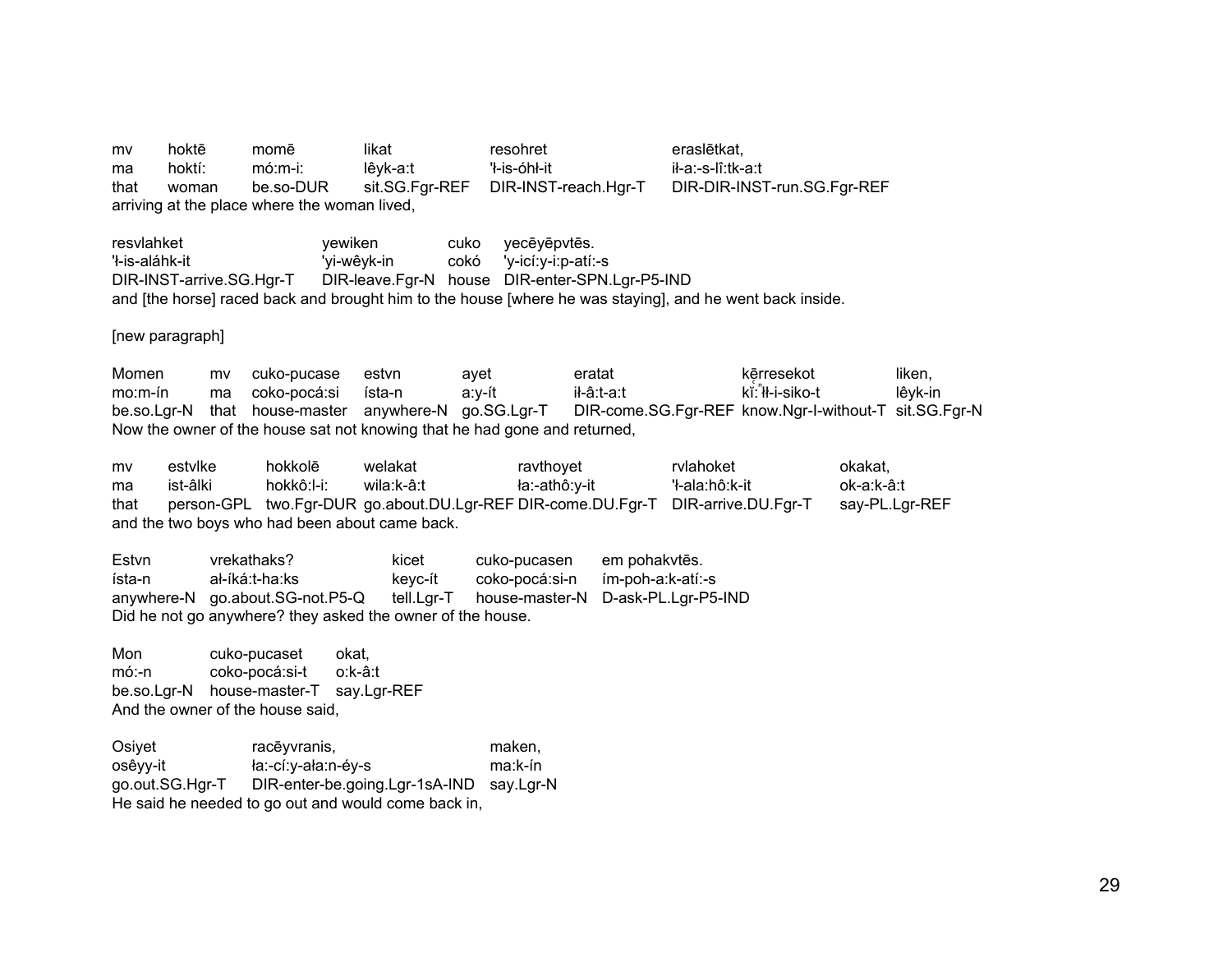Moman momvs, kihcin, aret eraceyis, kicet em onayvt ēs. mô:m-a:n mó:m-as kéyhc-ey-n a:ł-ít ia:-ciy-êys keyc-ít im-óna:y-atí:-s be.so.Fgr-REF.N be.so-IMP tell.Hgr-1sA-N go.about.SG.Lgr-T DIR-enter-even tell.Lgr-T D-tell.Lgr-P5-IND and I told him, Very well, and he went out and came back in, he told them.

Momen hvtvm tvlofvn yefulhoket omet okat, mo:m-ín hatâm 'taló:fa-n 'yifolhô:k-it o:m-ít o:k-â:t be.so.Lgr-N again town-N go.back.DU.Fgr-T be.Lgr-T say.Lgr-REF And as they were going back to town again, they said,

Mucy tat estyn vrekot takliket omvrēs. kicahket, mocá-ta:t ísta-n ał-íko-t tak-lêyk-it om-áłi:-s keyc-áhk-it this.time-ATN anywhere-N go.about.SG-not-T LOC-sit.SG.Fgr-T be-will-IND tell.Lgr-PL.Hgr-T This time he's not to go anywhere, they said,

hvtvm tvlofv vhoyepvt ēs. hatâm 'taló:fa ahóy-i:p-atí:-s again town go.DU-SPN.Lgr-P5-IND and again they went to town.

[new paragraph]

Mont min welakof. món-t mêy-n wila:k-ô:f be.so.Lgr-T there-N go.about.DU.Lgr-when And while they were there [in town],

hvtvm mvn makat okekv, matvpomēn ēn kicen, hvtvm em vkvsamvt ēs. hatâm má-n ma:k-â:t o:k-iká ma:tapó:m-i:-n keyc-ín hatâm im-ákasa:m-atí:-s again that-N say.Lgr-REF say.Lgr-so same-DUR-N tell.Lgr-N again D-agree.Lgr-P5-IND again [the youngest son] asked the same question, and again [the owner of the house] agreed.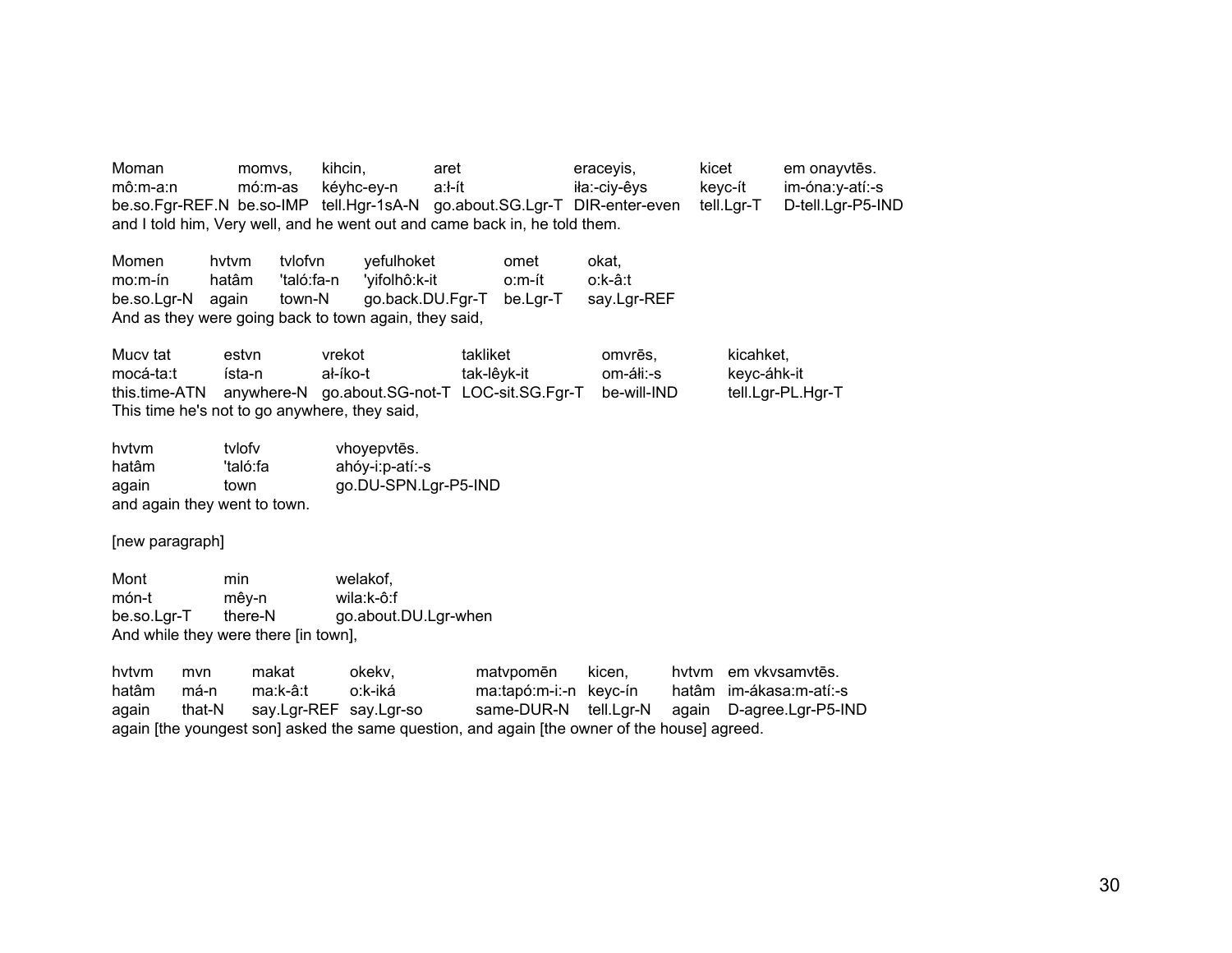Mohmen ossat. hvtvm kohv-motke tat aehset pofkytēs. móhm-in ô:ss-a:t hatâm koha-mótk-i-ta:t a:-íhs-it po:fk-atí:-s be.so.Hgr-N go.out.SG.Fgr-REF again cane-cropped-I-ATN DIR-take.SG.Hgr-I-T blow.Lgr-P5-IND Then he went outside, and again taking the reed whistle out, he blew it.

Moman vtēkusen ̜kusen hvtvm mv cerakko-cvlahe tat yenhuyiren, mo:m-â:n ma 'ciłakko-calá:h-i-ta:t be.so.Lgr-REF.N up.to.Ngr-DIM-N again that horse-spotted-I-ATN DIR-D-stand.SG.Hgr-N As soon as he did it, again the spotted horse came and stood before him,

momusen ohlihket eslētkat 'sayet mô:m-os-in oh-léyhk-it is-lî:tk-a:t s-a:y-ít be.so.Fgr-DIM-N on-sit.SG.Hgr-T INST-run.SG.Fgr-REF IND-go.SG.Lgr-T and as soon as he got on, he raced off with him,

mv hoktē enke afvnecafynecē likat ma hoktí: ínki a:faníc-i: lêyk-a:t that woman 3P.hand sticking:out-DUR sit.SG.Fgr-REF to where the girl with her hand held out for the ring lived,

estenke-wesakpikv hera̜kat enke-wesakv tat em pihket, isti-nki-wisa:k-péy-ka inki-wisá:ka-ta:t im-péyhk-it person-hand-?-put.on.SG-GER good-PL.Ngr-REF 3P.hand-?-ATN D-put.on.SG.Hgr-T and he put the valuable ring on her finger,

resetehoyanet hvtvm raslētkat. 'ł-is-iti-hoyâ:n-it hatâm ła:-s-lî:tk-a:t DIR-INST-RCP-pass.Fgr-T again DIR-IND-run.SG.Fgr-REF and as he raced by again,

mv cuko vhvoke-tempen yehvtvpecihcen, ma cokó ahawki-tímpi-n 'yi-hatapicéyhc-in that house door-near-N DIR-lower.SG.Hgr-N the horse let him off near the door of the house,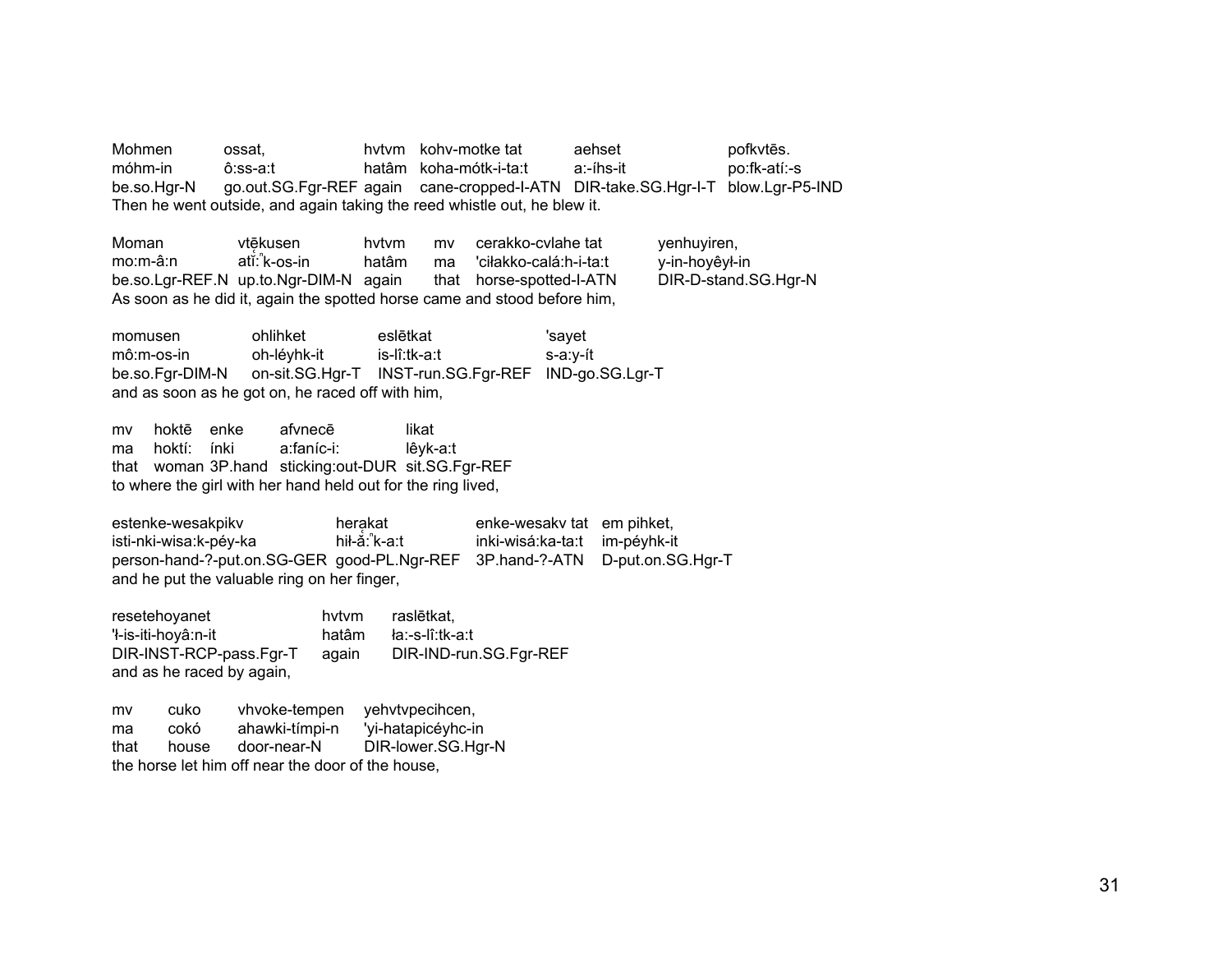mv cuko ofv hoktē vcakē likat yecēyēpvtēs. ma cokó ó:fa hoktí: acá:k-i: lêyk-a:t 'y-icí:y-i:p-atí:-s that house in woman fine-DUR sit.SG.Fgr-REF DIR-enter-SPN.Lgr-P5-IND and he went into the house where the elegant woman lived.

Mont mv hoktē ēpvyēpvtēs. món-t ma hoktí: í:-pay-i:p-atí:-s be.so.Lgr-T that woman RFL-add-SPN.Lgr-P5-IND And he got to marry the woman.

[new paragraph]

Momen, momen mv hoktē ēpvyēpat kerrvkekot rvlahokvtēs. mo:m-ín mo:m-ín ma hoktí: i:-pay-î:p-a:t kiłł-ak-íko-t 'ł-alá:ho:k-atí:-s be.so.Lgr-N be.so.Lgr-N that woman RFL-add-SPN.Fgr-REF know-PL-not-T DIR-arrive.DU.Lgr-P5-IND So it was that [the two brothers] returned not knowing he had married the woman.

Momet sepekon rvlahohket yvpohakvtēs. mo:m-ít s-ip-íko-n 'ł-ala:hóhk-it y-ápoh-a:k-atí:-s be.so.Lgr-T exist-SPN-not-N DIR-arrive.DU.Hgr-T DIR-ask-PL.Lgr-P5-IND And because he was gone when they returned, they asked about him.

Momen cuko-pucaset okat, mo:m-ín coko-pocá:si-t o:k-â:t be.so.Lgr-N house-master-T say.Lgr-REF And the owner of the house said,

Ravrvranis, maken, maken, maken, maken, maken, maken, maken, maken, maken, maken, maken, maken, maken, maken, ła:-ał-áła:n-éy-s ma:k-ín DIR-go.about.SG-INCIP.Lgr-1sA-IND say.Lgr-N He said he wanted to go out,

Momvs, kihcin, mó:m-as kéyhc-ey-n be.so-IMP tell.Hgr-1sA-N and I said, Very well,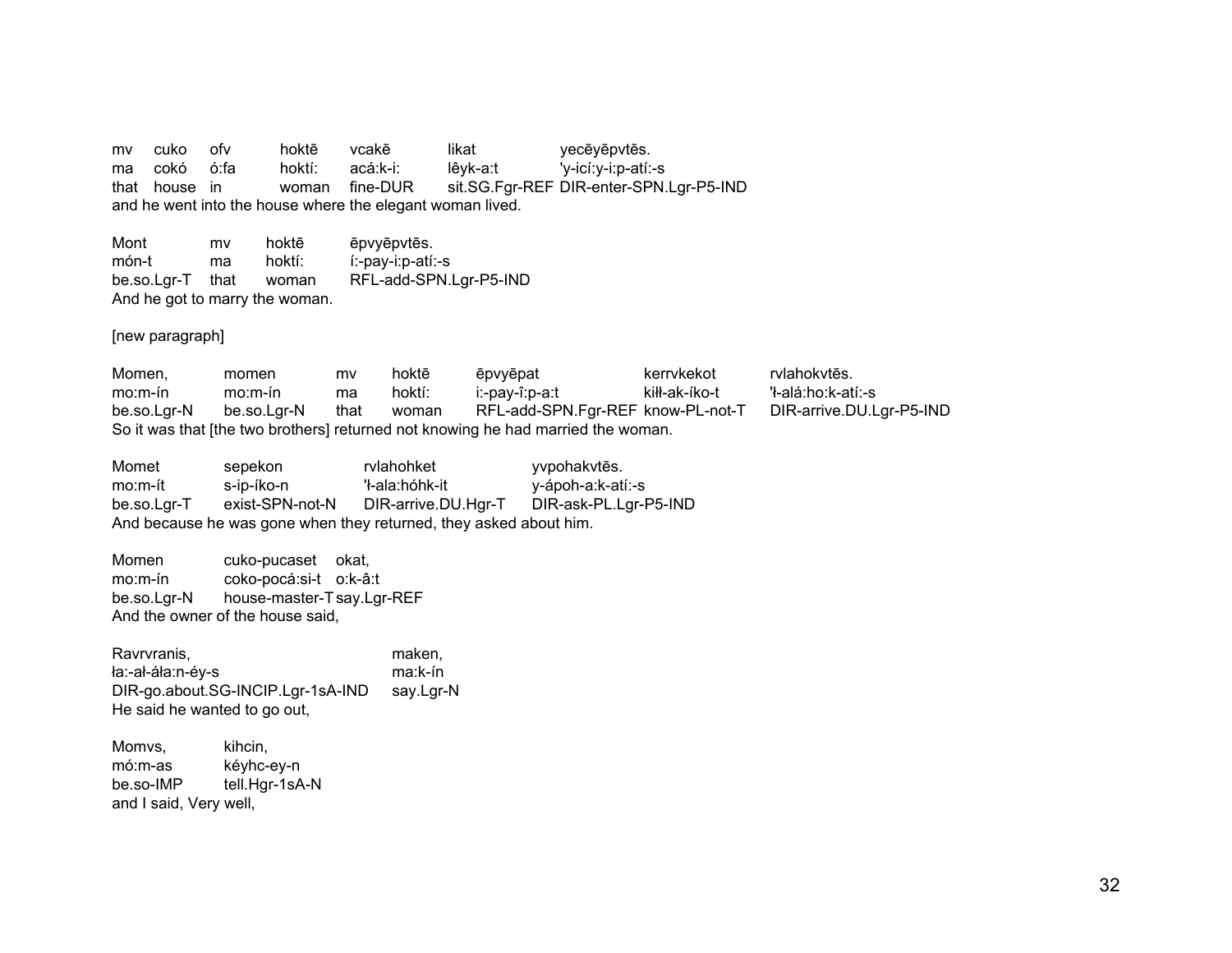osiyat oret kicen... sepekon yomat OS,  $0:1$ -ít osêyy-a:t s-ip-íko-n vô:m-a:t  $6:-s$ kevc-ín like.this.Fgr-REF reach.Lgr-T go.out.SG.Hgr-REF exist-SPN-not-N be.Lgr-IND tell.Lgr-N and he went out and has been gone up to now...

Estvn estont omat kerretvn vacaket welaket vketēcakvtēs. istôn-t kiłł-itá-n wila:k-ít ísta-n o:m-â:t ya:c-â:k-it akití:c-a:k-atí:-s know-INF-N do.what.Fgr-T be.Lgr-REF want-PL.Fgr-T go.about.DU.Lgr-T check-PL.Lgr-P5-IND anvwhere-N Wanting to know where he went, they checked around.

Mont oman. hoktē vcakē mahokē likvtē mv món-t o:m-â:n hoktí: acǎ: k-i: má:ho:k-í: lêvk-ati: ma that woman fine.Ngr-DUR call.IMPL.Lgr-DUR sit.SG.Fgr-P5 be.so.Lgr-T be.Lgr-REF.N And so they learned

estenke-wesakpikv em piket isti-nki-wisa:k-pév-ka im-pêyk-it person-hand-?-put.on.SG-GER D-put.on.SG.Fgr-T that he had put the ring on the finger of the elegant woman

mont ēpayet likēpvcoken kerrakytēs. leyk-î:p-acok-in món-t i:-pâ:y-it kíłł-a:k-atí:-s be.so.Lgr-T RFL-add.Fgr-T sit.SG.Lgr-SPN.Fgr-DED-N know-PL.Lgr-P5-IND and had married her.

Mont mvn kerrakat. enhomecykē tatēs. món-t má-n kíłł-a:k-â:t in-homic-ak-í:-tá:ti:-s know-PL.Lgr-REF D-angry-PL-DUR-T:be.P5-IND be.so.Lgr-T that-N When they found out, they were furious with him.

Momis estont estomvkeko tavet kerrakof Yefulhokepvkēs, momusen. mô:m-eys ístón-t isto:m-ak-íko-: tâ:y-it kíłł-a:k-ô:f mô:m-os-in 'yifolhok-íp-ak-i:-s be.so.Fgr-even do.what.Lgr-Tdo.what-PL-not-DUR can.Fgr-T know-PL.Lgr-when be.so.Fgr-DIM-N go.back.DU-SPN-IMPL.A-DUR-IND But when they realized they could do nothing,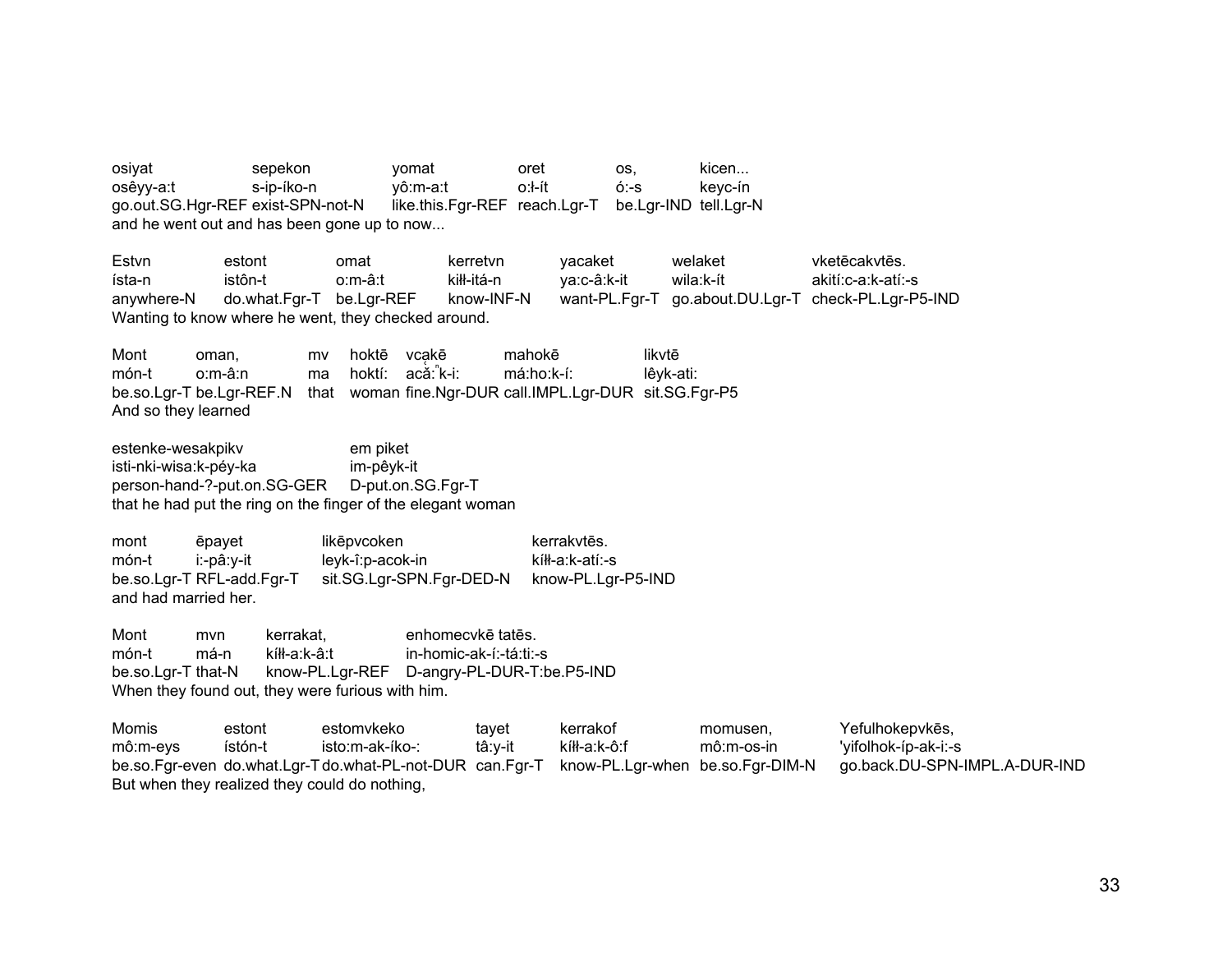kicahket vefulhokēpvtēs. keyc-áhk-it 'yifólhok-i:p-atí:-s go.back.DU-SPN.Lgr-P5-IND tell.Lgr-PL.Hgr-T they said, Let's go home, and returned home.

[new paragraph]

welaket. erke-vcule rorhoyvtēs. Mont likat món-t wila:k-ít iłki-acól-i lêvk-a:t ł-ółho:y-atí:-s 3P.father-old-I sit.SG.Fgr-REF DIR-reach.DU.Lgr-P5-IND be.so.Lgr-T go.about.DU.Lgr-T And going about, they got to where their elderly father lived.

Mont erken okakat. ennak onvyaket onáy-a:k-ít món-t íłki-n in-nâ:k ok-a:k-â:t be.so.Lgr-T 3P.father-N D-thing tell-PL.Lgr-T say-PL.Lgr-REF Now they lied to their father, telling him,

Ceppuce pucuse tat elehpen hēren vcayēceyvnks cē. kicet erke aca:yî:c-iy-ank-s ci-ppocí po-cósi-ta:t hĭ: l-in cî: íłki il-íhp-in keyc-ít die.SG-SPN.Hgr-N take.care.of.Fgr-1pA-P2-IND DCL tell.Lgr-T 2P-son 1sP-brother-ATN aood.Nar-N 3P.father Your son, our brother, died

yenlaksakvtēs. v-in-láks-a:k-atí:-s DIR-D-lie-PL.Lgr-P5-IND and we buried him with respect.

Momen vculat okat. mv  $mo.m-fn$ acól-a:t o:k-â:t ma that old-REF be.so.Lgr-N say.Lgr-REF Then the old man said.

Enhopelky tvlkusis hecēpvyēs. 'Svcvhohyatsken, kicet oman... tǎl k-os-eys hic-i:p-ay-í:-s 's-ac-ahóhy-á:ck-in in-hopíl-ka keyc-ít o:m-â:n D-bury-GER only.Ngr-DIM-even see-SPN.Lgr-1sA-DUR-IND INST-1sP-go.DU.Hgr-2pA-N tell.Lgr-T be.Lgr-REF.N If only I could see his grave. You two could take me, he said...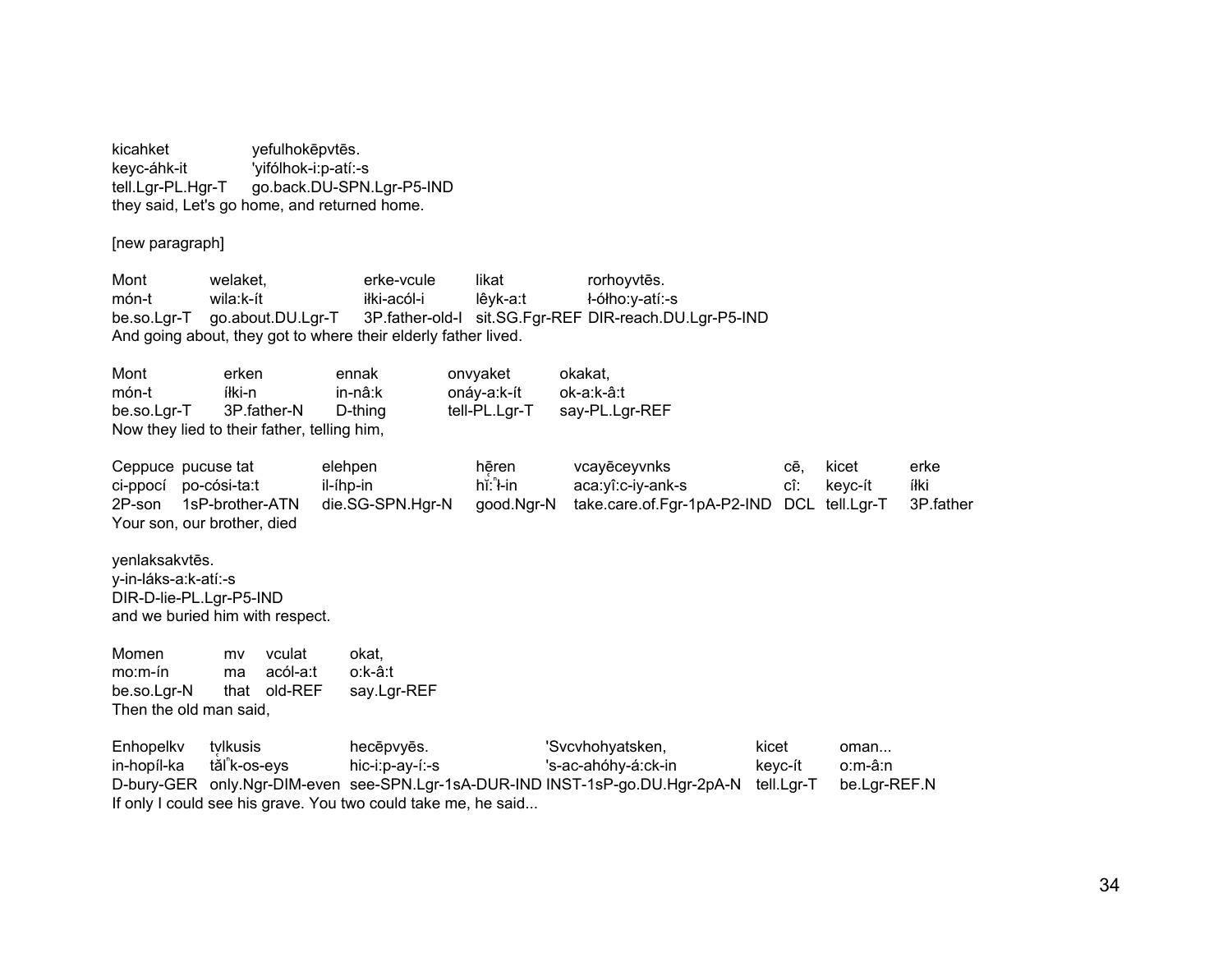Hopvyē hēret omēpekv ont OS, kicet. 'svhoyekatēs. on hĭ: l-it om-î:p-ika  $6 - s$ 's-ahoy-íká:ti:-s hopáy-i: ón-t  $6: n$ keyc-ít far-DUR good.Ngr-T be-SPN.Fgr-so be.Lgr-T be.Lgr-N be.Lgr-IND tell.Lgr-T INST-go.DU-not.P5-IND It's very far, they said, and didn't take him.

[new paragraph]

Momen este-mynettat hoktē ēpahyof okatet. mv mv i:-páhy-o:f  $mo.m-fn$ isti-manítt-a:t hoktí: o:k-â:ti-t ma ma that person-young-REF that woman RFL-add.Hgr-when be.so.Lgr-N say.Lgr-REF-T And so it was that after the young man had married the woman, he said to his wife,

Tohahvwv ehiwvn kicvtēs. tynticys. toha:hawá tantéyc-as ihéywa-n keyc-atí:-s box empty:PL-IMP 3P.wife-N tell.Lgr-P5-IND Empty some boxes.

Mon tohahywy ocat vtēkat omvlkvn tynticytes. okekv. mvn o:k-iká atî:k-a:t omăl ka-n  $m6:-n$ má-n toha:hawá ô:c-a:t tántevc-atí:-s have.Fgr-REFup.to.Fgr-REF be.so.Lgr-N that-N say.Lgr-so all.Ngr-N empty:PL.Lgr-P5-IND box And because he said that, she emptied all the boxes there.

Mon Mvn okhoyvtēs, kohv-motke tat aehset pofkytēs. komat. okhô:y-ati:-s a:-íhs-it  $m6:-n$ má-n ko:m-â:t koha-mótk-i-ta:t po:fk-atí:-s be.so.Lgr-N that-N mean.IMPL.Fgr-P5-IND think.Lgr-REF cane-cropped-I-ATN DIR-take.SG.Hgr-T blow.Lgr-P5-IND And thinking, This is what [the horse] meant, he took out the reed whistle and blew it.

| Toknawvt                    | omekys  | kohmet      | omat       |
|-----------------------------|---------|-------------|------------|
| tokná:wa-t                  | om-íkas | kóhm-it     | o:m-â:t    |
| money-T                     | be-let  | think.Hgr-T | be.Lgr-REF |
| Let it be money, he thought |         |             |            |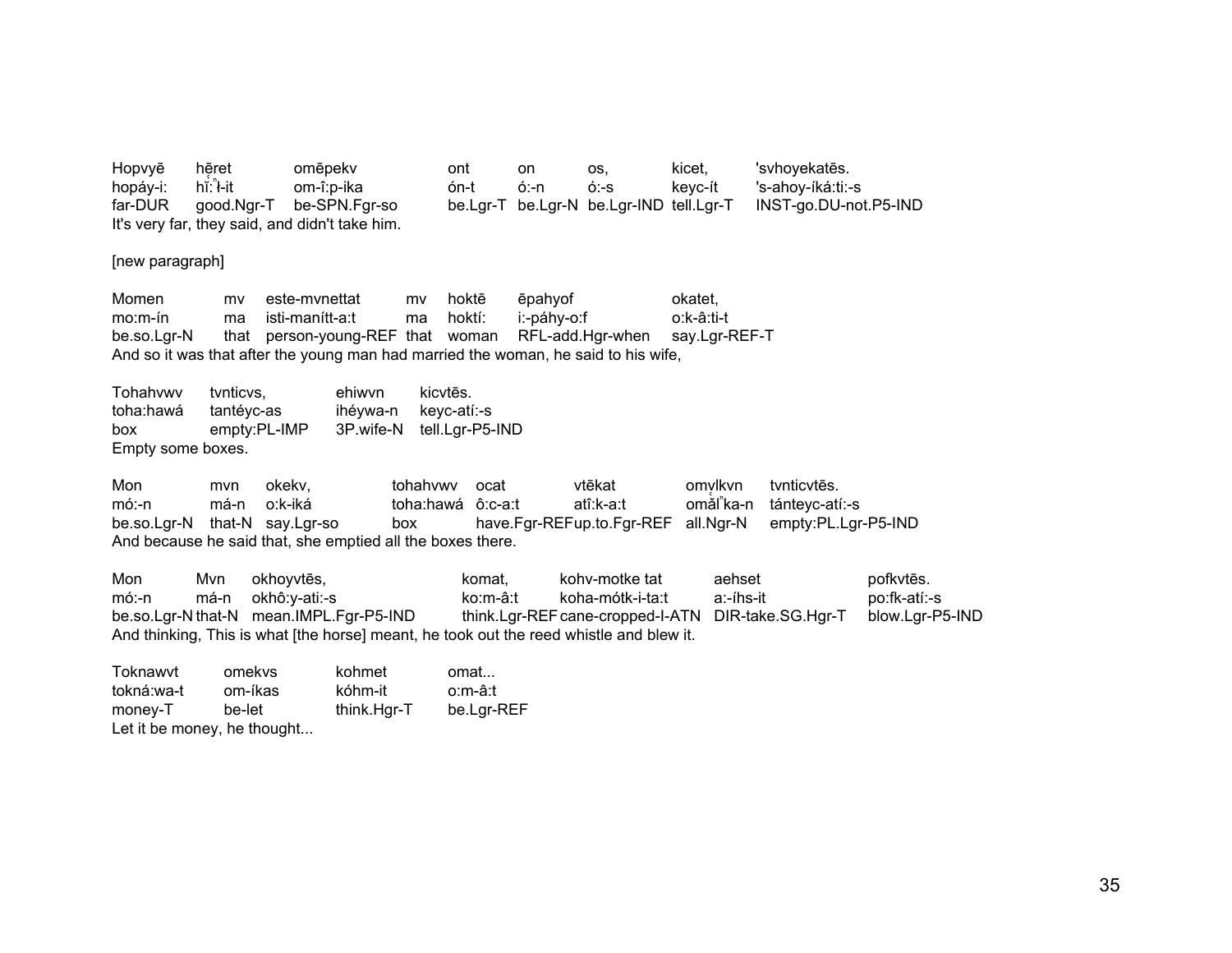Monky mv kohv-motke pofkat. tohahywy hymken enramet mvn ohpofket omvtēs. môn-ka koha-mótk-i po:fk-â:t toha:hawá hámk-in in-łâ:m-it má-n óh-po:fk-ít  $o.m-ati-s$ ma be.so.Fgr-so cane-cropped-I blow.Lgr-REF box that one-N D-open.Far-T that-N on-blow.Lar-T be.Lar-P5-IND So as he blew on the reed whistle, he opened a box and blew on it.

Moman mvn kont onky.  $mo.m-\hat{a}$ :n má-n kôn-t on-ká be.so.Lgr-REF.N that-N think.Fgr-T be.Lgr-so And as he wished.

cvtoknawv komvkat omvlkvt apvlatken, pofkytēs. estomēt catokná:wa  $ist6:m-i-1$ kô:m-ak-a:t omálka-t á:-pala:tk-ín po:fk-atí:-s lots-DUR-T think.Far-IMPL.A-REF all-T DIR-spill.Lar-N blow.Lgr-P5-IND money he saw all kinds of money spilling out, and he blew again.

Mon mv tohahywy fyciken.  $m$ ó:-n ma toha:hawá facêyk-in be.so.Lgr-N that box fill.Hgr-N And that box filled up,

matvpon omvlkvn fvcficytes. hytym ētvn momēcet hatâm í:ta-n ma:tapô:n momi:c-ít omálka-n fácfevc-atí:-s other-N same.F.N do-I-T all-N fill:PL-P5-IND again and again he did the others the same way and filled all of them.

Mont hericet likēpvtēs. món-t hiłêyc-it  $leyk-i'.p-ati:-s$ be.so.Lgr-T store.Fgr-I-T sit.SG.Lgr-SPN.Ngr-P5-IND And he stored it all away and sat back.

## [new paragraph]

hofonēn Momen mv este mynettusēt omvtētis. hopvyēn liket ayen mi hofón-i:-n mêy hopáy-i:-n lêyk-it  $mo.m-fn$ ísti  $man<sub>if</sub> - os-i-<sub>f</sub>$ o:m-atí:-teys a:y-ín ma be.so.Lgr-N go.SG.Lgr-N that person young-DIM-DUR-T be.Lgr-P5-even long:ago-DUR-N there far-DUR-N sit.SG.Fgr-T As time went on, though he had been a very young man, he had lived for a long time far away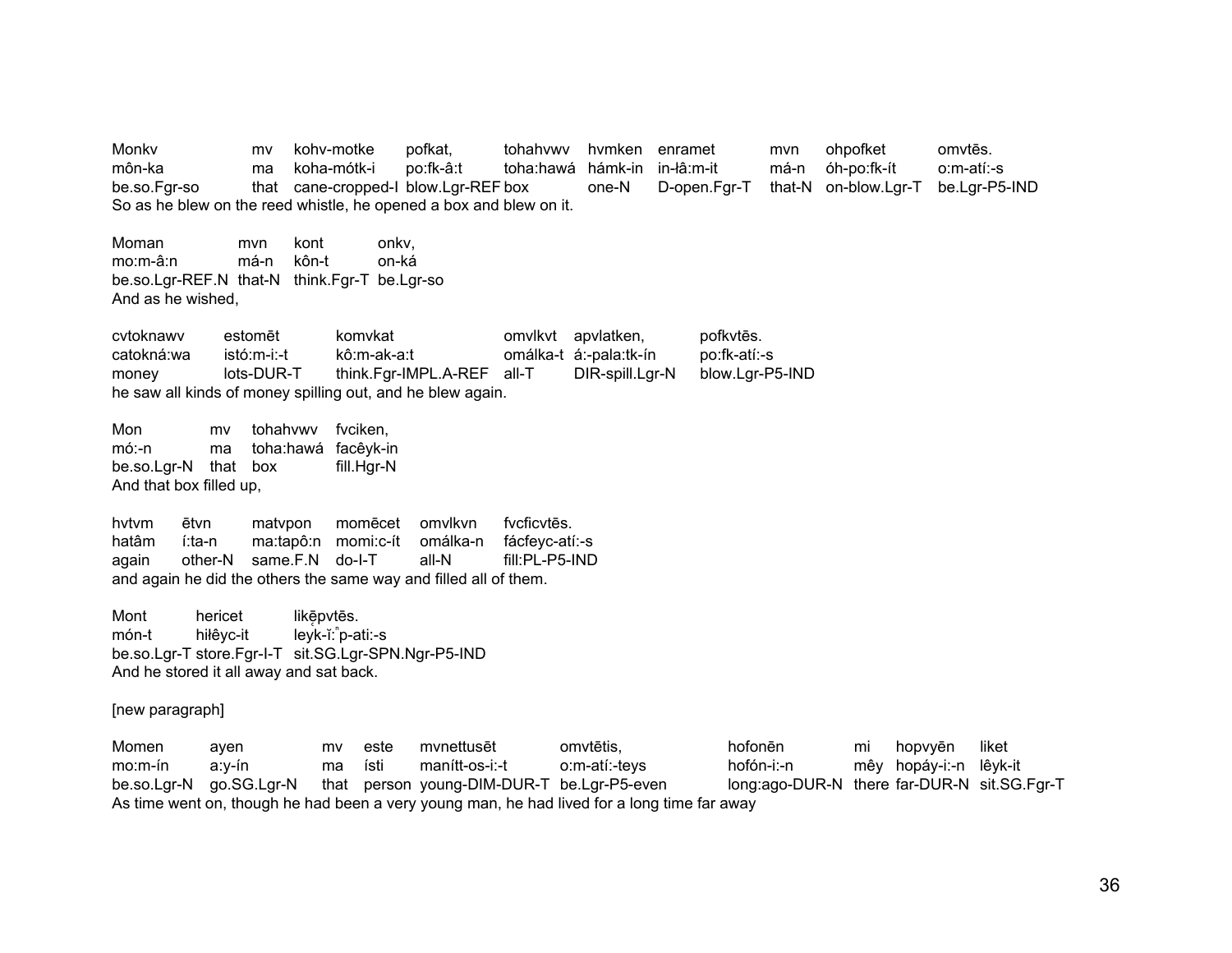este vculē haket. acól-i: ísti hâ:k-it old-DUR become.Fgr-T person and had become an old man.

mont em enak ocky tis svmmomē-mahēt enliketv herēn ocet liket omatet... món-t im-inâ:k-ó:c-ka-teys sammo:m-i:-mǎ: h-i:-t in-leyk-itá hił-í:-n ô:c-it lêyk-it o:m-â:ti-t be.so.Lgr-T D-thing-exist-GER-even valuable-DUR-very.Ngr-DUR-T D-sit.SG-INF good-DUR-N have.Fgr-T sit.SG.Fgr-T be.Lgr-REF-T and he had become a possessor of valuable things and lived in a fine home...

Ehiwyn em punayet okat. ihévwa-n ím-pona:y-ít o:k-â:t D-talk.Lgr-T 3P.wife-N say.Lgr-REF He spoke with his wife.

Cvrket liken atvyvntvs. cá-łki-t lévk-i:-n a:t-ay-ánta-s 1sP-father-T sit.SG-DUR-N come.SG.Lgr-1sA-P4-IND My father was alive when I came here.

Estomvt'n omat hēcit arit... o:m-â:t a:ł-éy-t  $ísto.m-át-n$ hi:c-éy-t do.what.Lgr-happen-N be.Lgr-REF see.Lgr-1sA-T go.about.SG.Lgr-1sA-T I'm going to go see what happened to him...

Mi vm ēkvnv ahyit arit erfulutketvn cvyacet OS, kicen... mêy am-i:kaná áhy-ey-t a:ł-év-t íł-folotk-itá-n  $6 - S$ keyc-ín ca-yâ:c-it there 1sD-land go.SG.Hgr-1sA-T go.about.SG.Lgr-1sA-T DIR-go.around.SG-INF-N 1sP-want.Fgr-T be.Lgr-IND tell.Lgr-N I want to go to my country, be there awhile, and return, he said...

Vneu cecak-vyarēs. ani-ó ci-cakk-ay-á:łi:-s 2P-after-go.SG-1sA.will-IND I-also I, too, will go with you, [she said].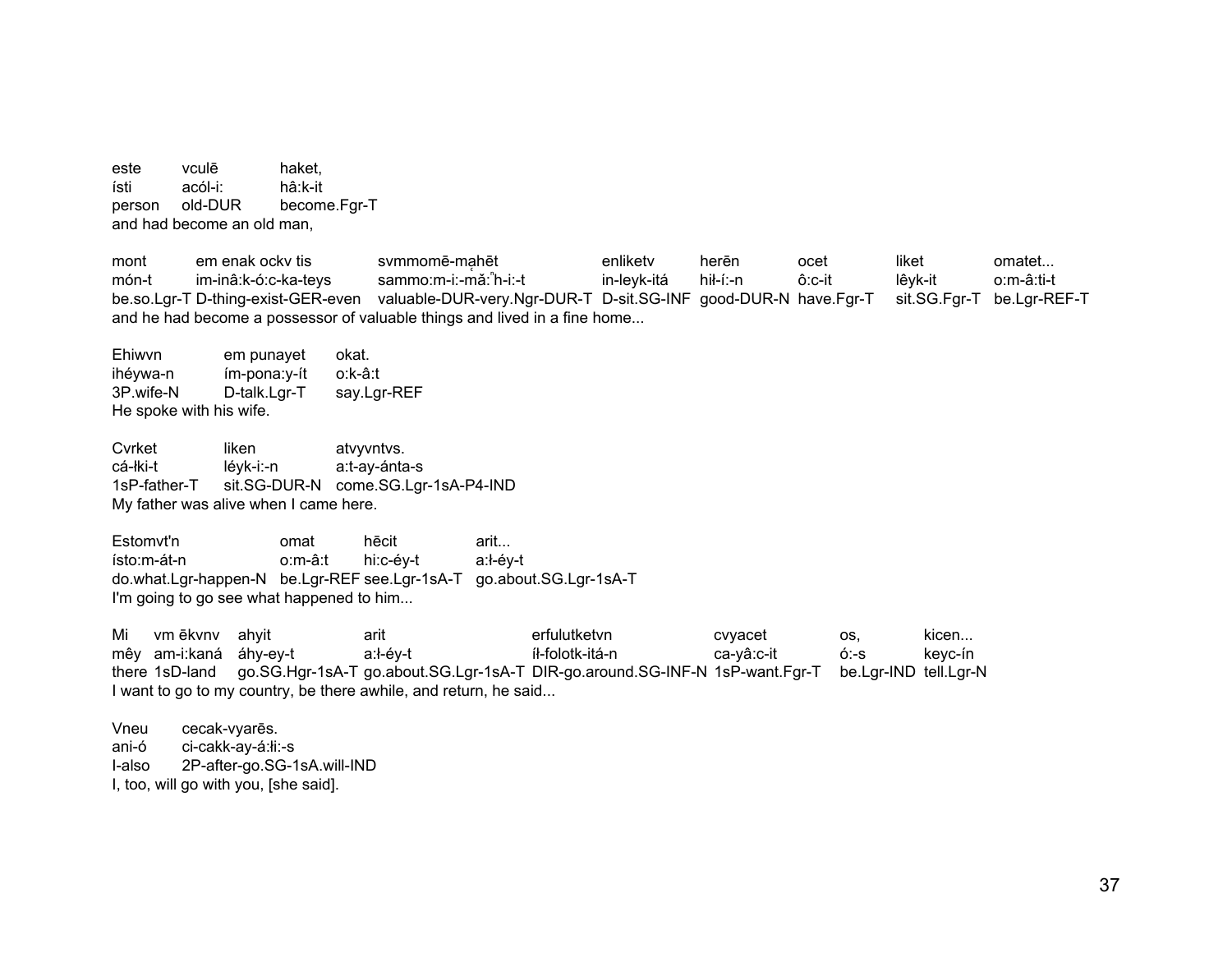Momēn welaket rvthoyeyvrēs, kicet omen, em vkvsamvtēs. mó:m-i:-n wila:k-ít ł-athoy-íy-áłi:-s keyc-ít o:m-ín im-ákasa:m-atí:-s be.so-DUR-N go.about.DU.Lgr-T DIR-come.DU-1pA-will-IND tell.Lgr-T be.Lgr-N D-agree.Lgr-P5-IND We'll go and come back like that, he said, and she agreed.

Mon vhoyvtēs. mó:-n aho:y-atí:-s be.so.Lgr-N go.DU.Lgr-P5-IND So they went.

[new paragraph]

Welaket erke likat erorhoyvtēs. wila:k-ít íłki lêyk-a:t ił-ółho:y-atí:-s go.about.DU.Lgr-T 3P.father sit.SG.Fgr-REF DIR-reach.DU.Lgr-P5-IND Going there, they arrived at the place where his father lived.

Momen mv erke encuko rorhoyat, momusen Fēkvpepaks, kicvtēs. mo:m-ín ma íłki in-cokó ł-ółho:y-â:t mô:m-os-in fi:kap-íp-aks keyc-atí:-s be.so.Lgr-N that 3P.father D-house DIR-reach.DU.Lgr-REF be.so.Fgr-DIM-N rest-SPN-PL:IMP tell.Lgr-P5-IND And when they reached his father's house, he immediately told them to rest.

Momis momē mv eppuce resyupv arvtēt omat kē̯rresekatēs. mô:m-eys mó:m-i: ma ippocí ł-is-yopá a:ł-atí:-t ô:m-a:t kĭ:ⁿłł-i-s-iká:ti:-s be.so.Fgr-even be.so-DUR that 3P.son DIR-INST-back go.about.SG.Lgr-P5-T be.Fgr-REF know.Ngr-I-exist-not.P5-IND Yet he didn't know that [the man] was his youngest son.

Momen mv ervhvlket cerakko em vcayēcaks, erket kihcen, mo:m-ín ma iłah-âlki-t 'ciłákko im-aca:yí:c-aks íłki-t kéyhc-in be.so.Lgr-N that 3P.brother-GPL-T horse D-take.care.of-PL:IMP 3P.father-T tell.Hgr-N Now the father told the brothers to take care of their horses,

corakko-huten 'svhoyet, corakkon enrecvprēcet welaken, 'cołakko-hóti-n 's-ahô:y-it 'cołákko-n in-łicápłi:c-ít wila:k-ín horse-house-N INST-go.DU.Fgr-T horse-N D-release.PL.Lgr-T go.about.DU.Lgr-N and they took them to the barn and were going about untying the horses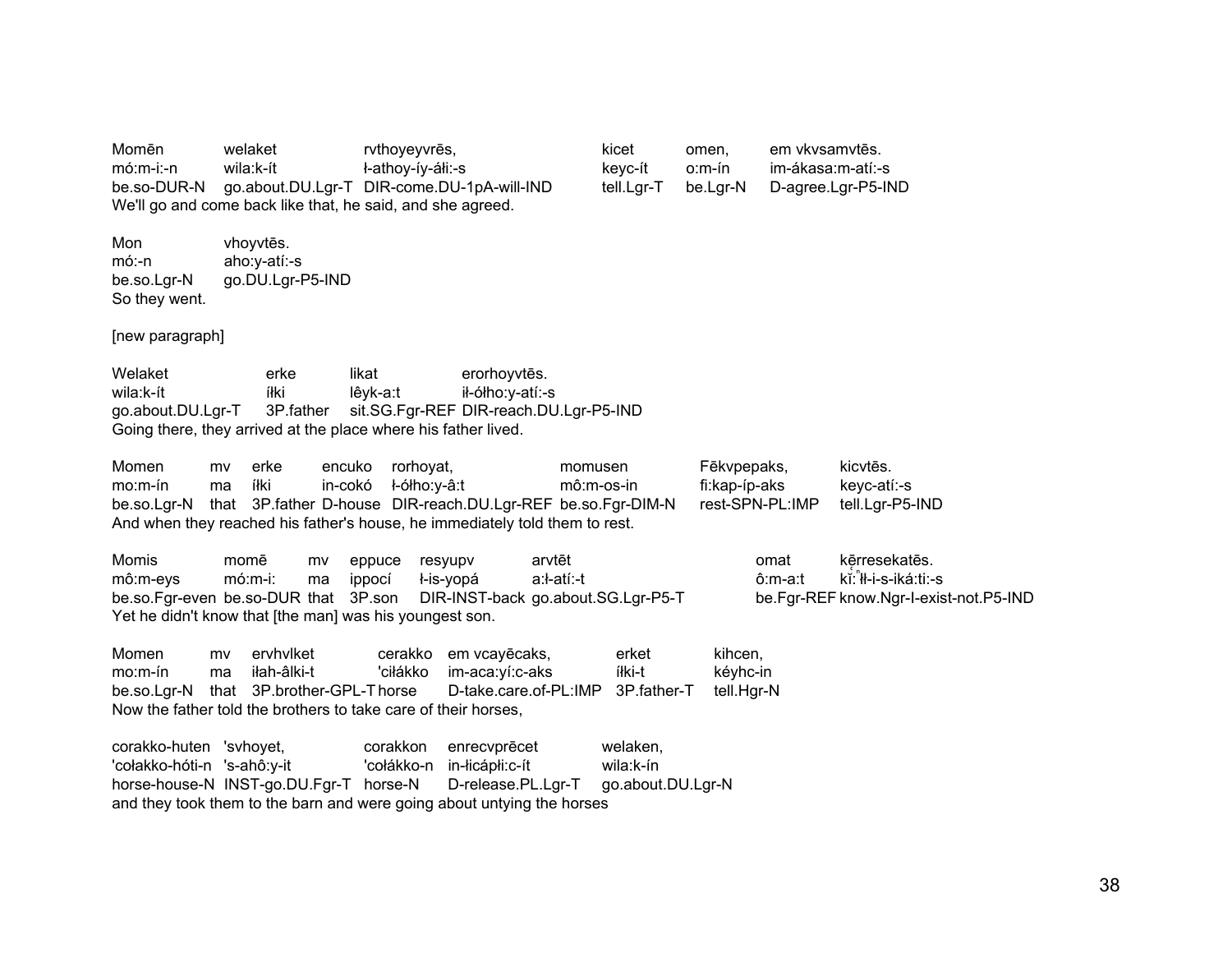hymket okat. Mv este estit kontska? kicen... **OS** hámk-it o:k-â:t kôn-ck-a: keyc-ín ma ísti istêy-t ô:-s  $one-T$ say.Lgr-REF that person who-T be.Fgr-IND think.Fgr-2sA-Q tell.Lgr-N when one said, Who do you think that person is?

Kerrvkot OS. kicof... kíłł-áko-t  $6:-s$ keyc-ô:f know-1sA.not-T be.Lgr-IND tell.Lgr-when I don't know, the other said...

Pucuse omat OS. po-cósi o:m-á:t  $ô:-s$ be.Fgr-IND 1sP-brother be.Lgr-REF He used to be our brother.

Monky hiyomusen tokorkepvkēs, kihcen. sumhokēpvtēs. môn-ka tokołk-ip-ák-i:-s sómhok-i:p-atí:-s heyyô:m-os-in kévhc-in be.so.Fgr-so be.like.this.Fgr-DIM-N run.DU-SPN-IMPL.A-DUR-IND tell.Hgr-N disappear.DU-SPN.Lgr-P5-IND So let's run away right now, he said, and they disappeared.

[new paragraph]

Mon este-mynette sumkvtē erke tat kērresekot takliket omen mv kĭ: H-i-siko-t  $m6:-n$ isti-manítt-i somk-atí: íłki-ta:t tak-lêyk-it  $o.m$ -ín ma 3P.father-ATN know.Ngr-I-without-T LOC-sit.SG.Fgr-T be.so.Lgr-N that person-young-I disappear.SG-P5 be.Lgr-N And the father still did not recognize the young man who had been lost,

em pohvtēs. ím-po:h-atí:-s D-ask.Lgr-P5-IND and [the son] asked him [if he knew] who he was.